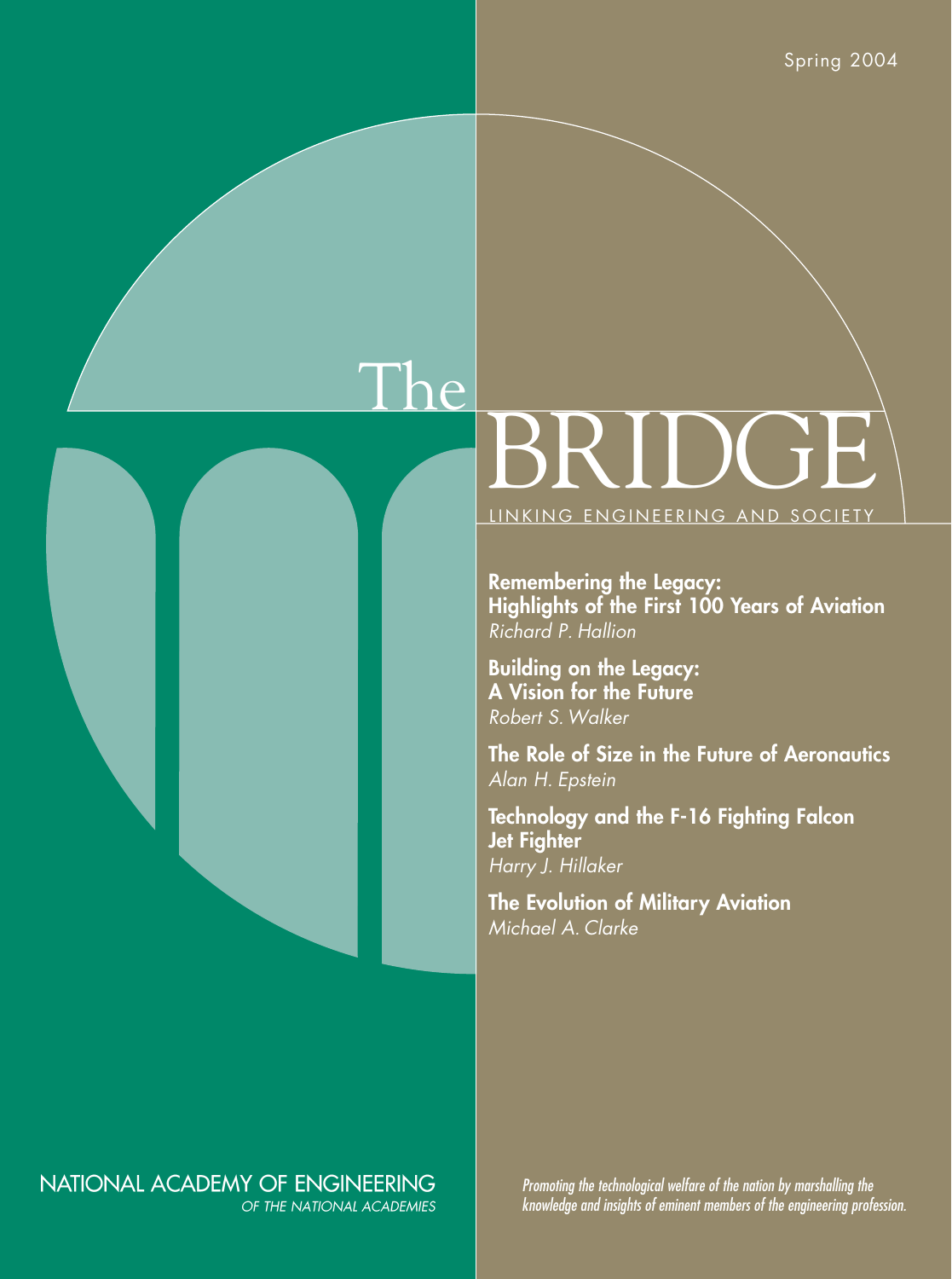## The BRIDGE

## **NATIONAL ACADEMY OF ENGINEERING**

George M.C. Fisher, *Chair* Wm. A. Wulf, *President* Sheila E. Widnall, *Vice President* W. Dale Compton, *Home Secretary* George Bugliarello, *Foreign Secretary* William L. Friend, *Treasurer*

### Editor-in-Chief

George Bugliarello (Interim)

*Managing Editor*: Carol R. Arenberg

*Production Assistants*: Penelope Gibbs, Kimberly West

*The Bridge* (USPS 551-240) is published quarterly by the National Academy of Engineering, 2101 Constitution Avenue, N.W., Washington, DC 20418. Periodicals postage paid at Washington, D.C.

Vol. 34, No. 1 Spring 2004

Postmaster: Send address changes to *The Bridge*, 2101 Constitution Avenue, N.W., Washington, DC 20418.

Papers are presented in *The Bridge* on the basis of general interest and timeliness. They reflect the views of the authors and not necessarily the position of the National Academy of Engineering.

*The Bridge* is printed on recycled paper.

© 2004 by the National Academy of Sciences. All rights reserved.

A complete copy of each issue of *The Bridge* is available in PDF format at http://www.nae.edu/TheBridge. Some of the articles in this issue are also available as HTML documents and may contain links to related sources of information, multimedia files, or other content.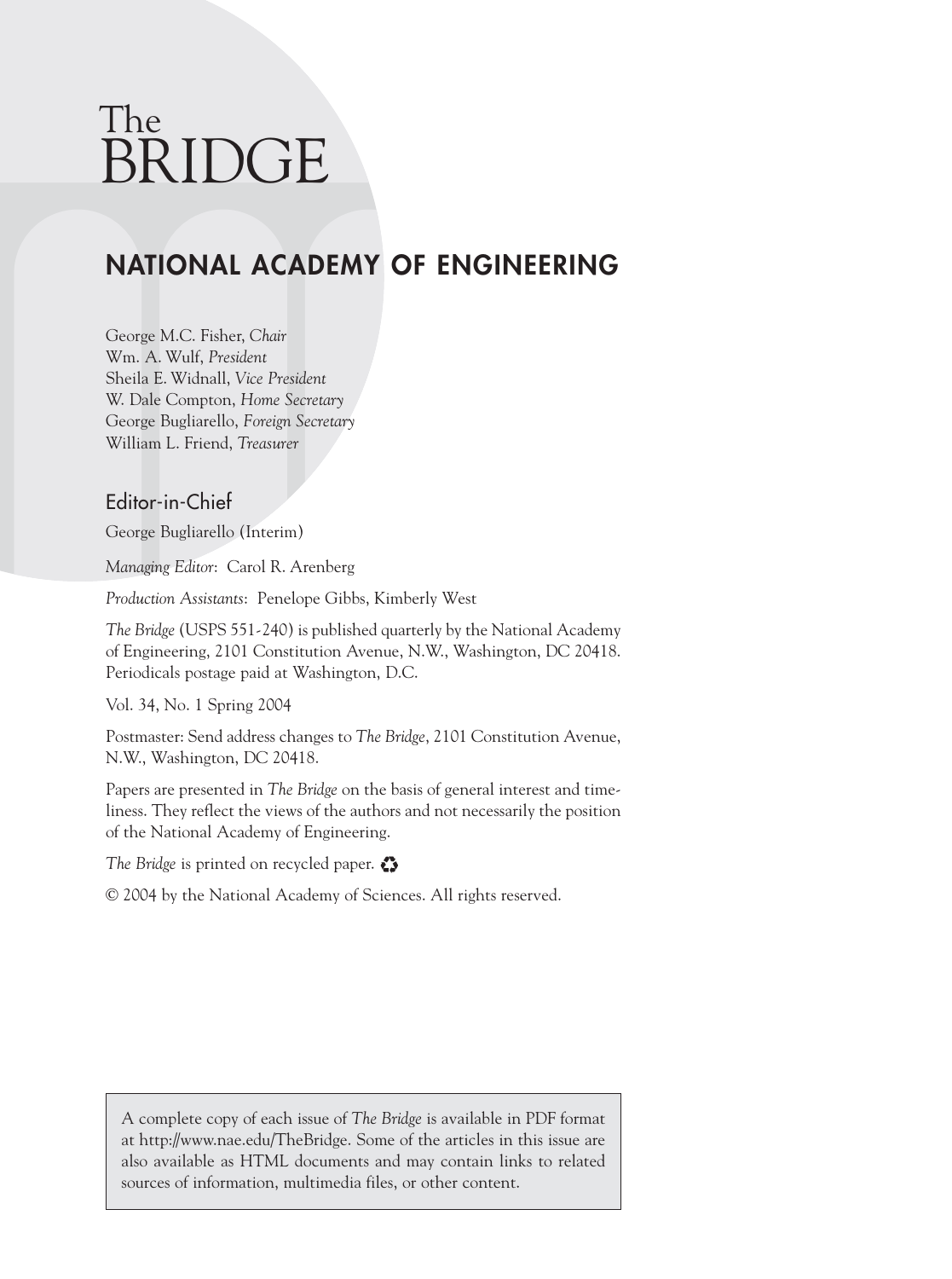| Volume 34, Number 1 . Spring 2004 |                                                                                                                                                             |  |  |  |
|-----------------------------------|-------------------------------------------------------------------------------------------------------------------------------------------------------------|--|--|--|
|                                   | <u>LINKING ENGINEERING AND SOCIETY</u>                                                                                                                      |  |  |  |
|                                   |                                                                                                                                                             |  |  |  |
|                                   | <b>Editor's Note</b>                                                                                                                                        |  |  |  |
| 3                                 | <b>Centennial of Aviation</b><br>C. Dan Mote Jr.                                                                                                            |  |  |  |
|                                   | <b>Features</b>                                                                                                                                             |  |  |  |
| 5                                 | Remembering the Legacy: Highlights of the First 100 Years<br>of Aviation<br>Richard P. Hallion                                                              |  |  |  |
|                                   | We must commit ourselves to remaining an aerospace<br>nation and to reinvigorating the aerospace industry.                                                  |  |  |  |
| 12                                | Building on the Legacy: A Vision for the Future<br>Robert S. Walker                                                                                         |  |  |  |
|                                   | Technology development in hypersonics could remap<br>the future.                                                                                            |  |  |  |
| 17                                | The Role of Size in the Future of Aeronautics<br>Alan H. Epstein                                                                                            |  |  |  |
|                                   | Once aircraft no longer required human operators, they<br>could be made much smaller.                                                                       |  |  |  |
| 24                                | Technology and the F-16 Fighting Falcon Jet Fighter<br>Harry J. Hillaker                                                                                    |  |  |  |
|                                   | The judicious application of advanced technologies<br>and design innovations gave the F-16 unprecedented<br>performance capabilities at an affordable cost. |  |  |  |
| 29                                | The Evolution of Military Aviation<br>Michael A. Clarke                                                                                                     |  |  |  |
|                                   | In the twenty-first century, we will see the dawn of the<br>space fleet.                                                                                    |  |  |  |
|                                   | <b>NAE News and Notes</b>                                                                                                                                   |  |  |  |
| 36                                | <b>NAF Newsmakers</b>                                                                                                                                       |  |  |  |
| 37                                | Class of 2004 Elected                                                                                                                                       |  |  |  |
| 42                                | Message from the Home Secretary                                                                                                                             |  |  |  |
| 43                                | 2003 Private Contributions                                                                                                                                  |  |  |  |
| 48                                | NAE Senior Scholar-in-Residence                                                                                                                             |  |  |  |
| 49                                | Japan-America Frontiers of Engineering Symposium                                                                                                            |  |  |  |
| 50                                | Calendar of Meetings and Events                                                                                                                             |  |  |  |
|                                   | (continued on next page)                                                                                                                                    |  |  |  |
|                                   |                                                                                                                                                             |  |  |  |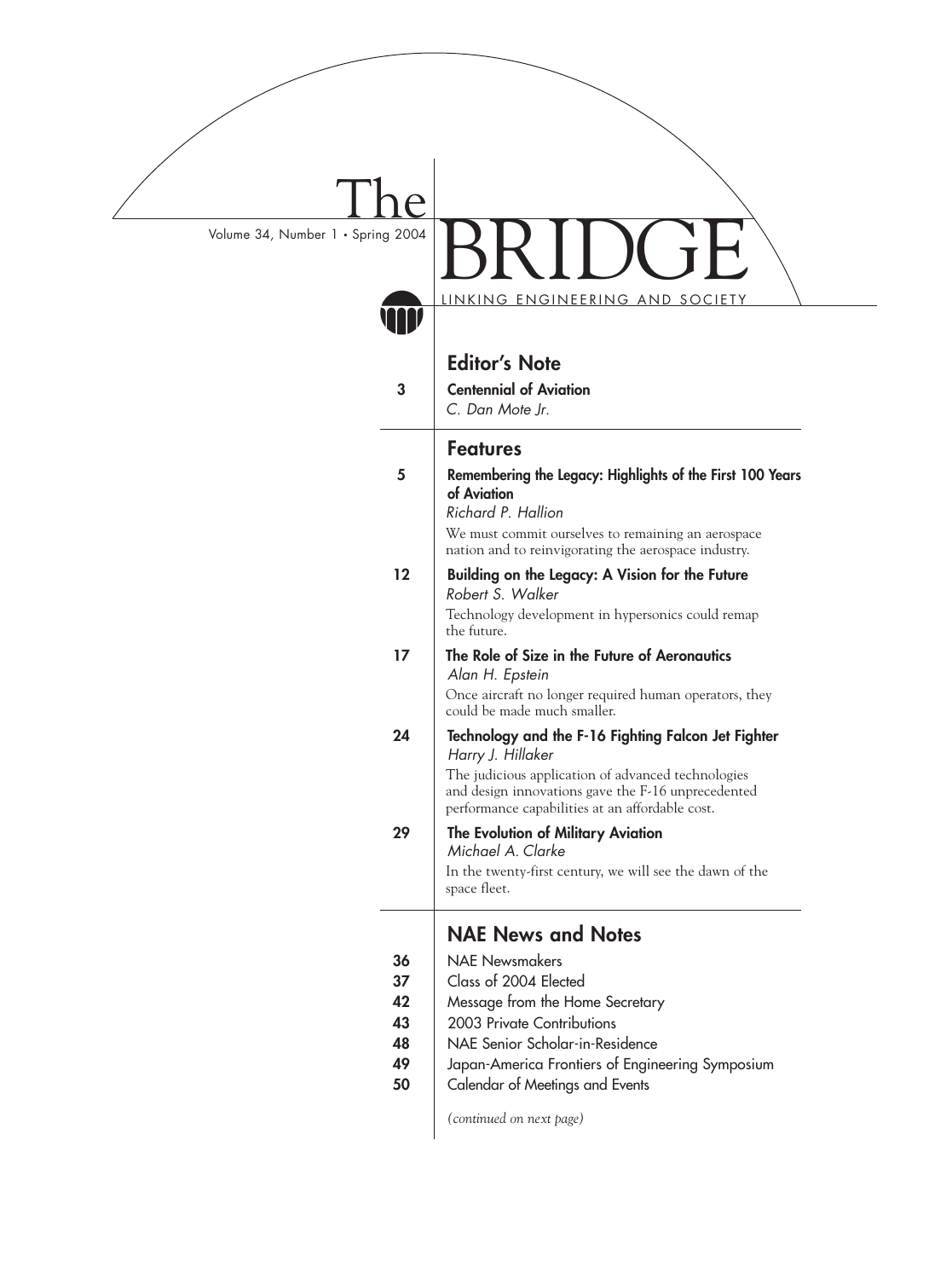| 51<br>52 | Marian Koshland Science Museum<br>In Memoriam                  |  |  |  |  |  |
|----------|----------------------------------------------------------------|--|--|--|--|--|
|          | <b>The National Academies Update</b>                           |  |  |  |  |  |
| 53       | Program to Improve Roadway Safety and Efficiency               |  |  |  |  |  |
| 53       | Improving NSF's Ranking of Proposals and Project<br>Management |  |  |  |  |  |
| 54       | <b>Publications of Interest</b>                                |  |  |  |  |  |

### **THE NATIONAL ACADEMIES** Advisers to the Nation on Science, Engineering, and Medicine

The National Academy of Sciences is a private, nonprofit, selfperpetuating society of distinguished scholars engaged in scientific and engineering research, dedicated to the furtherance of science and technology and to their use for the general welfare. Upon the authority of the charter granted to it by the Congress in 1863, the Academy has a mandate that requires it to advise the federal government on scientific and technical matters. Dr. Bruce M. Alberts is president of the National Academy of Sciences.

The National Academy of Engineering was established in 1964, under the charter of the National Academy of Sciences, as a parallel organization of outstanding engineers. It is autonomous in its administration and in the selection of its members, sharing with the National Academy of Sciences the responsibility for advising the federal government. The National Academy of Engineering also sponsors engineering programs aimed at meeting national needs, encourages education and research, and recognizes the superior achievements of engineers. Dr. Wm. A. Wulf is president of the National Academy of Engineering.

The Institute of Medicine was established in 1970 by the National Academy of Sciences to secure the services of eminent members of appropriate professions in the examination of policy matters pertaining to the health of the public. The Institute acts under the responsibility given to the National Academy of Sciences by its congressional charter to be an adviser to the federal government and, upon its own initiative, to identify issues of medical care, research, and education. Dr. Harvey V. Fineberg is president of the Institute of Medicine.

The National Research Council was organized by the National Academy of Sciences in 1916 to associate the broad community of science and technology with the Academy's purposes of furthering knowledge and advising the federal government. Functioning in accordance with general policies determined by the Academy, the Council has become the principal operating agency of both the National Academy of Sciences and the National Academy of Engineering in providing services to the government, the public, and the scientific and engineering communities. The Council is administered jointly by both Academies and the Institute of Medicine. Dr. Bruce M. Alberts and Dr. Wm. A. Wulf are chair and vice chair, respectively, of the National Research Council.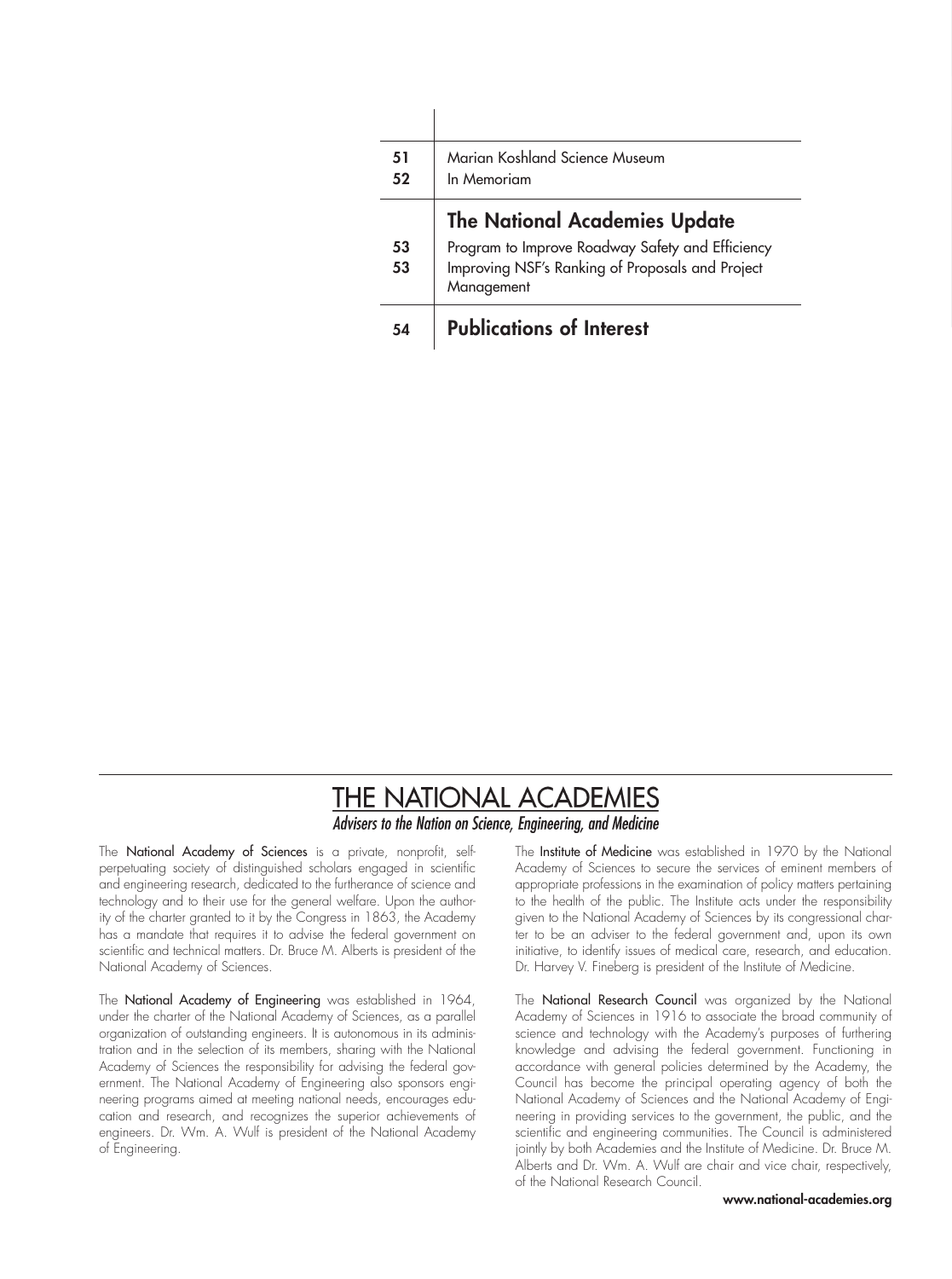## **Editor's Note**



C. Dan Mote Jr. is president and Glenn Martin Institute Professor of Engineering, University of Maryland, College Park, and an NAE member.

### **Centennial of Aviation**

December 17, 2003, at 10:35 a.m. marked the centennial of the first powered, controlled, heavier-than-air flight by the Wright brothers. This milestone in aerospace history calls for both reflection on the past and some speculation about the future of flight. Among the many celebrations of that event was a half-day symposium at the 2003 NAE winter meeting that brought together an extraordinary panel of

experts whose presentations gripped the audience that packed the Academy auditorium.

Richard Hallion, former Air Force historian, reminded us that, although the Wrights were first in flight, their lead, our national lead, was almost immediately lost to Europeans; the Wright brothers' design was unstable and difficult to fly, and they were overconfident, unsuccessful businessmen. As Dr. Hallion pointed out, U.S. pilots flew the planes of other countries in World War I. But aided by the migration of skilled Europeans after World War I, the United States regained the lead in 1938.

The futurist, Robert Walker, who led the Commission on the Future of the U.S. Aerospace Industry, gave an unvarnished, visionary, and "high rpm" view of the future. "Anyone, Anything, Anytime, Anywhere" is what people aspire to in twenty-first-century air travel, he told the audience. Mr. Walker envisions nanotubestructured hypersonic aircraft, powered by antimatter, piloted by nanoprocessors, and with access to global positioning networks that will be able to fly anywhere on the globe. These aircraft will be as accessible to the public as general transportation networks are today. That sums up what the twenty-first century will look like in his view.

Innovator **Alan Epstein** of MIT, and an NAE member, reset the scale of useful aircraft downward with examples of 50-gram, 6-inch aircraft today, 2-inch aircraft tomorrow, and possibly even smaller ones later on.

Ever think about a 4-mm gas turbine that can deliver 60 watts of power at a few million revolutions per minute? Payloads for these aircraft typically include cameras, sensors, and communication systems, making them useful for security, military, environmental, and commercial applications. Very exciting stuff.

**Meyer Benzakein**, an engineer from General Electric and NAE member, addressed the topic of propulsion, specifically the progress in gas turbine performance and gas turbines of the future (not included in this issue). He balanced strategies for incremental improvements to current technology with the pursuit of new ideas to push this mature propulsion technology forward. No radically new propulsion system was on his current horizon.

Daniel Mooney, a builder at Boeing, presented the next-generation design for commercial aircraft and discussed innovations in engineering and manufacturing (not included in this issue). And, although much has changed, especially in terms of efficiency, I was reminded that much has stayed the same in the aircraft itself over recent decades. A future in commercial aircraft that differs radically from today was not apparent. This cautiousness, possibly spurred by the pragmatism of a mature industry, contrasted sharply with the inventions of the Wright brothers a century ago and the vision of the next century described by Robert Walker.

Two additional contributions on military aviation are included in this issue. Michael Clarke of the National Research Council Air Force Science and Technology Board and a former pilot addresses innovations and individuals in the history of military aviation. He also makes energetic prognostications about the future. **Harry Hillaker**, program leader of General Dynamics and an NAE member, chronicles the development of the extremely successful F-16 Fighting Falcon.

Considered together, these presentations lay out the national aerospace problem. How do we prepare for the future and at the same time survive commercially today? The Wright brothers failed to solve this problem 100 years ago, but it still has not been solved. The recently announced national agenda to build bases on the moon in preparation for manned flight to Mars heightens the importance of resolving this question and not allowing the United States to fall behind, as we did a century ago.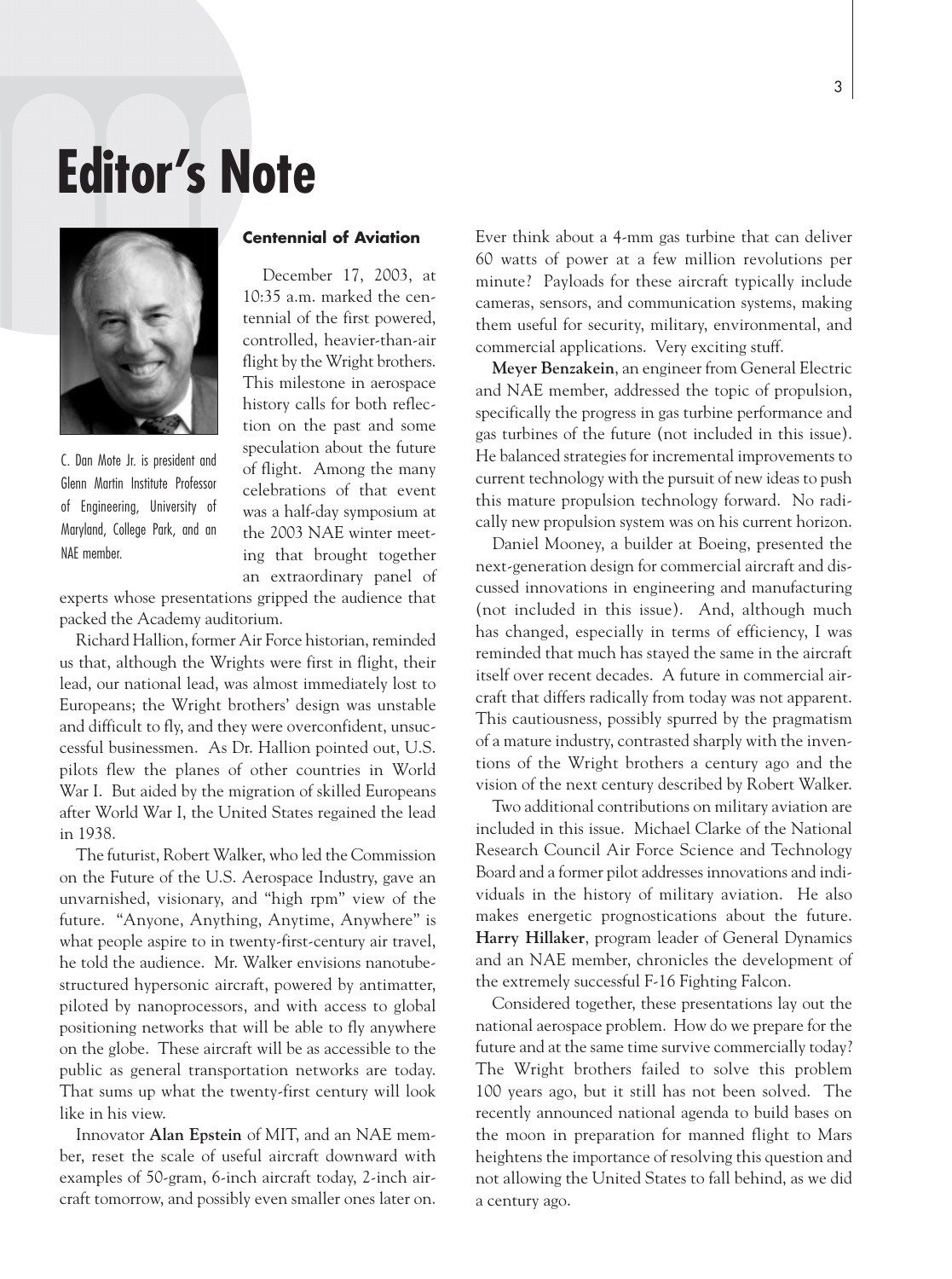

Much depends on whether we believe aerospace is a mature industry, like newspapers, or a developing industry, like digital technology. Mature industries increment; developing industries innovate. Our nation cannot succeed in aerospace in the next century unless aerospace is a developing industry. New technologies are admittedly expensive, but failing to commit to creating them would be even more expensive. We have no choice if we plan to stay in the aerospace business.

The federal government will continue to play a major role in our aerospace future. As Robert Walker laid it out for the symposium, we need to take on traffic management, infrastructure, business models, aircraft manufacturing, military needs, workforce, nanotechnology, new engines, and hypersonic aircraft. This is a tall, but necessary, order. An inferior position in this industry is not sustainable for our country.

C.D. Mote Jr.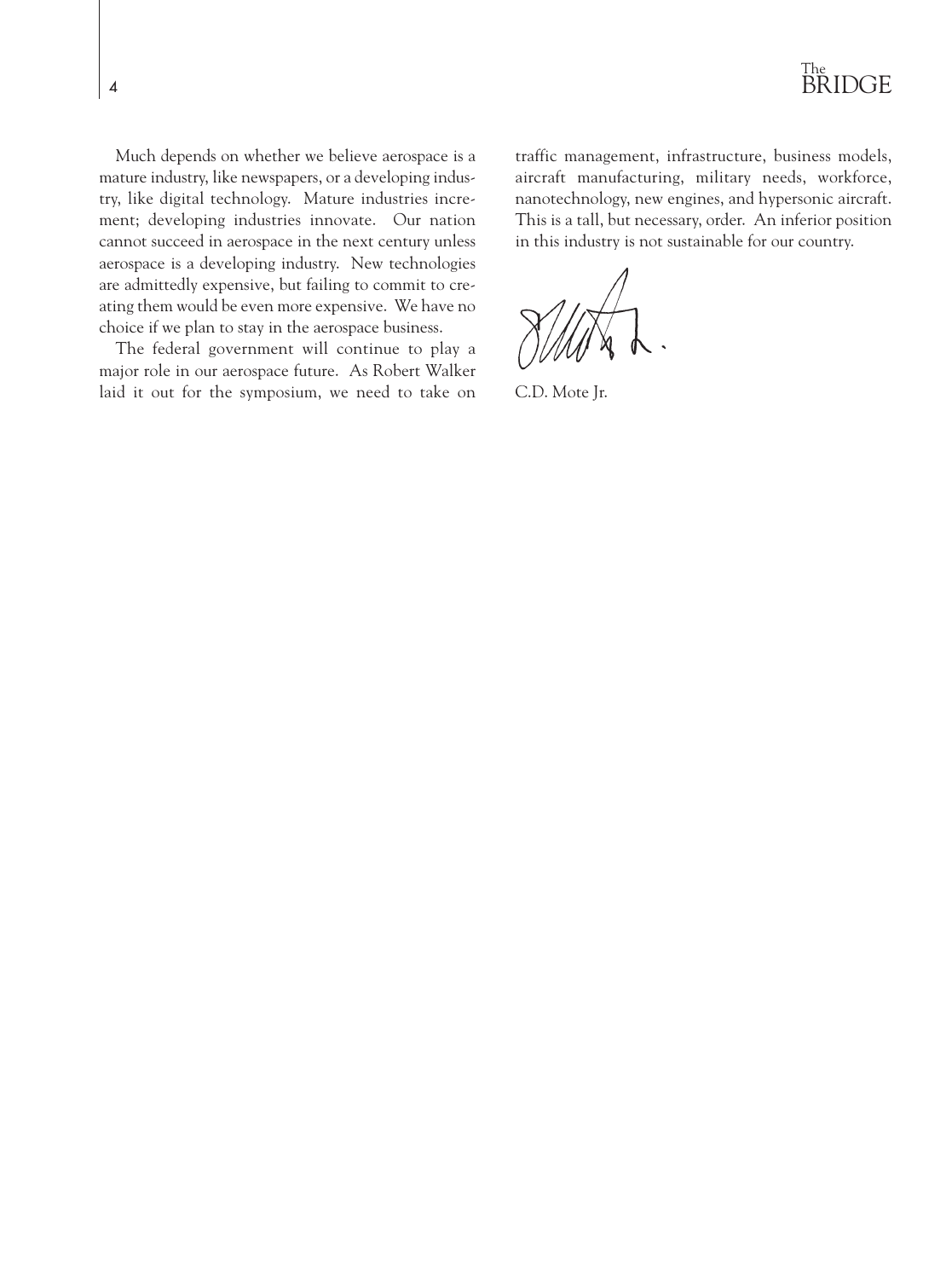*We must commit ourselves to remaining an aerospace nation and to reinvigorating the aerospace industry.*

## **Remembering the Legacy: Highlights of the First 100 Years of Aviation**



Richard P. Hallion is a senior advisor to the U.S. Air Force for air and space issues.

## Richard P. Hallion

**T**here are many lessons to be learned, both positive and negative, from the first 100 years of flight.<sup>1</sup> On December 17, 1903, Orville Wright completed the world's first powered, sustained, and controlled heavier-than-air flight, covering 120 feet (less than the wingspan of a jetliner) in 12 seconds. Many today believe the myth that the Wrights were "mere" bicycle mechanics who decided on a whim to make the first airplane. In fact, they were well trained by the standards of the day, thoroughly documented everything they did, and were intimately familiar with pioneering work that had gone on before. They first demonstrated their ideas on kites, then moved on to a succession of gliders, regrouped and did significant wind tunnel research, refined their ideas, and finally moved to the 1903 powered machine. The Wrights then built upon their success to improve aircraft, leading to their first successful military machine, the 1909 Flyer.

### **Decline**

But the seeds of their failure as entrepreneurs were already germinating. Not only were they wedded to the marginally stable (at best) "tail-first" configuration, they were also vastly overconfident and curiously reluctant to

<sup>&</sup>lt;sup>1</sup> The opinions expressed in this paper are those of the author alone and should not be interpreted as representing an official position of the U.S. Department of Defense.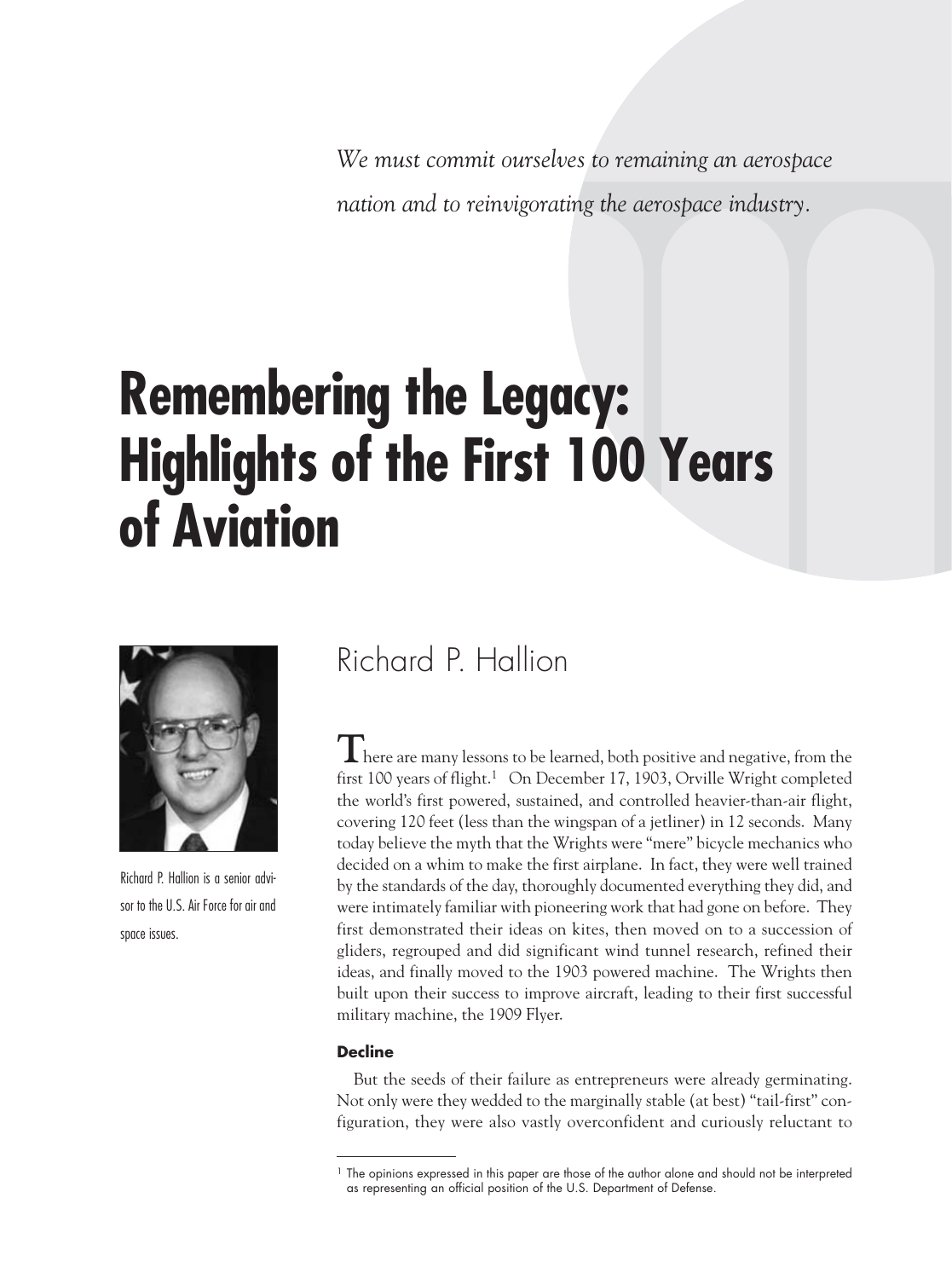move beyond their original configuration with its modest performance. In addition, very few could fly this airplane as well as they could. By mid-1909, they had become increasingly distracted by emerging rivals, and they launched (not without reason) a series of controversial patent suits that did little but inhibit the growth of America's aircraft industry.

*American aviation declined at an alarming rate up to and through the First World War.*

Combined with lukewarm government interest, the stage was set for predictable disaster. By 1912, America had fallen behind Europe in aviation; indeed, by mid-1908, before the Wrights had ever flown overseas, the French had developed inherently stable aircraft designs, notably the Farman and the Blériot, that would enjoy greater market success than Wright aircraft. In 1912, French airmen came to the United States and won the Gordon Bennett speed trophy in the Deperdussin Monocoque Racer, without facing any American opposition. In short, Europe was on the road to the streamlined monoplane while America was still in the open-framework, birdcage era.

As American aviation continued to decline at an alarming rate up to and through the First World War, foreign aircraft (such as the Blériot) and design practices and standards (including foreign-derived wing and airfoil shapes) were imported. Indeed, America's best known airplane of the First World War, the Curtiss Jenny, was designed by a British engineer who had been lured to America. Overseas, American airmen flew fighters, bombers, and observation airplanes of French or British or Italian origin. We excelled in only one area—the design of long-range, maritime-patrol flying boats, which led to America's next great international accomplishment in aviation, the first flight across the North Atlantic, by the Navy's NC-4 in 1919.

American indebtedness to Europe persisted after WWI. Our military and civilian workhorse in the 1920s was Britain's ubiquitous De Havilland D.H. 4, a bomber and reconnaissance airplane turned mail plane; and American fighter pilots flew French SPADs and

### The<br>BRIDGE <sup>6</sup> BRIDGE

American-built versions of the British S.E. 5 well into the 1920s. In short, our long and painful recovery (which was not foreordained) took more than 25 years, from 1910 to approximately 1938. Bluntly speaking, we benefited from the disastrous economic circumstances and postwar chaos in Europe that prevented the Europeans from taking full advantage of their technical and organizational superiority in aeronautics.

The pervasive European influence on American aviation ranged from technical visits to the United States and exchanges of ideas by prominent technologists to the "brain drain" migration of leading Europeans, foremost among them Max Munk, Theodore von Kármán, Anthony Fokker, and Igor Sikorsky. Exposure to these forward-looking thinkers encouraged American designers to adapt and exploit the latest European structural and aerodynamic practices, exemplified by the wooden (and later all-metal) monocoque structure and the cantilever wood (later metal) wing. In addition, American governmental and academic organizations adopted the European models for aeronautical laboratories and academic institutions. The National Advisory Committee for Aeronautics (deliberately patterned on Britain's Advisory Committee for Aeronautics) rose to research preeminence thanks largely to Munk and his variable-density wind tunnel. The philanthropical largesse of the Daniel Guggenheim Fund for the Promotion of Aeronautics, which established schools of European-style aeronautical engineering across the nation, profoundly influenced the reshaping and redirection of American aviation and facilitated Theodore von Kármán's coming to the United States.

The rapid development of air transport in Europe encouraged federal legislation (especially the Kelly Act of 1925 and the Air Commerce Act of 1926) that stimulated American commercial air transport. Charles Lindbergh's flight to Paris in 1927 generated a healthy "air mindedness" among Americans, that benefited airmail and passenger-carrying services. The broad plains were ideally suited for commercial aviation, which led to the rise of Wichita as the center of America's light aircraft industry. In this supportive climate, designers rapidly exploited advances in streamlining and structures and applied them first to technology demonstrators and then to practical aircraft. Air-racing airplanes, which constituted the "X-series" of this time period, tested developments in engines and aerodynamics and new structural configurations.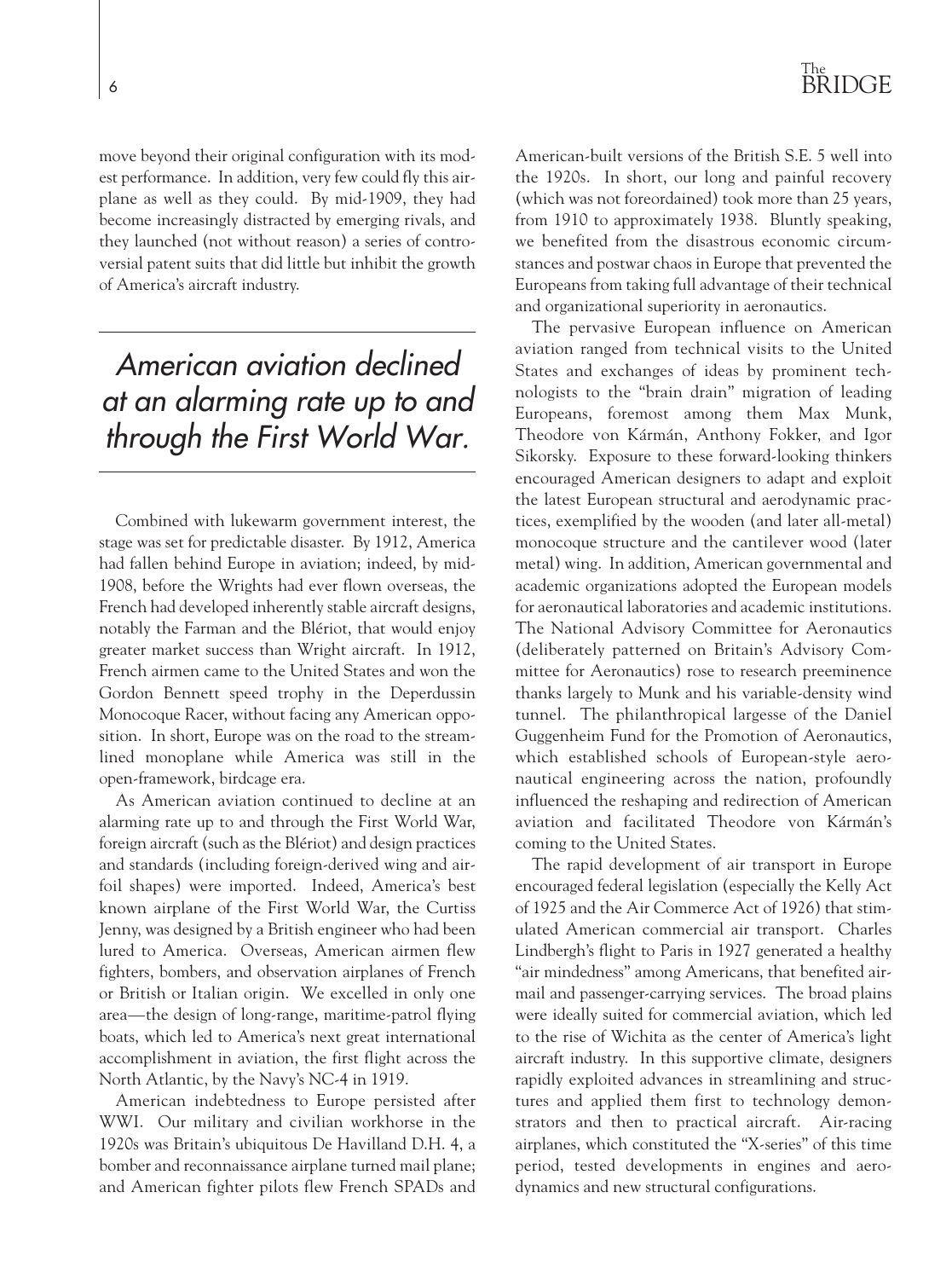#### **Resurgence**

By the early 1930s, American air transport aircraft were challenging the dominance of European aircraft. This was dramatically illustrated by a 1934 Englandto-Australia air race, when "off-the-shelf" Douglas and Boeing airliners finished a close second and third behind a special-purpose British racer. Both American airplanes reflected the influence of John K. "Jack" Northrop, the most important American designer of his time. Northrop is primarily remembered today for his disappointing (if prescient) work on flying wings, but he was the key individual between the wars in reshaping conventional American aeronautics. His advanced all-metal wing design, which drew heavily on European structural work, set a design standard that was emulated by Boeing, Douglas, Lockheed, and other manufacturers.

By the late 1930s, American airliners (typified by the DC-3) represented the "gold standard" of air transport design. The industry had grown tremendously, and America had become the largest manufacturer and exporter of aircraft in the world. European nations began to buy American airliners, a practice that would continue until the advent of Airbus. Industry in general expanded exponentially to meet growing foreign demand; exports rose almost 70-fold to \$627 million in 1941 (roughly equivalent to \$7.6 billion today). Exports played a key role in keeping the aircraft industry thriving, even in the midst of the Great Depression; in 1937 exports constituted 34 percent of total American aviation sales.

During the Second World War, America was justly called the "Arsenal of Democracy," and nowhere was that more evident than in the American contribution to Allied airpower. The United States furnished almost 300,000 airplanes to its own and foreign services, more than twice as many as were built by its nearest competitor, the Soviet Union, and nearly 60 percent more than the *combined* wartime production of Nazi Germany, Imperial Japan, and Fascist Italy.

Arguably, this statistic reflects above all the American genius for building a "systems of systems" approach, whether for technology integration, military operations, or the training and organization of combat and industrial forces. The knack for concept refinement, industrial organization, and output could be considered the great strength of American aviation, the "American genius" of the aircraft revolution. Some other nations produced very fine, advanced machines, but overall, the United States produced the best bombers, fighters, transports, trainers, and naval aircraft. Our enemies were overwhelmed by the extent to which we produced easily maintained, high-quality, "user-friendly" aircraft literally by the thousands. For example, neither friend nor foe produced a single long-range bomber equal to any of the four bombers we fielded in combat—the B-17, B-24, B-29 and B-32.

We emerged from WWII, as we had from WWI, as the dominant global economic power, a nation essentially untouched by the destructiveness of war (save for the human losses and suffering of our soldiers, sailors, and airmen and their families) with a robust, vigorous aeronautical industry. From the standpoint of prototyping and production, the postwar years were a "Golden Age" for American aviation. We adapted to the jet age, pioneered transonic and supersonic flight, and continued to increase our dominance in the field of international air transport. By the mid-1970s, American aviation was in a dominant position in many fields, and research was under way that promised to continue that trend into the 1980s and beyond. Our new military aircraft were at least a generation, and sometimes two, ahead of any adversary's aircraft, and would prove their worth in the conflicts of the 1990s. Our airliners—particularly the 747—reshaped international air commerce. Our general aviation industry was producing upwards of 17,000 airplanes per year and selling them around the globe. And in space, we landed teams of astronauts on the moon, setting the stage for the post-Apollo space program.

## *The postwar years were a "Golden Age" for American aviation.*

To recap, then, America invented the airplane in 1903, allowed other nations to get well ahead, and then spent a quarter-century catching up before we secured, once again, the dominant place in international aeronautics. Could this pattern be repeated? Well, actually, it was! We have been "scooped" many times, even when, as with the Wrights, we did the pioneering work in a technology field. For example, we did not pioneer radar,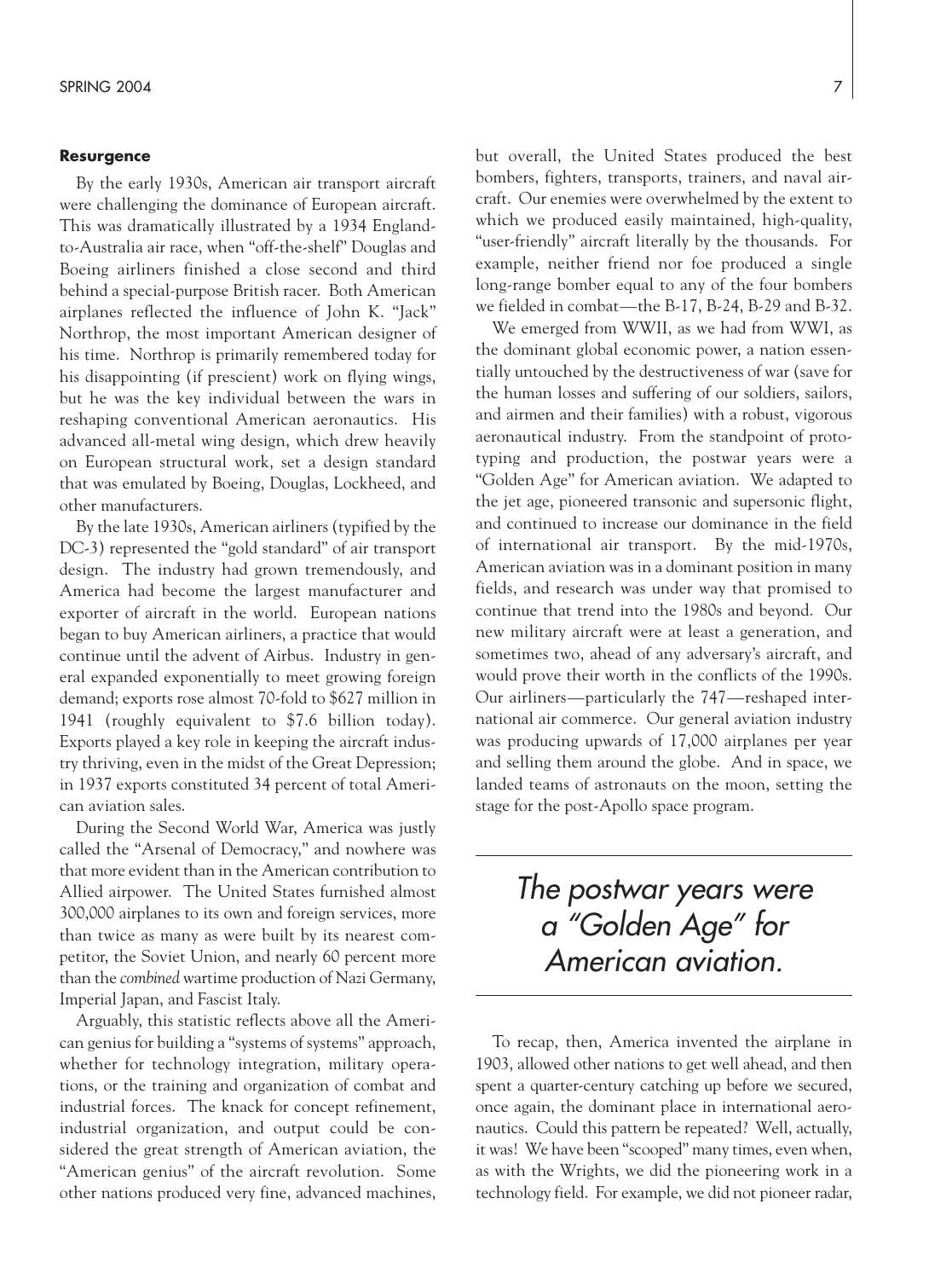liquid-fuel rockets, ballistic and cruise missiles, precision air weapons, the turbojet engine, the jet fighter/ bomber/airliner, the swept-wing (which forced hasty redesign of the B-47 and F-86), Earth satellites, or the human presence in space. These scoops didn't merely cause us national embarrassment (Sputnik being the most infamous example), they also endangered our national security.

Indeed, we arguably benefited after World War II, just as we did after World War I, from our raw economic power and an industrial base untouched by war. In the short-term, other nations were unable to maintain their dominance in turbojet propulsion and high-speed aerodynamics. Thus, we were able to "catch up" rapidly and forge ahead, even though being a "fast second" is not an ideal way to operate.

#### **The Centennial of Flight Report Card**

In November 2002, the Commission on the Future of the United States Aerospace Industry, chaired by former Representative Robert Walker and former Secretary of the Air Force F. Whitten Peters, warned that "We stand dangerously close to squandering the advantage bequeathed to us by prior generations of aerospace leaders. We must reverse this trend and march steadily towards rebuilding the industry. The time for action is now."

Ironically, as we celebrate the one-hundredth anniversary of Kitty Hawk, we must concede that there has been a truly appalling decline in American aeronautics over the last quarter-century—since, equally ironically, we opened the National Air and Space Museum with much fanfare in 1976. When we ask ourselves a basic and very uncomfortable question—how we have done as stewards of the aerospace health of this country—the answer is not very well.

What we have lost over the last 25 years calls down serious judgment upon our national aeronautical and space research and development establishment, including the government, corporate, and academic communities. We often say studying the past informs the decisions of the future, but, in truth, it rarely does. Rigorous assessments of aerospace—where we've been, where we are, and where we're going—have been rare. (One notable and welcome exception was the Air Force's *New World Vistas* study in 1995, which was launched by then-Secretary of the Air Force Sheila Widnall and chaired by Gene McCall of the Scientific Advisory Board.) Examples of changes in American aerospace can shed some light on the challenges confronting us today.

From a VJ-Day high of 47 major airplane manufacturers, we have winnowed down the field to five. Industry employment has plummeted by nearly 50 percent (611,000 fewer workers) since the end of the Cold War. Twenty-six percent of the remaining workforce of 689,000 will be eligible for retirement in the next five years.

Our investment in aeronautical research continues to decline (50 percent since 1987). In addition, the number of American students studying air and space subjects in colleges and universities has decreased nearly 60 percent since 1990.

Our general aviation industry has essentially been destroyed (Figure 1), largely as a result of frivolous lawsuits, and is only now very slowly recovering, thanks to the General Aviation Recovery Act (GARA). Some product lines and firms have disappeared or (like Learjet) been acquired by foreign companies.



FIGURE 1 The precipitous decline of U.S. general aviation. Data courtesy of Wen Printer

American market dominance in global air transport has disappeared, for the first time since the advent of the practical airliner. Of the top four manufacturers of airliners, only one, Boeing, is American; the other three are Airbus (European), Embraer (Brazilian), and Bombardier (Canadian). American dominance in commercial helicopters, once taken for granted, has also evaporated in the face of innovative design and marketing by foreign partnerships.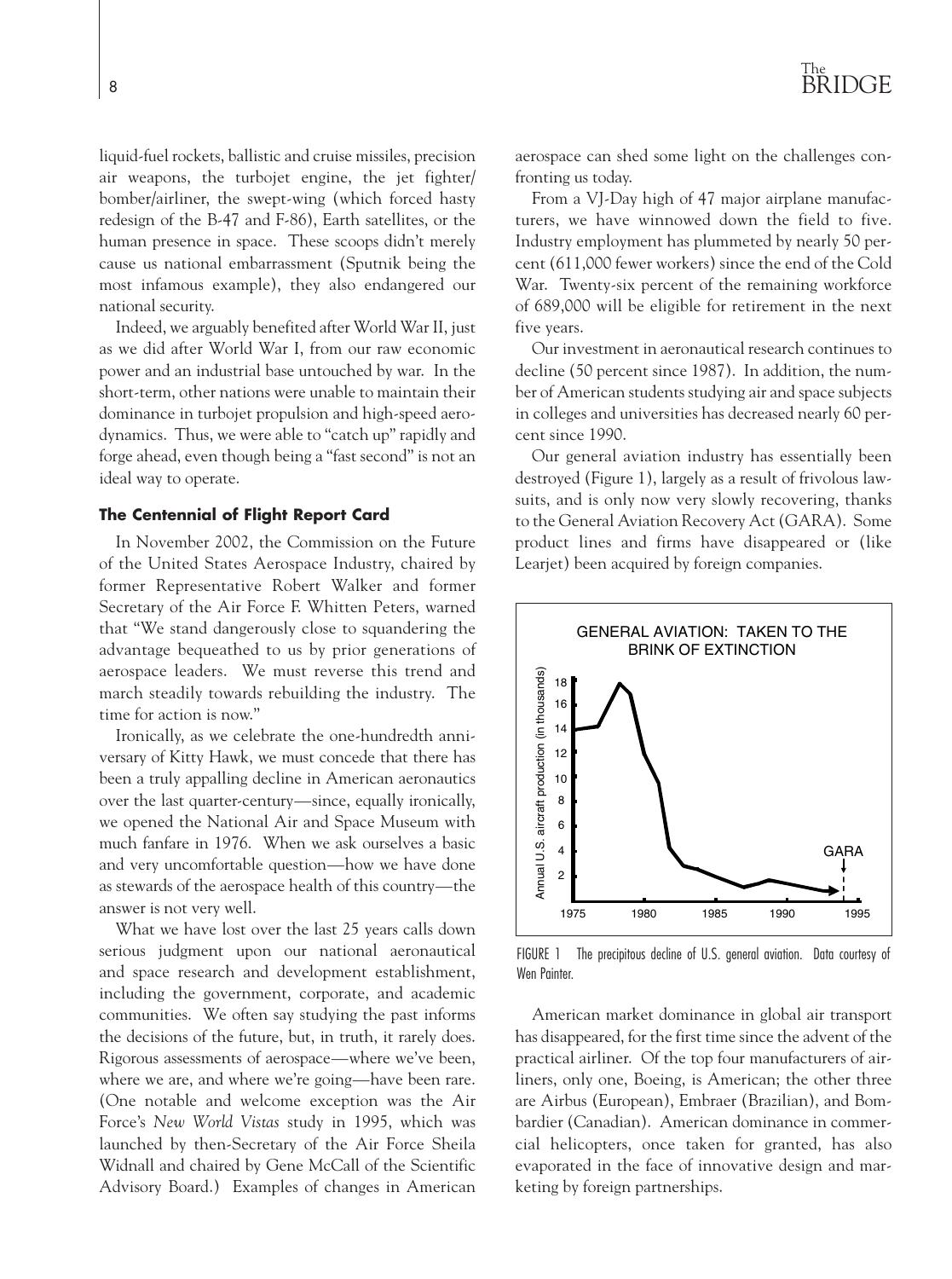Our once-unquestioned dominance in space has declined as well. U.S. commercial space exports have fallen 75 percent in just three years. In 2002, only 14 percent of the engines flown into space were American built. Eighteen percent came from Europe, and 61 percent from the former Soviet Union; the rest came from Asia. Our space capabilities are still largely rooted in the derivatives of first-generation ICBMs and IRBMs, one of which (the Atlas III) has recently been redesigned to use Russian engines.

Undoubtedly it would surprise the public, after a decade of well publicized military triumphs, to learn that our traditional dominance in military aviation has also been eroded. If our military airplanes were automobiles, most of them would bear classic car plates. Consequently, we are facing serious safety issues, ranging from potentially catastrophic structural failures to wide-area metal corrosion—sort of an aerospace osteoporosis. Our fighters—the F-14, F-15, F-16, F/A-18, A-10, and AV-8—have all been flying for more than a quarter-century. In theory, and perhaps now in fact, a fighter pilot could be "pulling g's" in a fighter that was manufactured and flying before he or she was born. Crew members of bombers and tankers could be—and perhaps in some cases are—the grandchildren of the original crew members. Even the stealth fighter, the F-117, entered operational service 20 years ago, in October 1983.

Disturbingly, American air dominance, the sine qua non of our combat operations, is no longer a given. In February 2003, Secretary of the Air Force James G. Roche and Air Force Chief of Staff General John P. Jumper warned of a growing performance gap between older American fighter planes and newer foreign fighter planes. "Our guy flying their airplane beats our guy flying our airplane every single time," General Jumper noted; Secretary Roche affirmed that, in one case, we were dependent solely upon "the advantage provided by our extraordinary pilots." This is a worrisome situation we have not seen since before Pearl Harbor.

Beginning in 2010, as the "baby boomer" generation ages, outlays for age and retirement-related expenses will rise dramatically, together with other obligations, such as interest on the national debt. Unlike discretionary spending, which is optional, these costs will have to be paid. We are purchasing today the production capabilities for tomorrow's multiyear modernization of both military and civilian aerospace; but, once the crisis hits, it is questionable if we will actually have the money we need for these systems, either for aircraft, like the F/A-22, the F-35 Joint Strike Fighter, uninhabited aerial vehicles (UAVs), and new helicopter and vertical/ short takeoff and landing (V/STOL) aircraft, or for new systems, such as hypersonics and reusable and reliable space-lift vehicles. Personally, I don't think we will; indeed, the F/A-22 Raptor and the F-35 Joint Strike Fighter have already experienced significant delays and reductions in procurement. The coming crunch will force us to make very difficult choices over the next seven years just to adjust to the challenging research, development, and acquisition world we will face after 2010. But we do have a grace period of a few years to prepare, if we are prudent enough to take advantage of it.

## *Faced with declining enrollments, many schools are closing engineering schools.*

The greatest challenge of all, however, is not declining market share, competitiveness, and military dominance, or even economics. The biggest challenge is mind-set. We must excite our youth about the air and space field, particularly to the challenges ahead. It was "air mindedness" that offset the dreadful decline in American aviation after the Wrights, and it was "aerospace mindedness" that offset the dramatic impact of Sputnik nearly four decades later. But students today are increasingly opting to study life sciences, a result, at least partly, of four decades of proselytizing in elementary and secondary schools. Faced with declining enrollments, many schools are closing engineering laboratories, even as they build life sciences laboratories.

#### **Our Future as "An Aerospace Nation"**

If we fail to attract dedicated young people, the aerospace industry will not have an American future, and our repeated claims of being "an aerospace nation" will ring increasingly hollow and false. We must excite our young people with new concepts that take us beyond the tired solutions of the past. We must be willing to shatter existing paradigms and patterns, whether the primacy of the "tube-and-wing" airliner or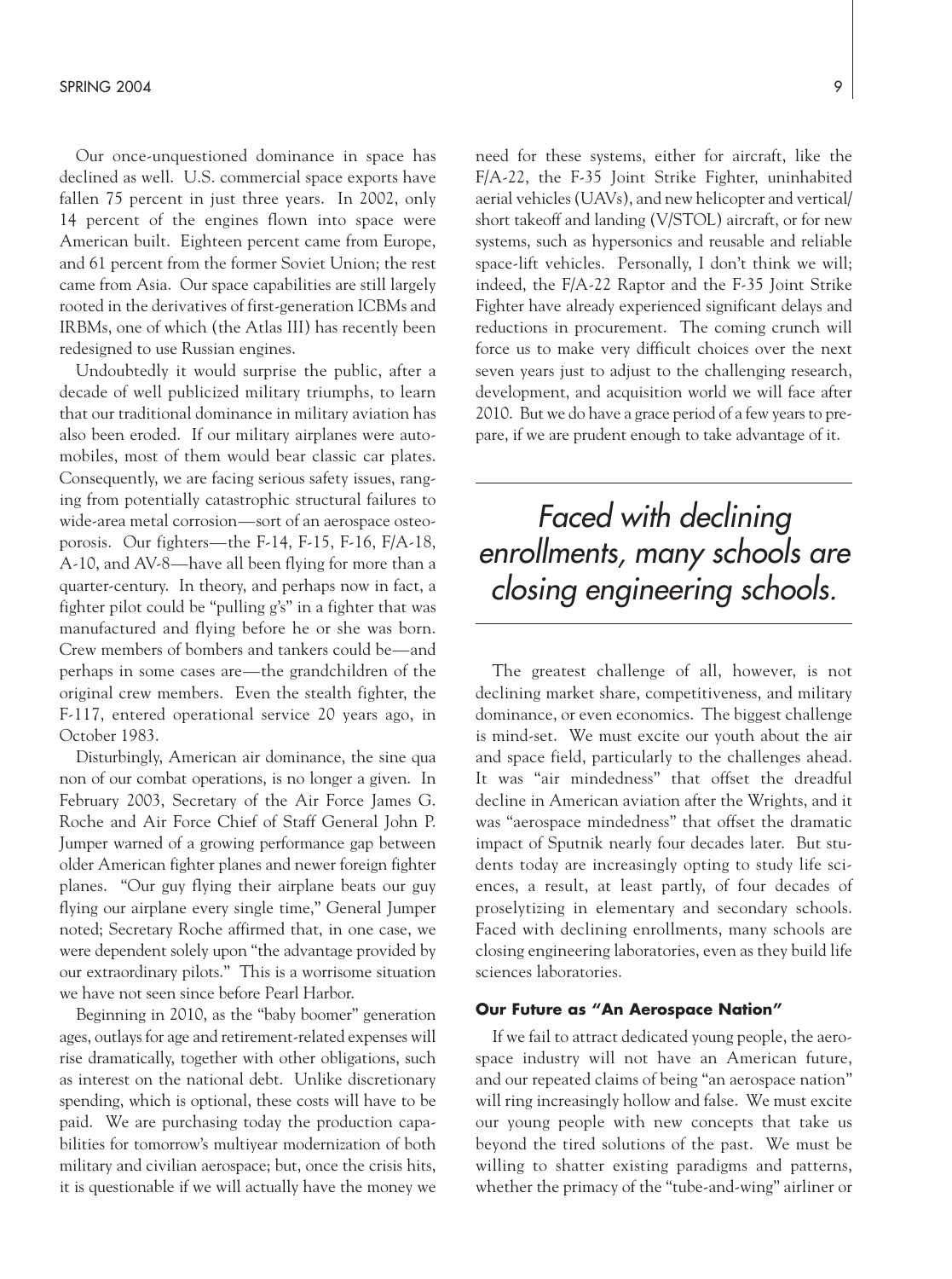the notion that we have reached a plateau on speed. Why shouldn't we challenge ourselves to go beyond the transonic? Since the Industrial Revolution, the history of mass mobility has been a history of increasing speed: the animal-pulled cart, the locomotive, the airplane: 6 mph in 1800, 60 mph in 1900, 600 mph in 2000. Might we not expect 6,000 mph in 2100? At the very least, we must explore the promise of a blended wing-body transport, an ocean-crossing supersonic business jet, and then a genuine, hypersonic, globegirdling transport.

Some will argue that there is "no need" for these aircraft, no "customer demand," that "we can't afford to bet the company," that these ideas are "too revolutionary," much the way critics once argued against airliners in favor of long-distance trains. In response, we might note, as W. Edwards Deming famously said, that no one ever asked for the light bulb or the pneumatic tire, the steam engine, the locomotive, the airplane, the PC, etc. Certainly, there was no defined need for a global air transport system when the Wrights invented the airplane; had they advanced such an idea, even after Kitty Hawk, many would have thought them mad. The American aviation industry predominated because nowlegendary figures, such as Jack Northrop, Igor Sikorsky, Donald Douglas, Walter Beech, Bill Allen, and many others, were willing to bet their companies and did so more than once.

Let us at least have the fortitude to explore some of the alternatives to today's aircraft, including new and more efficient subsonic general aviation and air transport



FIGURE 2 Advanced general aviation aircraft.



FIGURE 3 Blended wing-body transport concept.



FIGURE 4 Supersonic cruise business jet.



FIGURE 5 Mach 8+ hypersonic research aircraft.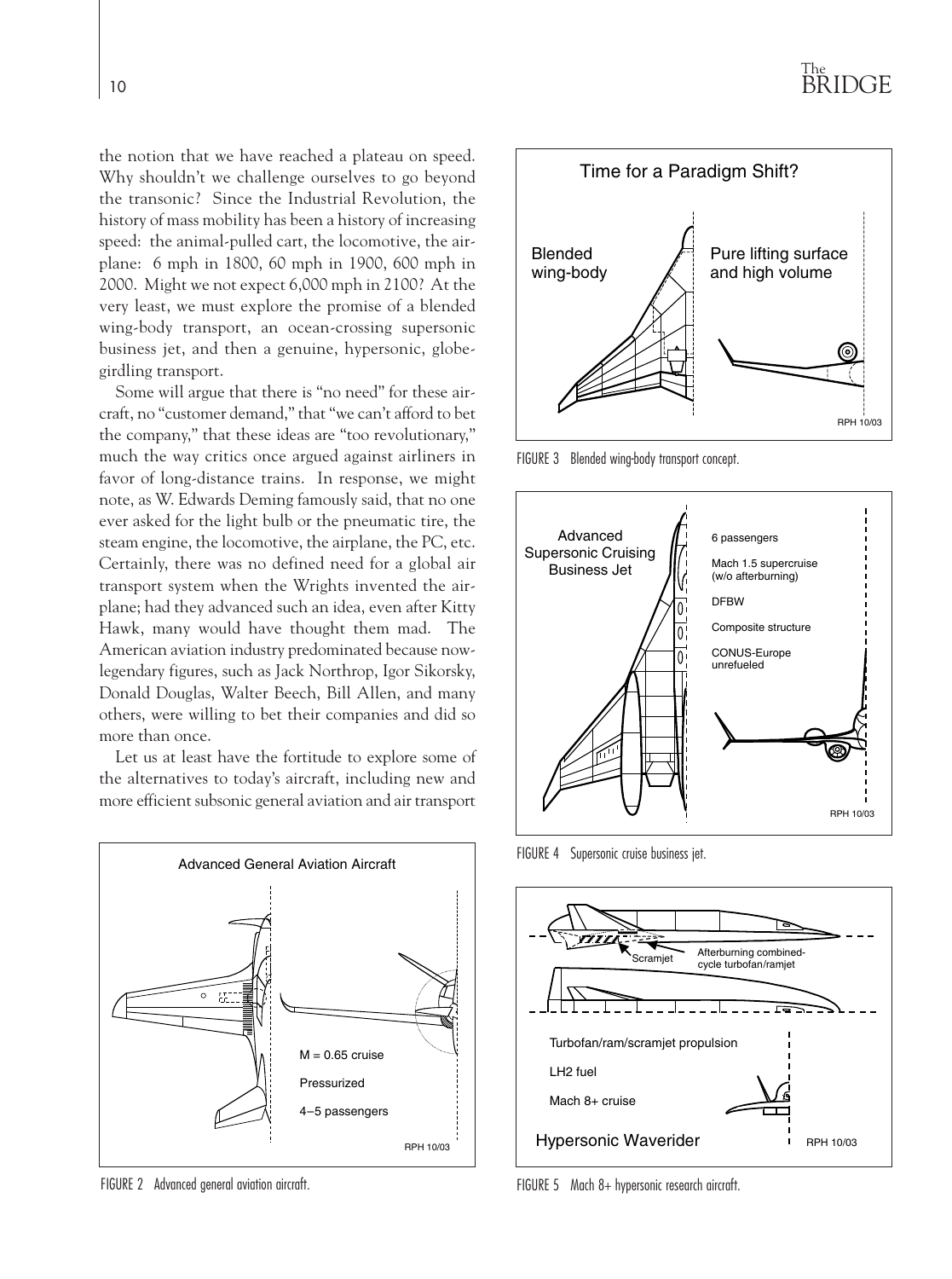airplanes (particularly blended wing-body designs), supersonic business jets (and possibly larger follow-ons), and hypersonic demonstrators that might extend the "6-60-600" rule to Mach 8 or 9 by the turn of the next century (Figures 2-5). And if some believe these are "too revolutionary," let us remember, in the words of Dr. Gene McCall and Maj. Gen. John Corder in the *New World Vistas* study, "Most revolutionary ideas will be opposed by a majority of decision makers."

To echo the final report of the Commission on the Future of the U.S. Aerospace Industry, the time for action is now. On this anniversary, we should affirm our commitment to remaining an aerospace nation and to reinvigorating an industry that is vital to our future. The best way to honor the Wrights and all of those who revolutionized the world through the air is by pushing ahead—and by ensuring that we do not repeat the mistakes and misjudgments of the past.

#### **Bibliography**

- Bilstein, R.E. 1984. Flight in America: From the Wrights to the Astronauts, 1900–1983. Baltimore, Md.: The Johns Hopkins University Press.
- Bilstein, R.E. 2000. American Aviation Technology: An International Heritage. Pp. 207–222 in Atmospheric Flight in the Twentieth Century, P. Galison and A. Roland, eds. Dordrecht, Netherlands: Kluwer Academic Publishers.
- Emme, E.M., ed. 1964. The History of Rocket Technology: Essays on Research, Development, and Utility. Detroit, Mich.: Wayne State University Press.
- Emme, E.M., ed. 1977. Two Hundred Years of Flight in America: A Bicentennial Survey. San Diego, Calif.: American Astronautical Society.
- Gibbs-Smith, C.H. 1970. Aviation: An Historical Survey from its Origins to the End of World War II. London, U.K.: Her Majesty's Stationery Office.
- Hallion, R.P. 1977. Legacy of Flight: The Guggenheim Contribution to American Aviation. Seattle, Wash.: University of Washington Press.
- Hallion, R.P. 2003. Taking Flight: Inventing the Aerial Age from Antiquity through the First World War. New York: Oxford University Press.
- Hansen, J.R. 1987. Engineer in Charge: A History of Langley Aeronautical Laboratories, 1917–1958. Washington, D.C.: National Aeronautics and Space Administration.
- McCall, G.H., and J.A. Corder. 1995. New World Vistas: Air and Space Power for the 21st Century. Summary Volume. Washington, D.C.: Air Force Scientific Advisory Board. Available online at: *http://www.fas.org/spp/military/docops/ usaf/vistas/vistas.htm*.
- Meilinger, P.S. 2003. The Air and Space Nation is in Peril. Air and Space Power Journal 17(1): 27.
- Miller, R., and D. Sawers. 1966. The Technical Development of Modern Aviation. New York: Praeger Publishers.
- Office of Aerospace Technology. 2002. The NASA Aeronautics Blueprint—Towards a Bold New Era of Aviation. NP-2002-04-283-HQ. Washington, D.C.: National Aeronautics and Space Administration.
- Philpott, T. 2003. Rising to the Challenge: An Interview with General John P. Jumper. Military Officer 1(2): 58.
- Roche, J.G. 2003. Building the Air Force of the Future. Speech to the Air Warfare Symposium of the Air Force Association. February 14, 2003. Orlando, Fla.: Air Force Association. Available online at: *http://www.af.mil/news/ speech/current/sph2003\_03.html*.
- Walker, R., and F.W. Peters. 2002. Executive Summary, Final Report. Washington, D.C.: Commission on the Future of the United States Aerospace Industry. Available online at: *http://www.aerospacecommission.gov/*.
- Wood, B. 2003. Testimony before the Senate Subcommittee on Science, Technology, and Space. June 3, 2003. Washington, D.C.: U.S. Senate.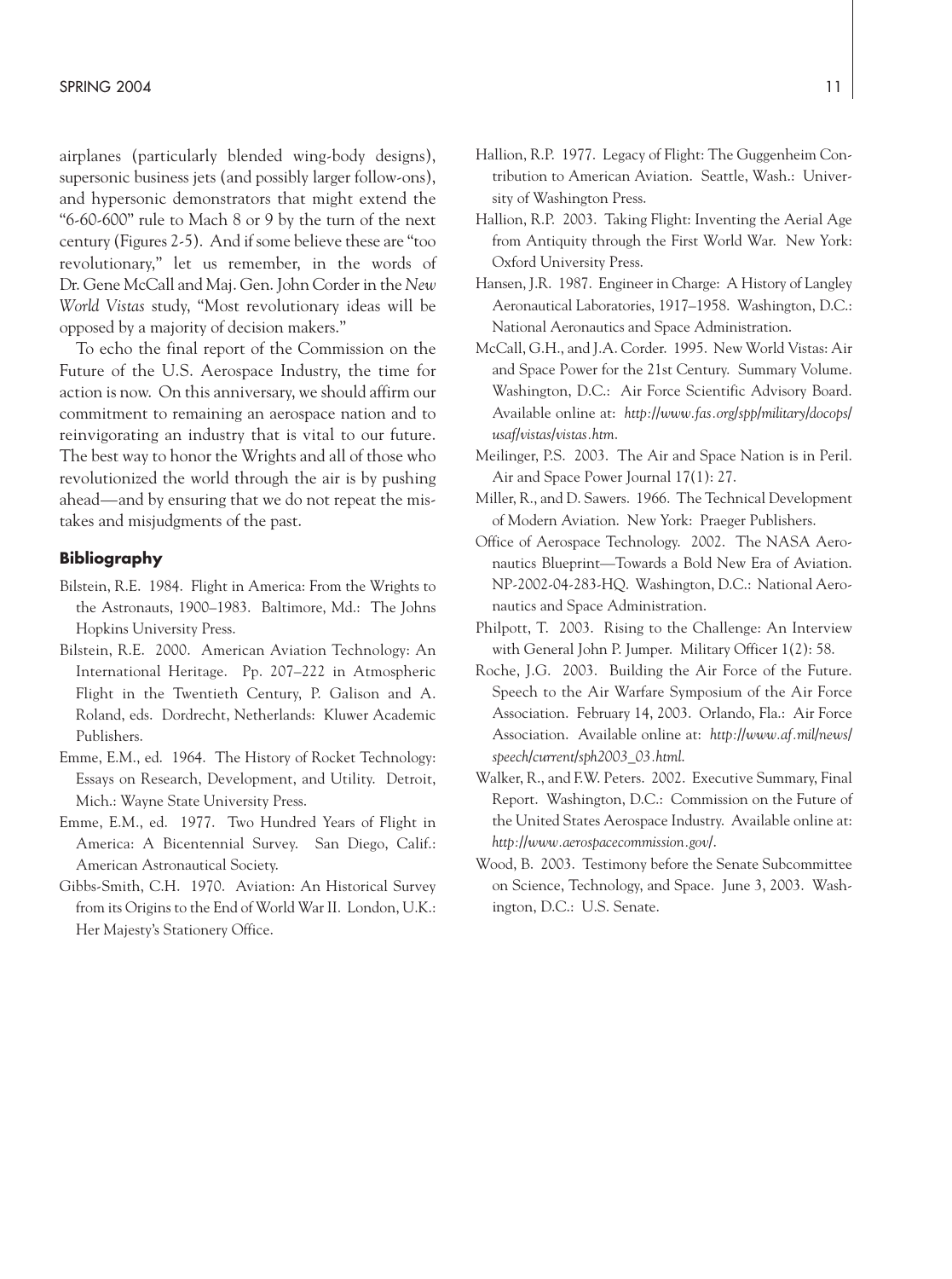*Technology development in hypersonics could remap the future.*

## **Building on the Legacy: A Vision for the Future**



The Honorable Robert S. Walker is chairman of Wexler & Walker Public Policy Associates in Washington, D.C.

## Robert S. Walker

 ${\bf A}$ t the opening session of the Commission of the Future on the United States Aerospace Industry (the Aerospace Commission), I quoted Wilbur Wright who once opined that mankind would not achieve flight "for a thousand years." This was just a year before he and Orville achieved powered flight. So much for predicting the future in aerospace! Wilbur was wrong about their timetable, but, when it comes to technology, it is difficult to predict where you are going based on where you are.

We do know that the history of aeronautics and flight has been a history of progress and success achieved by the integration of technologies that are either coming of age or still in the laboratory. The Wright brothers' success was based on integration of the internal combustion engine, a rather new technology at the time, with the control of wing surfaces. Prior to the invention of the internal combustion engine, power sources were too heavy for an airplane. Thus, the integration of internal combustion and aeronautics began a century of flight.

Throughout the twentieth century, aviation advancement depended on the continuous adaptation of new technologies into the field. As breakthroughs occurred in propulsion, aerodynamics, and materials, they found their way into new generations of aircraft. Based on what is going on in laboratories today and where technology breakthroughs are aiming, we can make some educated speculations about the future of aviation.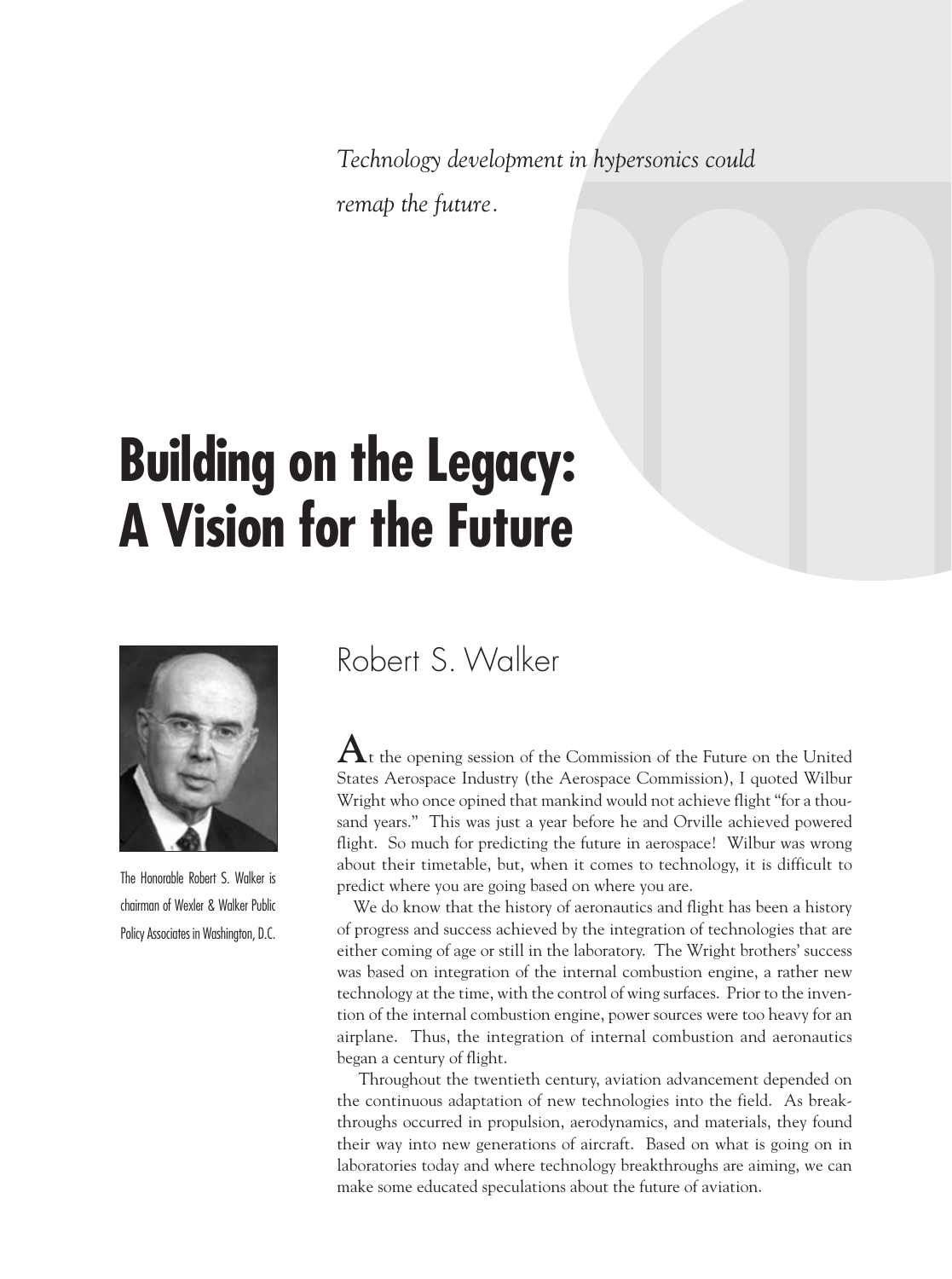Technology development in hypersonics could remap the future. The U.S. Department of Defense (DOD) has launched the National Aerospace Initiative as part of the Defense Research and Engineering Program. Work on hypersonics will focus on propulsion technologies and new fuels for aviation, such as hydrogen, which has been used extensively as a fuel in the space program but only experimentally in aviation. As scientists work toward the creation of high-speed vehicles, hydrogen could be the fuel of choice. And, of course, hydrogen is also being investigated to meet a variety of other energy needs.

Propulsion technology has not advanced very far in the past half-century. A robust hypersonic program will involve a reappraisal of supersonic ramjet engines (scramjets); in fact, some of our international competitors are already conducting interesting tests in this area. A predictable outcome of a hypersonic program is another look at aerospike engines, which were developed to power the X33. One of the great disappointments in recent aviation history was the failure to flight test the X33 after it was 85 to 90 percent complete. Under pressure from supporters of the space shuttle, the National Aeronautics and Space Administration (NASA) cancelled the program, thus passing up an opportunity to flight test a new generation of engines that had proven to be quite capable in stationary tests.

Hypersonics will also involve advanced aerodynamics. Today, sonic boom creates an environmental and quality-of-life hurdle for high-speed travel. Work is under way on new designs to reduce sonic boom, which would open the way to hypersonic aircraft. Thus, research on hypersonics could lead to new developments in propulsion, materials, fuels, and design. But that may be only the beginning. Information systems, for example, will also be important for the development of new aircraft designs, as well as for avionics and flight control. The air traffic control system of the future will rely upon advanced, space-based information regimes and the capability of spectrum compression.

If we look farther down the road, advanced experimentation in the nation's laboratories reveals even more exciting possibilities. Work on antimatter being done at Pennsylvania State University and elsewhere could lead to completely new propulsion capabilities in this century. Some scientists also are seriously considering gravity management. Antimatter and gravity management could potentially lead to an aerospace future of unimaginable proportions.

The Aerospace Commission was chartered to consider potentials beyond technological advances. We were also asked to look at the aviation marketplace, with a focus on current developments as a basis for predicting changes in the future. Our conclusions are reflected in the title of our report, *Anyone, Anything, Anytime, Anywhere*.

We identified one overwhelming desire for military and civil aviation—people want to be moved quickly, exactly where they want to go and when they want to go. Defense planners want to be able to move people and munitions quickly wherever they are needed in an emergency. Commercial aviation aspires to move people and goods to specific destinations in as little time as possible. Aerospace assets are the best way of fulfilling everyone's dream of anyone, anything, anytime, anywhere.

> *The global marketplace will demand increasing individualization and customization in air transportation.*

The global marketplace of the future is going to demand increasing individualization and customization. For the aviation industry, which has relied heavily on mass production and mass movement, the new marketplace will present many challenges. The high-end traveler of the future is not going to be satisfied to be shuffled from hub to hub before getting to his or her final destination. High-end travelers will want to fly directly to their destination at their convenience. Military planners will want the ability to strike almost instantaneously anywhere in the world, and they will need new generations of aircraft with that capability. Technology must be developed to meet the needs of civilian and military aviation.

On the civilian side, the Aerospace Commission focused on the concept of air taxis. A small innovative company, Eclipse Aviation, described its development of reasonably priced jet aircraft designed to become the backbone of an air-taxi service. This concept is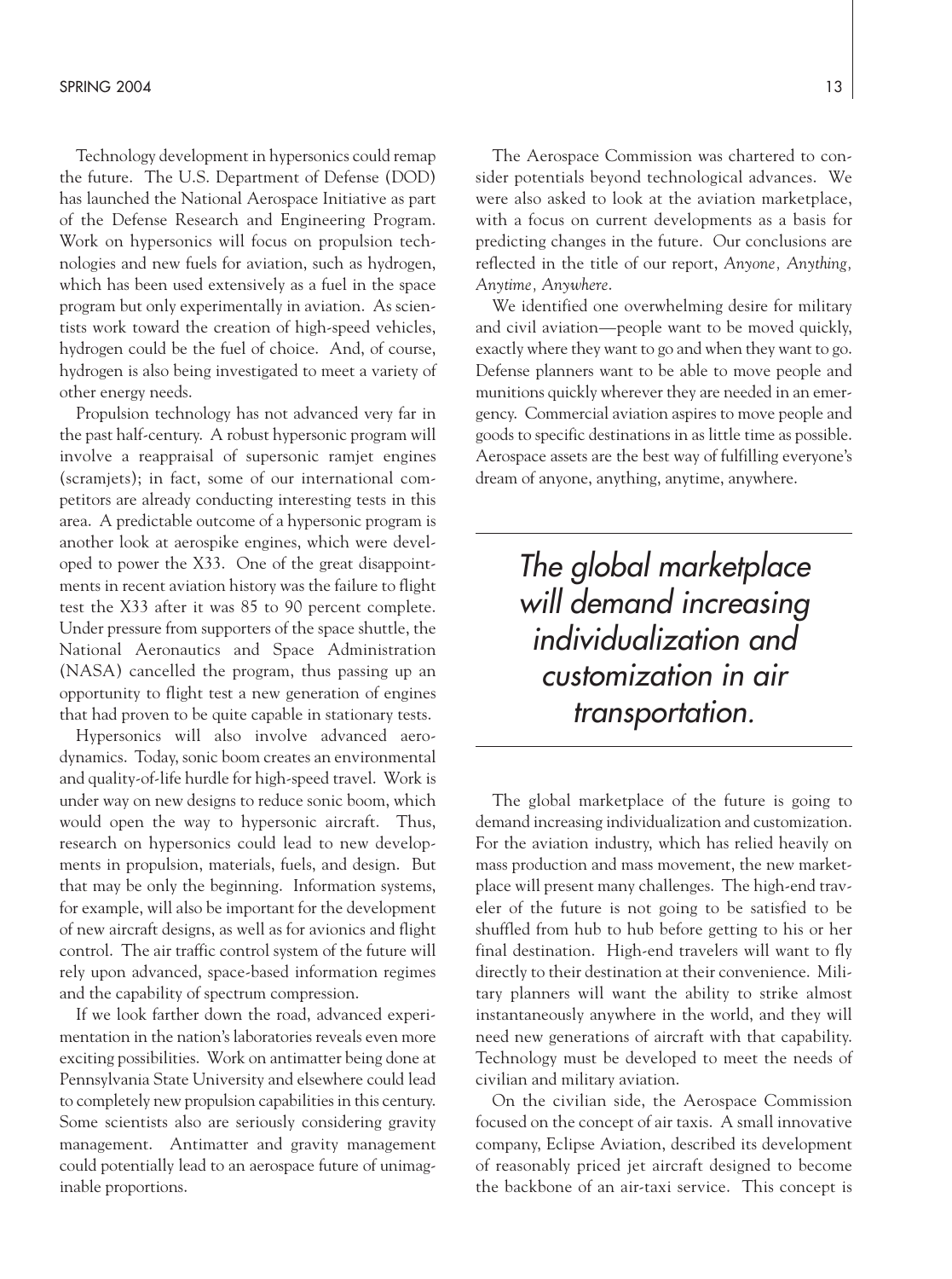consonant with our conclusion that the demand for individualized travel will certainly increase. With air taxis, a businessman or woman would call for service, be picked up at a large or small airport of his or her choosing, and be delivered to the exact destination at the most convenient time. The system would operate on a regional basis at first, for a cost of about one dollar per mile. The need for air-taxi service is already apparent. With the present system, door-to-door flight time on trips of 500 miles or less averages 35 to 80 miles per hour.

Another development likely to have implications for the marketplace is unmanned aircraft, which have already had an impact on military aviation. Unmanned aircraft proved their worth during the conflict in Iraq, but also revealed the need for improvements. An enormous amount of spectrum was required to fly unmanned missions in Iraq. This experience has shown that the widespread adoption of unmanned technology will require more work on spectrum compression and other applications of information technology.

The economics of the marketplace will drive us toward more unmanned capabilities. In the future one can imagine freight being flown largely by unmanned aircraft. Once vehicles and systems are capable of handling planes without pilots, it will make little sense to fly them with pilots.

> *The economics of the marketplace will drive us toward more unmanned capabilities.*

It may take longer for passengers to fly on pilotless airplanes, but in the course of this century that is also likely. Remember that not too long ago every elevator had a human operator, partly for safety and security. Today we think nothing of putting our safety in the hands of an automatic elevator (except in the Capitol, where elevators still have human operators). Once a safe, secure, robust air traffic management system has been developed, it is not hard to imagine that people will elect to fly aboard pilotless aircraft.

## The BRIDGE

The expanding global economy will also affect the future of aviation. The products we rely upon will no longer be manufactured just down the road or just across the border in a neighboring state. These products will come from all reaches of the globe, as many already do, and as more and more speed of delivery is required, aircraft will become the supply line. In general, the reliance on aircraft to move people, goods, and services around the world will become more pronounced. The global economy will also mean growing competition. Many countries can be expected to make some aspect of aerospace a national priority. We have already seen fiercely competitive commercial operations in space and aviation.

When you look outward, you begin to get a glimpse of a future that may look like this: individualized travel on hypersonic aircraft built of carbon nanotube structures, piloted by nanoprocessors accessing a global guidance network, flying into every locality, powered by antimatter engines, and as accessible to everyone as the transportation system today. This scenario will probably be realized well down the road, but if you think back to the technological growth of the past 100 years, the scenario is well within the realm of possibility. In fact, everything in it is already the subject of laboratory work.

The real question is what policy makers should be doing now. The Aerospace Commission came to the unanimous conclusion that the most important thing is the development of policies that enable us to move toward this exciting future. One priority should be the development of an advanced air traffic management system. The current antiquated system is not capable of handling future demands, and continued dependence on voice communications from ground controllers to aircraft cockpits is untenable. We need to focus on technologies that permit fairly automated, more robust, more secure aircraft control within airspace. Such a system could be adapted from advanced technologies already known to us, which could be accessed without massive cost by using the global satellite constellations being developed by DOD.

The command, control, and navigation satellites under development for military applications could be adapted for civilian use, much the way the global positioning system (GPS) constellation has been adapted to meet civilian objectives. This would greatly reduce the tremendous expense usually associated with the development of an automated air traffic control regime. Even the costs of including civilian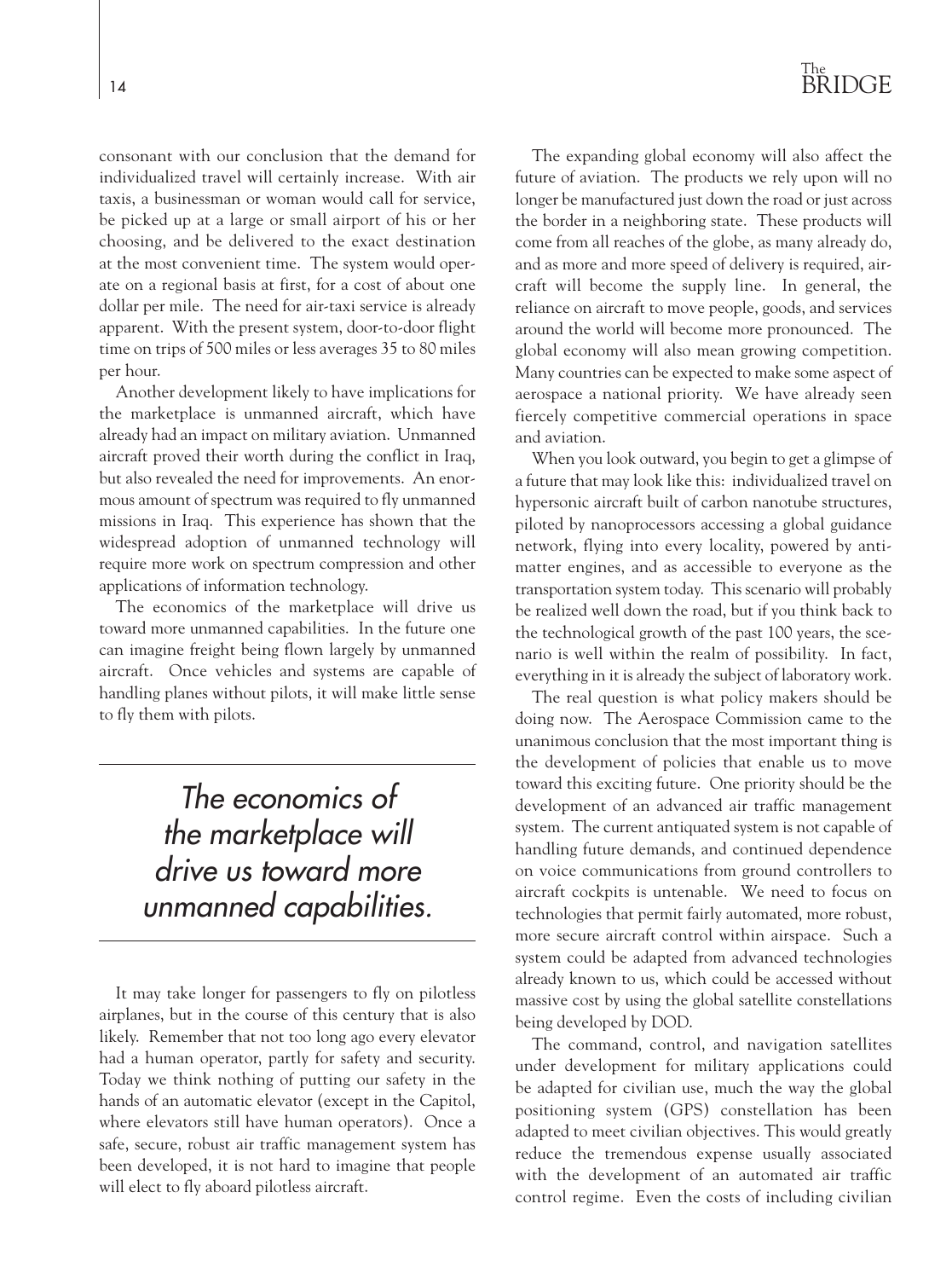components on military spacecraft could be mitigated by interagency cooperation. The nation would acquire a spaced-based system with upgraded ground control elements. The military would fly the space-based hardware, but ground-based operations would be in the hands of the Federal Aviation Administration (FAA). The result would be that the nation would have the advanced air traffic management system necessary for the United States to compete in the global economy and to meet national security requirements.

Since the Aerospace Commission made this recommendation, considerable progress has been made. DOD, the FAA, and NASA have joined a working group to create the system. No doubt, bureaucratic, cultural, and funding issues will have to be resolved, but the first steps are being taken.

Another imperative for the future is a significant improvement in infrastructure beyond air traffic control. One of the most revealing figures we heard was that in the United States commercial flights of 500 miles or less have an average door-to-door speed of 35 to 80 miles per hour. That figure reflects serious problems with infrastructure. Clearly, one way to improve infrastructure is to restructure the airlines. We cannot have a robust aviation system if airlines cannot afford to purchase aircraft, if a significant number of airlines is on the verge of bankruptcy, and if airline business plans do not work because more and more high-end customers, who used to fly in the front of airplanes and pay a substantial portion of the cost, are traveling on charter aircraft. In the future, even more of them will opt to fly by air taxi.

The customers left to airlines are becoming largely vacationers, who want very low prices. Coming up with a profitable business model based on low fares is tricky; at the least, it requires substantial restructuring of old labor agreements. But much more will have to change, including mergers with international airlines and much more customized travel. Aircraft manufacturing will have to be highly productive, thus relying much more on robotics. The military must be able to project power rapidly and decisively using hypersonic weaponry that cuts the time of mission success from hours to minutes. There must be much more interagency planning and policy implementation so that the vast sums of money spent for aerospace are allocated rationally according to broadly determined priorities. Congress must take the "stovepipes" out of the appropriations process so that duplicative spending does not deplete financial resources.

In the future, our export control policy must allow our aerospace industry to compete globally rather than erect barriers to overseas contracts; of course, some technology products must be protected, but the technologies that really do require protection would be more secure if the government were more selective in deciding which products need individual munitions licenses. Government procurement polices must promote growth and the long-term stability of the aerospace industry. Our society must be scientifically and technologically literate, and our educational system must produce the trained workforce we need in aerospace.

## *One way to improve infrastructure is to restructure the airlines.*

Finally, we must invest more in research so that we can achieve breakthrough capabilities and develop new knowledge. In my years on Capitol Hill, I became convinced that the basis for national economic strength and global economic leadership is remaining on the cutting edge of the development of new knowledge. Peoples and nations that are prepared to launch voyages of discovery on earth and in space will dominate this century economically, culturally, politically, and militarily.

Our legacy as a nation in aerospace is to lead, not to follow. The costs of being a follower have been great, so lead we must. Today, our claim to leadership is being challenged on many fronts. The Europeans, Brazilians, and Canadians are on the move in the arena of commercial aircraft. In human space flight, the Chinese have put a man in orbit and announced plans to be on the moon within six years. The Europeans intend to use the Galileo program to leapfrog us in air traffic management. The Russians have tremendous capabilities in robust rocketry.

The Aerospace Commission set forth certain requirements for the United States to retain its leadership in aerospace during this century:

• We must build an entirely new air traffic management infrastructure that relies on automated systems and communicates directly with information systems in every aircraft.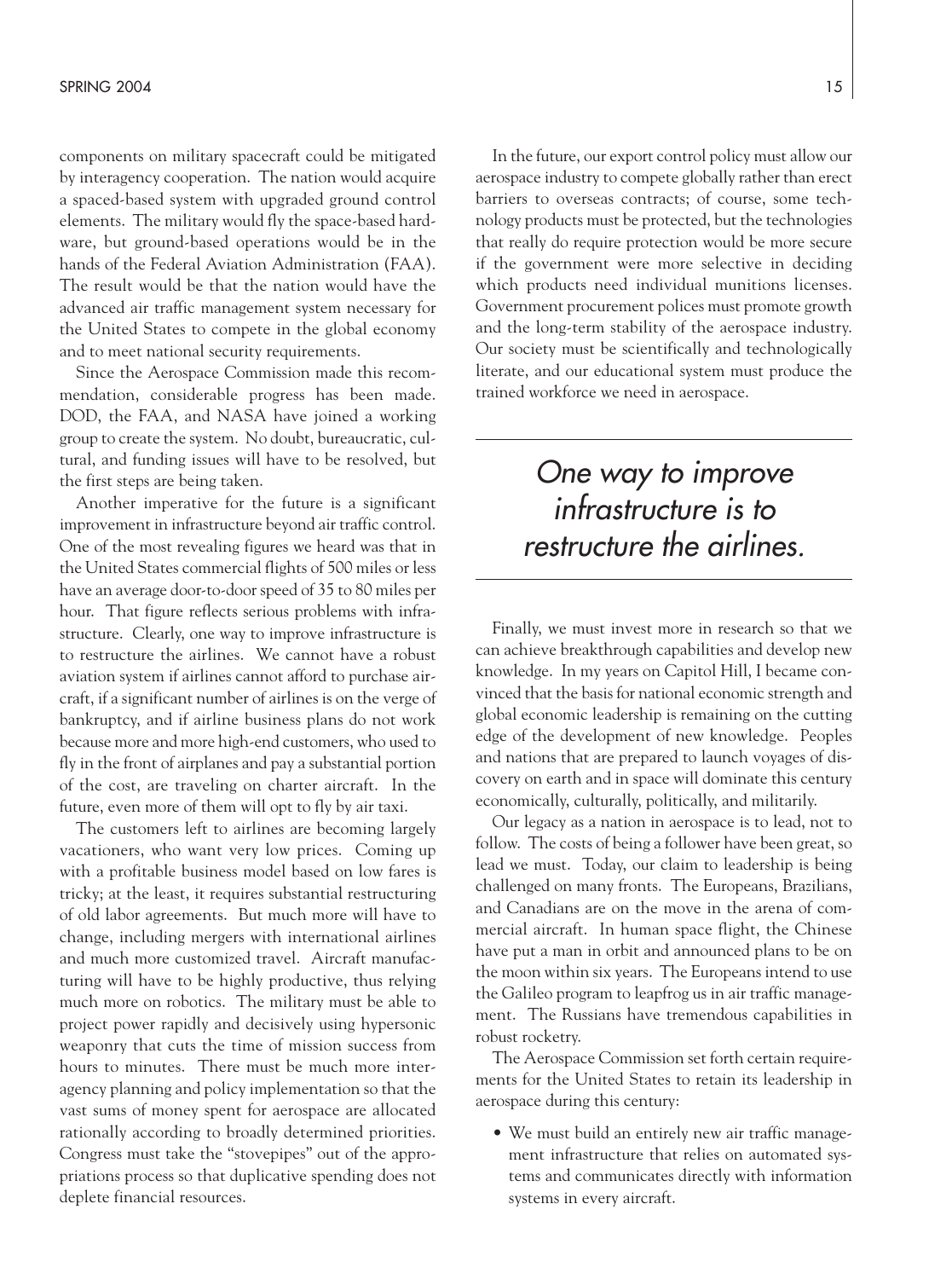- We must create strong, lightweight, composite aircraft structures with smaller, quieter, lighter weight engines, so we can build airplanes that are relatively inexpensive to buy and to operate.
- We must make aircraft that are good neighbors where they take off and land, so that airports are economic assets rather than community burdens; thus, aircraft must have quieter engines and environmentally friendly operations.
- We must give people the same sense of confidence in boarding an airplane without a pilot, as they have when they step into an elevator without an operator.
- We must think of our space program as a legacy of exploration calls forth our courage, inspires our imagination, and leads to new knowledge and new understanding, and, therefore merits our investment.
- We must create propulsion technologies that allow us to conduct voyages in the solar system in a politically acceptable time frame, so that their accomplishment becomes a political imperative.
- We must be prepared to accept the risks, as well as the rewards of exploration, particularly the

exploration of the most hostile environment ever faced by humankind.

• We must be aware that, if we do not choose to lead in the exploration and exploitation of air and space, others will; the ability to move people, goods, and munitions anywhere at any time is the formula for global dominance in this century.

We have been given an opportunity and a challenge—to address the needs, meet the challenges, and move aerospace at least as far forward in this century as our fathers and grandfathers did in the last century. When the Wright brothers gave humans their wings, they extended not only the capability of the human body, but also the capability of the human mind. They extended our vision and our dreams. For some that meant the opportunity to visit distant lands, for others to dream of visiting distant worlds. We are different today than we were 100 years ago because we can fly and because what was once a miracle has become routine. We will be different 100 years from now because humans will populate the heavens. Flight will continue to inspire the imagination. By daring to fly in air and space, we reach to touch the face of creation. When we look up, we see the destiny of mankind and the destiny of America. When we look up, we also look ahead—to a new century of flight.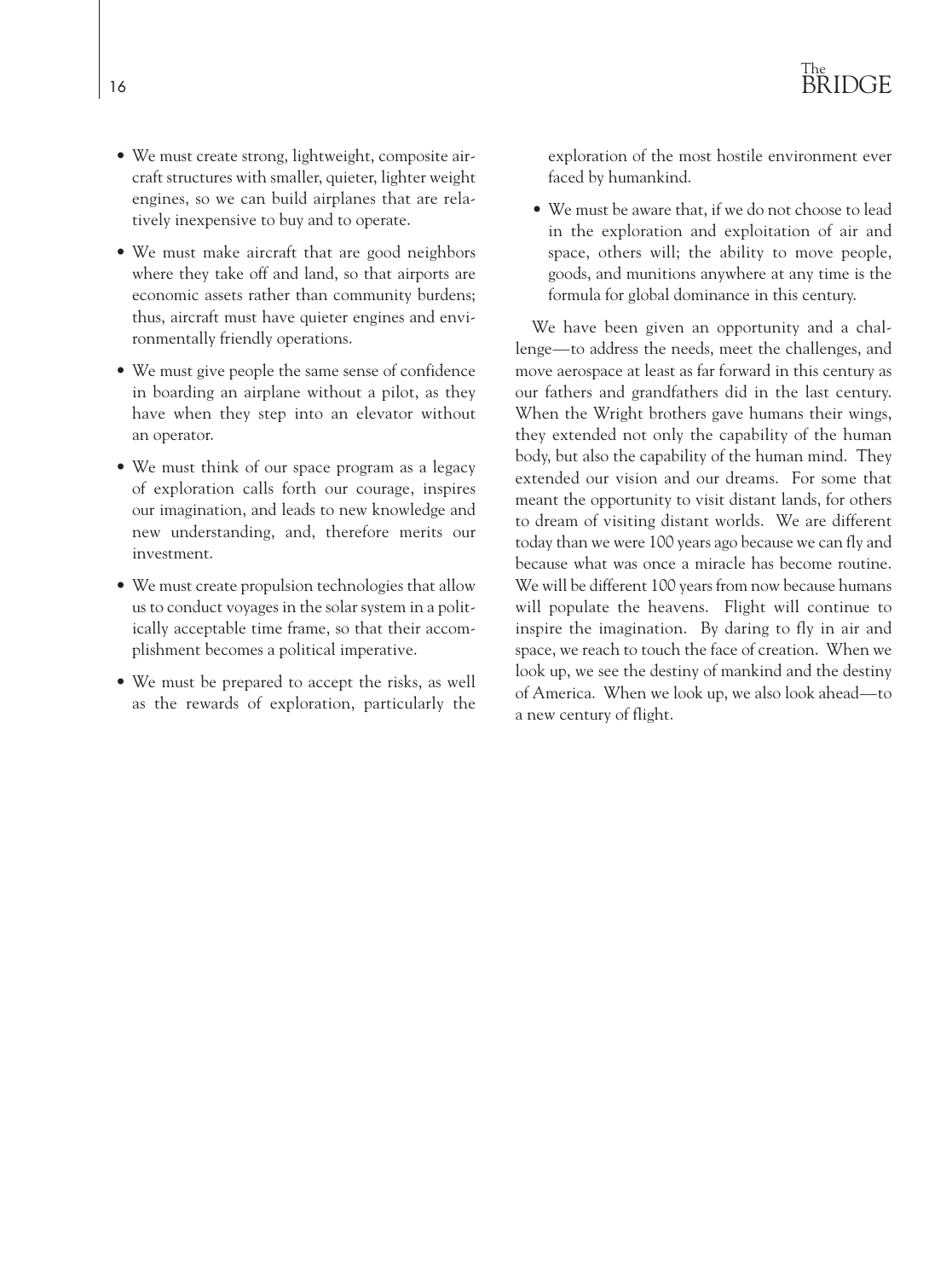*Once aircraft no longer required human operators, they could be made much smaller.*

## **The Role of Size in the Future of Aeronautics**



Alan H. Epstein is R.C. Maclaurin Professor of Aeronautics and Astronautics, Massachusetts Institute of Technology, and an NAE member.

## Alan H. Epstein

**S**ince the first controlled powered flight by the Wright brothers 100 years ago, aircraft size and range have been important measures of progress in aviation. Large payloads have always required large aircraft (although the definition of large has evolved over time). In the early days of aviation, the fuel capacity required for long-range flight also dictated large size; thus, size and range were coupled. The first aircraft sold by the Wright brothers in 1909 to the U.S. government, the Wright B Flyer, had a 40-foot wing span, a takeoff weight of 1,400 pounds, a range of 90 miles, and required a pilot and an observer. In terms of payload and range, the B Flyer was a state-ofthe-art airplane.

Ten years later, the first aircraft to cross the Atlantic Ocean, the Navy-Curtiss NC-4, had a wingspan of 126 feet, a crew of six, and a takeoff weight of 27,000 pounds (Figure 1). This airplane was designed by NAE member Jerome Hunsaker. Because the NC-4 had a range of only 1,400 miles flying at 75 miles per hour, it had to be refueled along the way. By the time of Lindbergh's solo nonstop transatlantic flight in 1927, aeronautical technology had progressed to the point that an aircraft with a wingspan of 46 feet and weighing only 5,100 pounds could fly nonstop 3,600 miles from New York to Paris. In one sense, the Lindbergh airplane had an optimal design—the flight control, navigation, and payload were embodied in one person. Twelve years passed before the next transatlantic milestone, the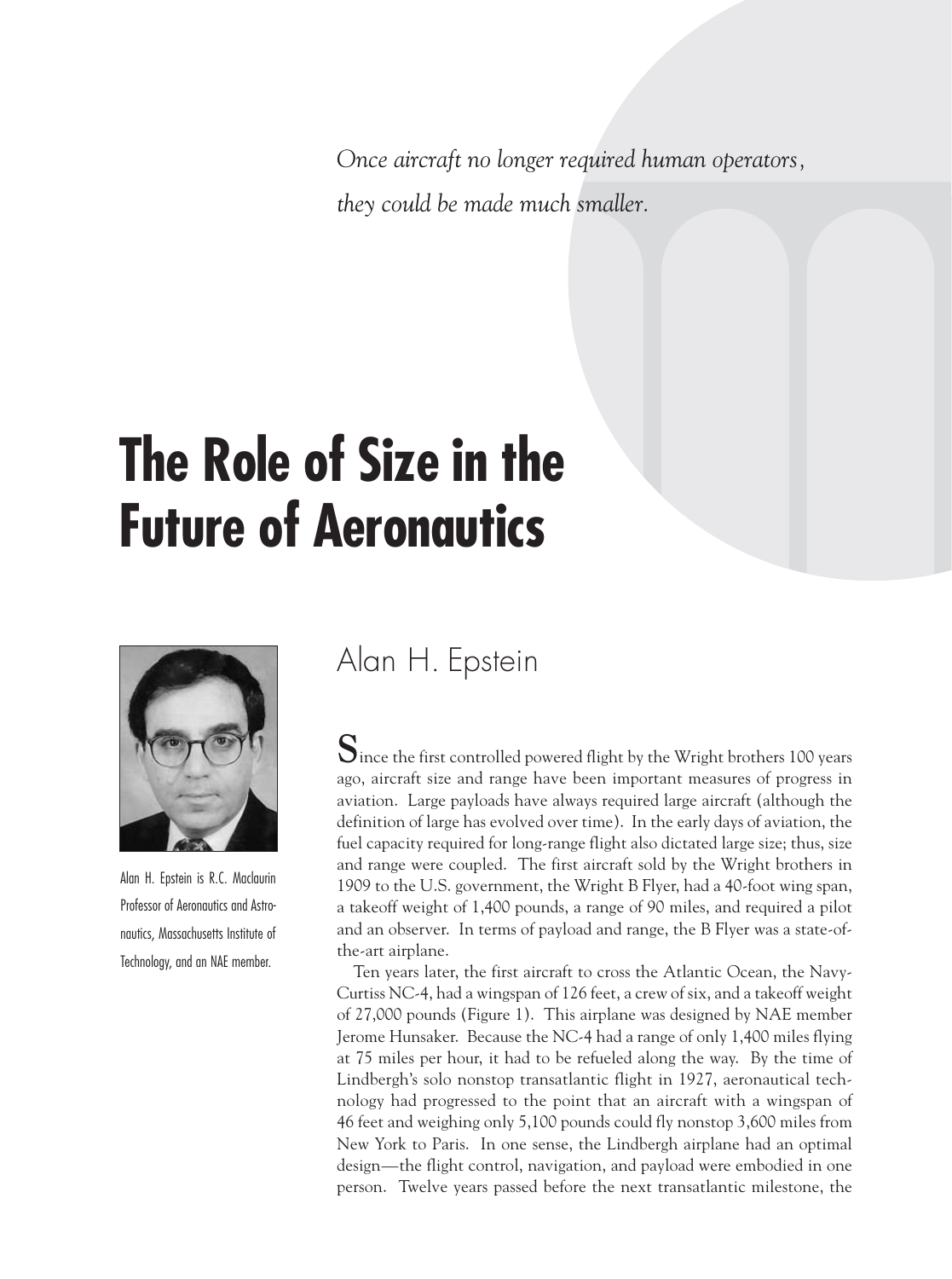

FIGURE 1 The NC-4, the first aircraft to fly across the Atlantic. Reprinted courtesy of MIT Museum.

start of scheduled commercial service in 1939 by the 84,000 pound Boeing Model 314 Clipper with a 152-foot span and a nominal range of 5,200 miles at 184 miles per hour. By this time, large size was dictated as much by commercial considerations (basically seat mile cost) as by technical considerations. Commercial considerations continued to dictate the size of aircraft throughout the jet era.

Eighty-four years after the Wright brothers' flight, technology had advanced sufficiently that the Aerosonde, a model airplane with a 10-foot span and weighing about 30 pounds, could cross the Atlantic. Lindbergh's heroic, lone pilot was replaced by inexpensive avionics, a microprocessor, and a satellite navigation receiver. Like the NC-4, the Aerosonde cruised at about 75 miles per hour. In 2003, the even smaller TAM-5, a model airplane weighing just 11 pounds, made a similar transatlantic flight. In contrast to this smallest transoceanic flyer, we now have commercial aircraft weighing more than a million pounds with transpacific range. Thus, by the end of the first century of flight, the connection between aircraft range and size that had been so important in the early years of aviation had been broken.

In military aircraft, range and size have been important historically, but military planners now focus on achieving effects, such as destroying a building. Figure 2 presents a historical perspective of the number of sorties (one flight by one aircraft) flown to ensure a hit on a 60-by-100 foot building. In World War II, B-17s flew more than 3,000 sorties. A B-17 required an aircrew of 10 and at least that many in the ground crew, so more than 60,000 people were involved, a true army of the air. By the time of the Vietnam War, only 44 sorties were required to hit a 60-by-100 foot building. In the latest Iraq war, only one was required. So the 750,000 tons that took flight in 1944 were reduced by a factor of 30,000 to 25 tons.

Because the number of aircraft on a mission cannot be reduced below one, further reductions in aerial mass for military missions must be in aircraft size. The bombers I just discussed all had gross takeoff weights of about 50,000 pounds. How

large must an aircraft be to get the job done? Consider, for example, the task of destroying a well defended target, such as a bridge. In 1972, this was typically done with F-4 Phantoms, an expensive proposition given the inaccuracy of unguided bombs and aircraft loss rates. One contemporary analysis put the price at \$12 to \$15 million, not including the cost of necessary "extras," such as combat air patrols, tankers, and defense suppression, which together formed a typical "strike package" of 12 to 24 aircraft. In the 1991 Gulf War, two cruise missiles with a range comparable to that of an F-4 (without refueling) could accomplish the same job for about \$2 million. In 1972, more than a million pounds of aircraft left the runway at the beginning of a mission; 25 years later only 4,000 pounds were needed, a 25-fold reduction in gross weight and a 10-fold decrease in cost, not to mention the value of the lives that were saved.

### **Uninhabited Air Vehicles**

These dramatic decreases in vehicle size and mission cost were principally enabled by the microelectronics revolution, which reduced avionics mass while providing real-time computation, navigation, electro-optics, and autonomy that greatly improved the accuracy of weapons and so reduced the mass of the weapons required. Perhaps most important, microelectronics have enabled the elimination of people from aircraft, thereby removing an important limitation to shrinking aircraft size.

Uninhabited (and largely autonomous) air vehicles (UAVs) are the latest innovation in military aircraft. Although the concept of UAVs, and examples of limited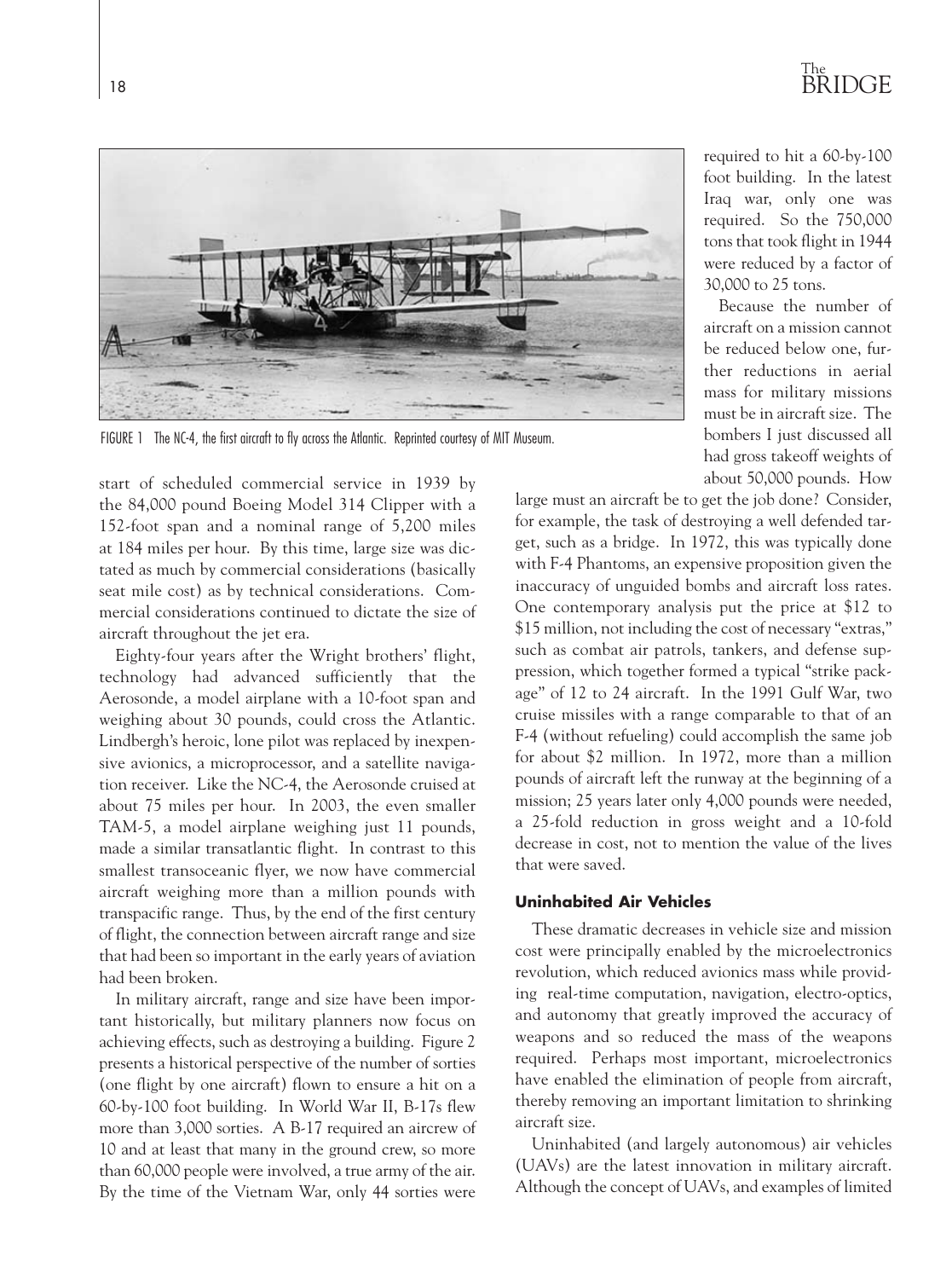utility, have been around for more than 50 years, advanced avionics have enabled highly capable UAVs only in the last decade. The value of the UAVs used in recent conflicts has been acknowledged by the operational community. The largest of the current vehicles is Global Hawk, a high-flying reconnaissance aircraft weighing about 25,000 pounds with the wingspan of a small airliner. Global Hawk has a demonstrated transpacific range and endurances of longer than 24 hours. Its smaller and perhaps better known cousin, Predator, is the size of a light plane. In the war in Afghanistan, Predator became the first UAV to fire weapons in combat. The concept of uninhabited fighter and bomber aircraft is being advanced in flight testing of the X-45 and X-46 uninhabited combat air vehicles (UCAVs).

In the Iraq conflict, a host of smaller UAVs have been fielded, some weighing as little as 5 to 10 pounds; these include Pointer, Dragon Eye, and Desert Hawk. These small UAVs are flown by teams of a few soldiers for local reconnaissance or base security surveillance. As a historical footnote, these model airplane-sized UAVs sell for about \$25,000, the same price the Wright brothers charged the U.S. government for its first airplane.

*Jane's All the World's Aircraft* is an 800-page annual compendium of airplanes currently produced and used around the world. The popularity of UAVs can be judged by the size of *Janes' Unmanned Aerial Vehicles and Targets*, which is just as thick. The primary attraction of smaller UAVs is their low cost compared to the cost of manned aircraft. For this reason, UAVs are being embraced by operators, even though they may have less capability than the more expensive manned systems they replace.

The low price of UAVs may eventually alter the business landscape of military aviation. Because of the low development cost of small UAVs, new, small companies can and are entering the market, resulting in a proliferation of offerings. In contrast, current large aerospace concerns are organized to produce \$100-million airplanes in \$100-billion programs. If large manned programs are displaced by low-cost UAVs, large companies will find themselves challenged to establish viable business models for systems that cost only a few tens of thousands of dollars. Military combat pilots also feel threatened as it seems increasingly likely that no new manned combat aircraft will be in production by midcentury.

As military aviation transitions to and gains experience with UAV operations, it is also increasingly plausible that unpiloted flight will move into the commercial air transport arena. Routine transport flights are no more challenging than combat missions in terms of decision making and autonomy, so that it is reasonable to extrapolate that in the not too distant future, routine commercial flights could be automated. But what about nonroutine events and emergencies? It is true that pilots with extraordinary skills have saved severely damaged aircraft. But less skilled pilots are responsible for the majority of aviation accidents.

In the history of commercial jet aviation, about 70 percent of accidents have involved crew error.

> As aircraft have become more mechanically reliable, one category of error, controlled flight into terrain (the pilot literally flying an airworthy airplane into the ground because of a lack of situational awareness) has become the leading single cause of fatal accidents. Crew error implies that appropriate, established procedures were not followed. Thus, automation may not have to be as flexible as the very best pilots in all possible situations to maintain current standards of air safety, or



FIGURE 2 The number of sorties required to destroy a 60-by-100 foot building. Source: Brzezinski, 2003.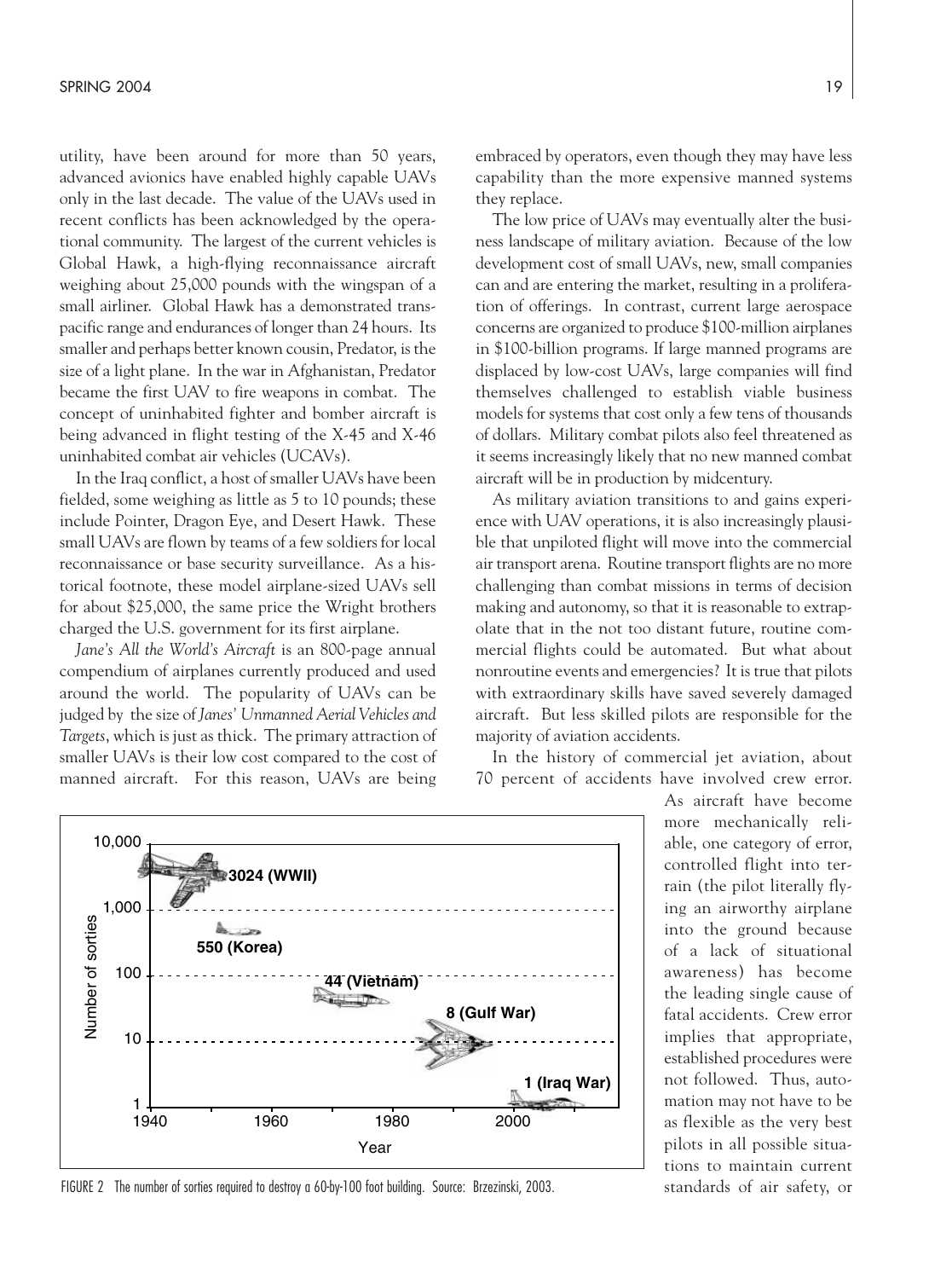even to improve upon them. Automated controls that do nothing more (or less) than reliably "follow the book" may result in a safer air fleet on average than we have now.

## *Automated controls that "follow the book" may result in a safer air fleet.*

Technical issues aside, civil aviation may be harder to change than military aviation. Labor is a major issue in civil aviation, and it is difficult to imagine that pilot unions will look kindly on automated transports. Perhaps only new organizations that do not have such stakeholders will be able to deploy the new technology.

Once automated transport airplanes are ready to go, will anyone dare to board them? Probably not without a significant experience base in air cargo or military operations and strong additional inducements, such as low fares. Indeed, the last few decades of air travel suggest that the traveling public values low fares above all else.

At the start of the second century of flight, it is appropriate to ask how large an airplane need be. Aircraft exist mainly for transportation—of people, freight, sensors, ordinance, etc. We can classify missions as either mass specific (carrying things by the pound, such as freight or people) or function specific (accomplishing a task, such as reconnaissance, air superiority, or ground attack). The payload for a mass-specific mission is fixed by assumption (although in many cases the payload could be divided among several vehicles if that proved advantageous). In contrast, the payload mass for a function-specific mission is not fixed. It is determined by payload physics, contemporary technology, and the level of investment.

How small can a payload be? Take the example of destroying a bridge. Given the accuracy of current weapons (10 meters or less), perhaps 500 to 1,000 kilograms of explosives are required. But the minimum explosive mass required to destroy a bridge might be the mass carried by a human sapper who places a few charges at key locations, no more than 10 to 100 kilograms. With advances in explosives and warhead design, the amount might be reduced even further. A sufficiently

capable group of future small air vehicles could deliver their payload right to the critical spots, flying under the bridge if necessary, and accomplish the mission with onetenth to one-hundredth the total payload required by current guided weapons. This implies that the vehicles might be an order of magnitude or more smaller than today's guided weapons for many targets.

Another example is a visual reconnaissance mission. Thirty years ago a payload consisting of a television camera and microwave downlink weighed about 100 kilograms and was carried on a remotely piloted vehicle with a takeoff weight of 1,000 kilograms. That same payload functionality can be realized today in a gram or two. Thus, the vehicle required to carry a payload that can accomplish the same mission could weigh no more than 50 to 100 grams.

### **Microair Vehicles**

Based on this idea, the Defense Advanced Research Projects Agency (DARPA) initiated a microair vehicle (MAV) program in the late 1990s. DARPA somewhat arbitrarily defined an MAV as an air vehicle measuring 6 inches or less in every dimension. The concept is traceable to a Rand Corporation workshop in 1992 (Hundley and Gritton, 1992) that was developed in depth at the Massachusetts Institute of Technology Lincoln Laboratory (Davis et al., 1996). One of the most successful aircraft developed in this program was the AeroVironment Black Widow shown in Figure 3 (Grasmeyer and Keenon, 2001). With a 6-inch wing span and a 56-gram mass, it can fly for nearly 30 minutes



FIGURE 3 The AeroVironment Black Widow microair vehicle. Source: Grasmeyer and Keenon, 2003.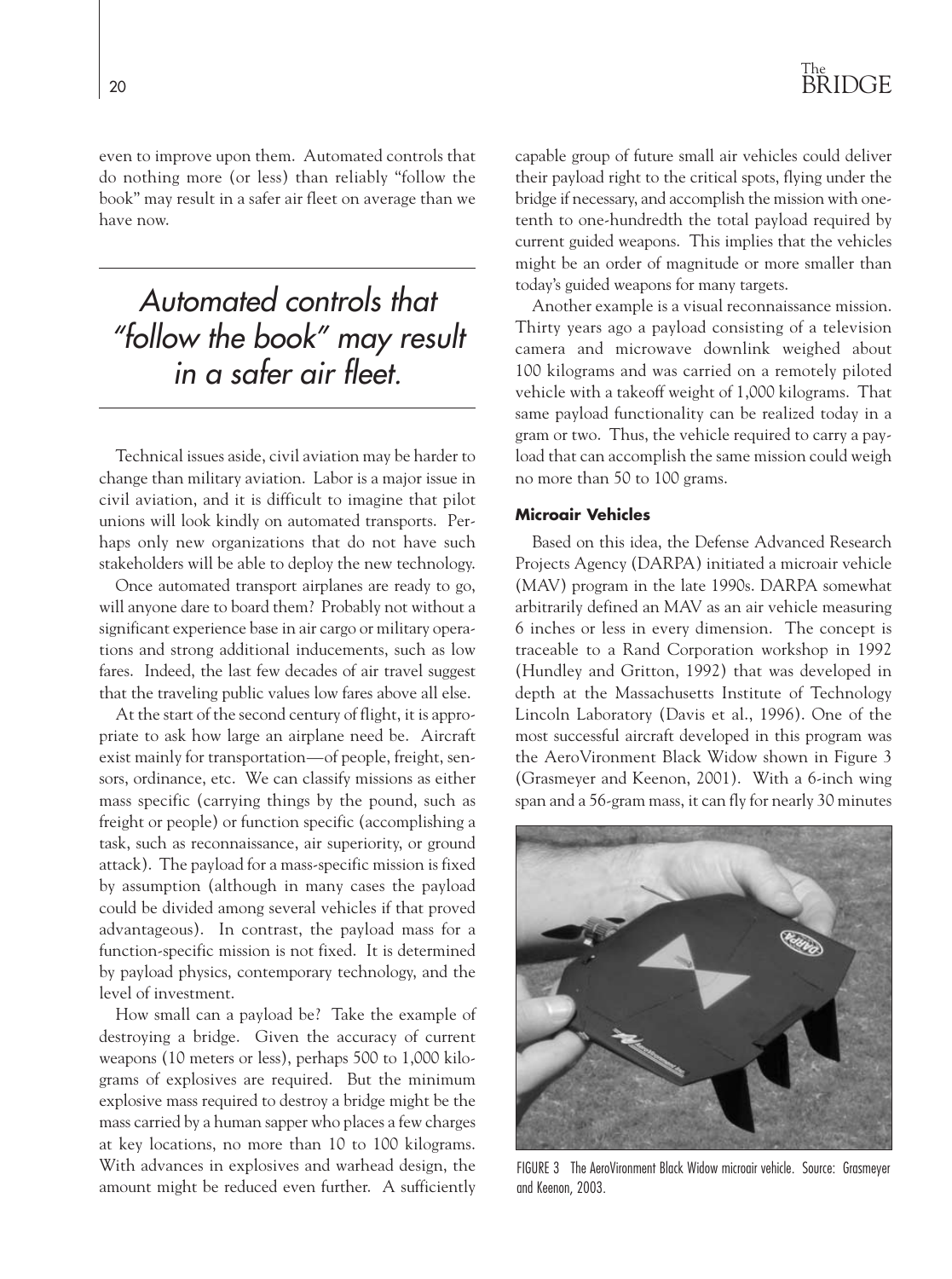on high-performance batteries and broadcast color video images from a distance of 2 kilometers. The Black Widow was a capable flyer, but it was subject to a hazard peculiar to very small, quiet air vehicles—bird attacks. For large aircraft, such problems have largely been limited to 1950s horror movies.

The DARPA program was a great learning experience for both the technical and operational communities. The technical community discovered that the 6-inch size was right at the edge of the state of the art at the time. Some aspects of the 6-inch airplane came out as expected. Aerodynamics at this scale could be readily calculated so that the poor performance relative to large airplanes (lift-to-drag ratios of 3 to 6 rather than 15 to 20) was no surprise. Instruments for navigation and control (such as 6-gram GPS receivers and 1-gram gyroscopes) were commercially available.

Designing subsystems that did not exist at this scale was more difficult. Propulsion and power systems were two of the most vexing problems. The smallest model airplane engine is ten times too large for a 6-inch airplane that needs about 2 watts of flight power to cruise at 15 meters per second. Battery propulsion had the advantages of low noise and availability, but the best commercial batteries store 25 percent less energy per unit mass than the jet fuel used by a modern gas turbine engine. The energy storage problem was exacerbated by the relatively low volume of a small airplane. Poor aerodynamics combined with limited energy storage space resulted in short flight times, tens of minutes at best. Low transmit powers and small antennas limited radio communications to a range of 2 to 4 kilometers.

Stability and control systems proved to be challenging as well. These airplanes were first flown by remote control rather than autonomously, but the dynamics of aircraft at this size are too fast for most people to control. Fast dynamics can be tamed with control loops, but this requires a very small, very fast servo motor, much smaller than was then available on the market. Payload was another challenge. In the original Lincoln Laboratory study, the technological potential for payloads was in the range of a few grams; DARPA chose not to invest in payloads in its program. Thus, these early vehicles were limited to daylight imaging cameras. System integration was difficult because there was no room for components, such as electrical connectors, in an aircraft with a mass budget of only a few grams of avionics.

The Army and Marines were supportive of the MAV concept, although they wanted aircraft with longer endurances and ranges, day/night imaging, and the ability to fly and perch in urban environments—capabilities that first-generation MAVs could not provide. Also, although these vehicles may be disposable in wartime, they are still too expensive to lose in peacetime training. The principal conclusion in 2000 was that a 6-inch aircraft was too small for a vehicle with the desired performance characteristics. Thus, the near-term focus was shifted to the 8- to 16-inch size range, which has improved the aerodynamics and is better suited to existing payload and subsystem technologies.

What about in the longer term? One way to address the question is to look at the engineering disciplines underlying much of aviation—aerodynamics, propulsion, and structures. Figure 4 shows the trend in the size of air vehicles with payloads that are a constant fraction of the initial mass. The calculations for this figure are for



FIGURE 4 Theoretical range of aircraft as a function of size.

subsonic aircraft optimally designed for maximum range at each size (Drela et al., 2003). The figure also shows the performance of the Global Hawk and TAM-5, which have many design requirements in addition to long range, especially low cost. The structure becomes more efficient as aircraft size decreases, but the aerodynamics and propulsion become less efficient. The cubed-square law results in the volume decreasing relative to the area as size is reduced. Thus, smaller aircraft (less than a few thousand kilograms) have somewhat inferior aerodynamics and propulsion and relatively less fuel volume, and therefore less range. Nevertheless, aircraft that weigh less than a kilogram can have very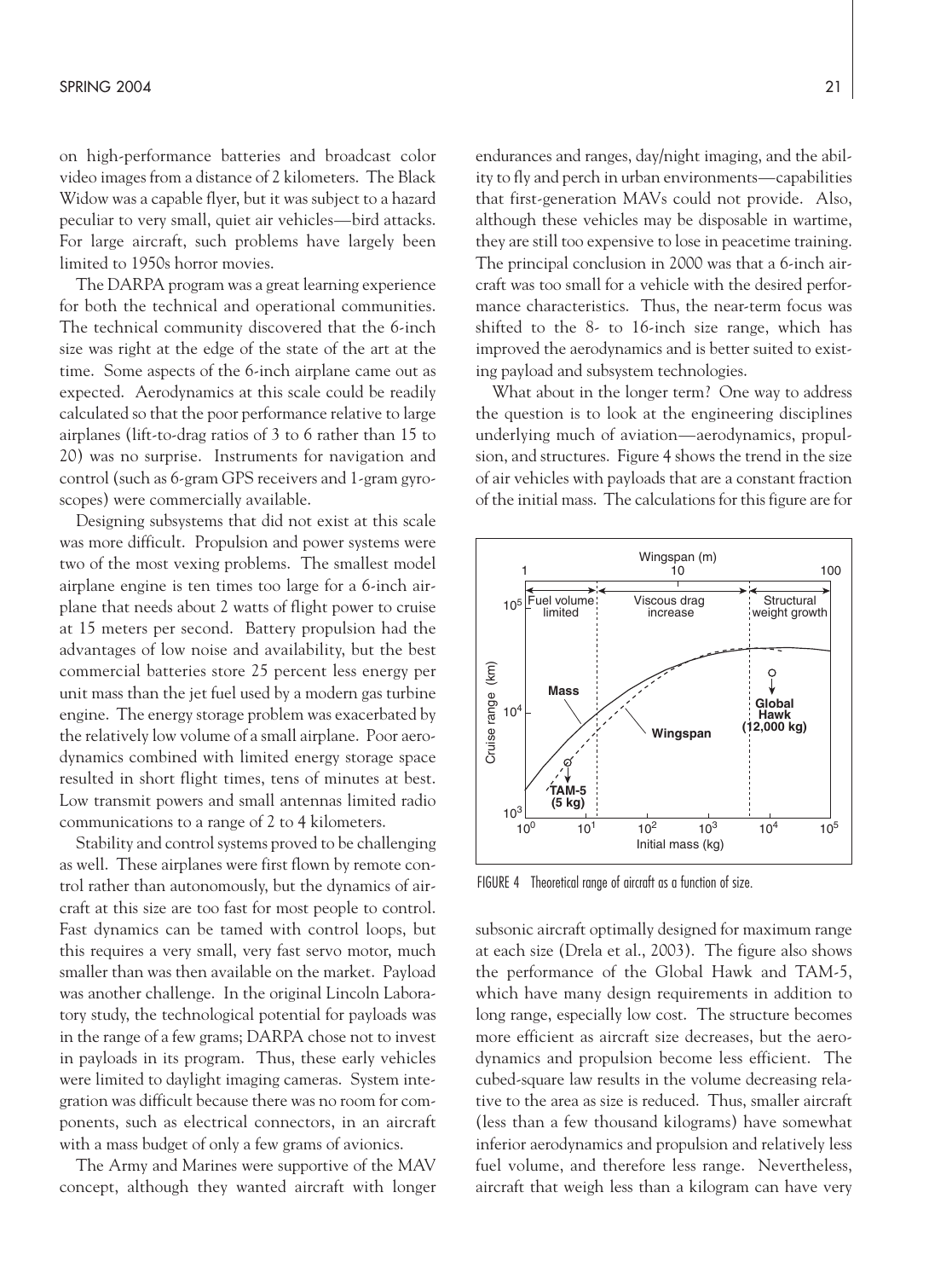useful, even transoceanic range. This should come as no surprise because birds as small as a 6-gram hummingbird migrate more than 2,000 kilometers without refueling.

As airplanes are scaled down, the aerodynamic and engine performance, the volume/wetted area, and the communications range all decrease while the necessary control bandwidth increases. However, some aircraft parameters do not vary with size. Flight speed, for example, is a function of installed power, not size; flight altitude is a function of flight speed. Recent transatlantic model airplanes had cruise speeds and altitudes comparable to those of the 1919 NC-4 because the performance of current model airplane engines is only marginally better than the performance of the large engines of 80 years ago.

Takeoff and landing speed and, therefore, runway length scale with cruise speed and installed power, rather than aircraft size. This implies that 6-inch transonic aircraft would require runways comparable in length to those of large aircraft (1 to 2 miles). Of course, the runways don't have to be very wide. A more practical solution may be based on favorable structural scaling with decreasing size, which implies that variable geometry is much less costly for very small aircraft than for very large ones. Birds make good use of variable geometry when landing and taking off.

A major reason for the relatively low performance of current MAVs is the poor performance of subsystems, especially the propulsion subsystem. Historically, small airplanes have had small budgets to solve large engineering challenges, and progress is paced by the level of investment. The recent development of semiconductorbased micromachined devices, known as microelectromechanical systems (MEMS), has opened the way to new approaches to small engines. A micromachine gas turbine engine, for example, is sized to power an MAV in the 50-to 100-gram class (Figure 5) (Epstein, 2003). The performance of early versions will be no better than the performances of early turbojets in the 1940s, but greatly superior to the performance of battery-powered vehicles. These engines should increase flight speed and extend the range of MAVs. Other approaches, such as high-performance, miniature, internal combustion engines and fuel cells, are also being pursued. MEMS, improved microelectronics, and associated technologies can greatly improve air vehicles, down to the scale of a few inches.

Can aircraft be smaller still? Most flying insects are an order of magnitude smaller than MAVs, but there is



FIGURE 5 A 4-mm diameter, 60-watt MEMS turbine that spins at 1.2 million rpm.

comparatively little quantitative analysis or engineering experience at these length scales. Developments in biotechnology and nanotechnology may help, but, at the moment, neither the utility nor the challenges of subcentimeter-span aircraft are well understood. One thing is clear though, smaller is more difficult.

#### **The Future**

Forecasting the future of aeronautics can be risky. History is littered with inaccurate predictions of the future of flight. Lord Kelvin once opined that "aircraft flight is impossible." Millikan, von Kármán, Kettering, and others stated in a 1941 National Academy report that "the gas turbine can hardly be considered a feasible application to airplanes." Unbeknownst to them, the first jet plane had flown in Germany the previous year. Nevertheless, it seems fitting that I close with some remarks about what lies ahead.

First, autonomous air vehicles of all sizes will predominate, especially in military aviation, the inevitable result of the continued development of microelectronics and software. Second, the performance of UAVs will improve rapidly both because of increased investment and because small systems can be developed much more quickly than large military aircraft, which now take decades to reach the field. Indeed, progress can be faster for small aircraft for much the same reason that geneticists study fruit flies rather than elephants. Third, improving technology will enable the development of very capable air vehicles as small as a few inches in size. Large aircraft will always have their place, but the future of aeronautics will be small.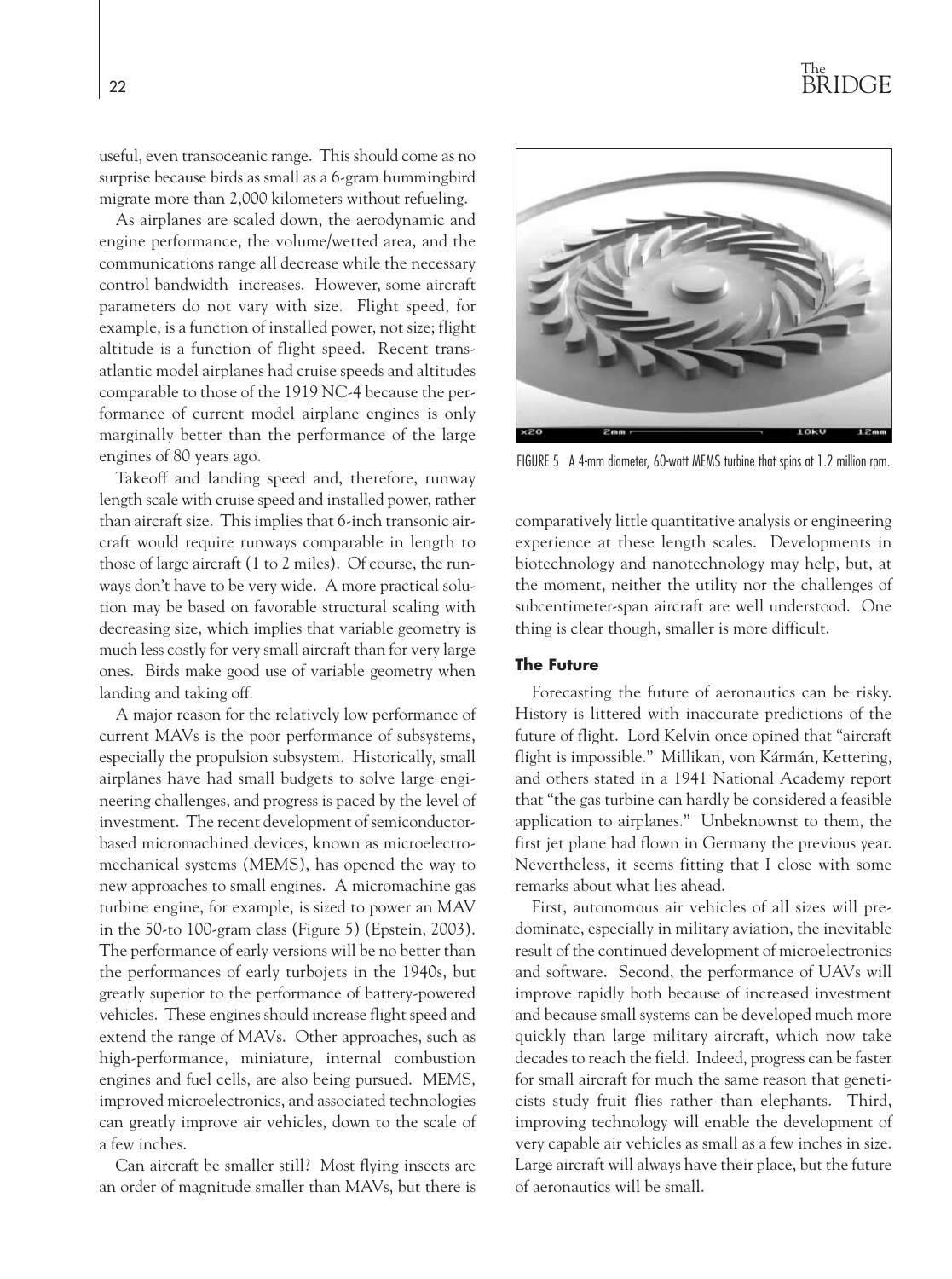### **References**

- Brzezinski, M. 2003. The Unmanned Army. New York Times, April 20, 2003.
- Davis, W.R., B.B. Kosicki, D.M. Boroson, and D.F. Kostishack. 1996. Micro air vehicles for optical surveillance. Lincoln Laboratory Journal 9(2): 197–213.
- Drela, M., J.M. Protz, and A.H. Epstein. 2003. The role of size in the future of aeronautics. Paper no. AIAA-2003- 2902. Reston, Va.: American Institute of Aeronautics and Astronautics.
- Epstein, A.H. 2003. Millimeter-Scale, MEMS Gas Turbine Engines. ASME Paper GT-2003-38866. In Proceedings of ASME Turbo Expo 2003. New York: ASME.
- Grasmeyer, J.M., and M.T. Keenon. 2001. Development of the black widow micro air vehicle. Paper no. AIAA-2001- 0217. Reston, Va.: American Institute of Aeronautics and Astronautics.
- Hundley, R.O., and E.C. Gritton. 1992. Future technologydriven revolutions in military operations: results of a workshop. Santa Monica, Calif.: RAND National Defense Research Institute.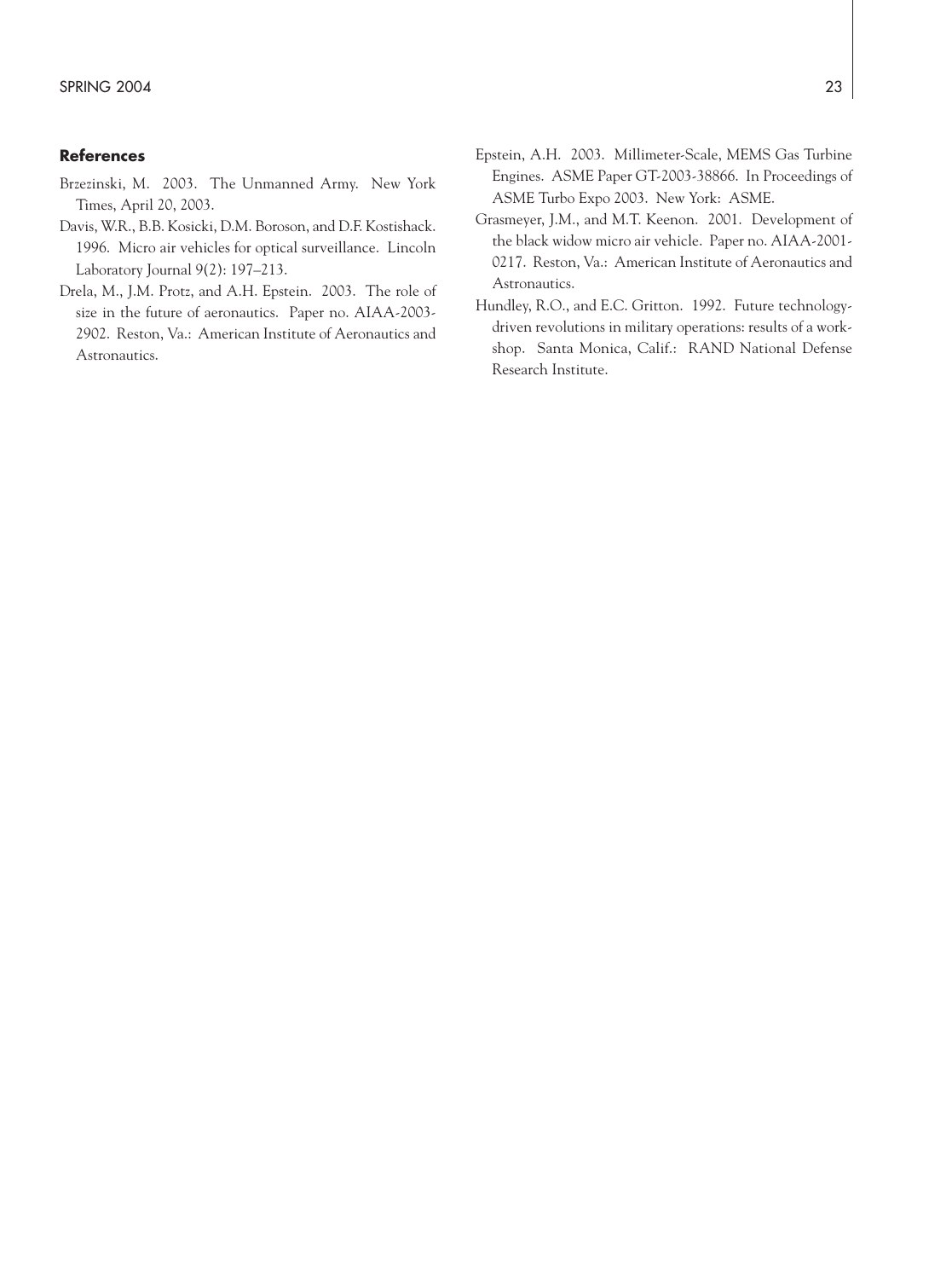*The judicious application of advanced technologies and design innovations gave the F-16 unprecedented performance capabilities at an affordable cost.*

## **Technology and the F-16 Fighting Falcon Jet Fighter**



Harry J. Hillaker is retired vice president and deputy program director for the F-16, General Dynamics Corporation, and an NAE member.

## Harry J. Hillaker

**T**he Lockheed F-16 Fighting Falcon was initially ridiculed and rejected by both the company and the Air Force for being too small and too light to *go anywhere or carry anything* significant. Nevertheless, the F-16 has proven to be an extraordinary fighter. The F-16 has been ordered by 24 countries and is operating in the air forces of more than 20 countries. The judicious application of advanced technologies combined with design innovations gives the airplane its unprecedented combat performance at an affordable cost.

A successful fighter must be orchestrated, not played with a single instrument like a violin or a clarinet, but, rather like an organ, with a vast capacity of sounds, from the highest to the deepest notes and from soft, sweet tones to loud, crashing crescendos. The design of the F-16 was orchestrated in such a fashion. The airplane can also be considered a unity of contradictions: "small" but with long range; "light" but of high strength; "low drag" but with high controllability; and high "g" but pilot tolerant. In the past, interactions between the pilot and the aircraft tended to require that specific, conscious choices be made between various disciplines, but on the F-16 the interactions are largely mutual—one discipline enhances another. Each discipline, or element, is part of an interwoven pattern, with dynamic relationships between the elements.

That the F-16 turned out to be a huge success is not accidental. We dissected the problem, studied it until we understood its interworkings, and adopted a rigorously rational approach. We were very careful not to let even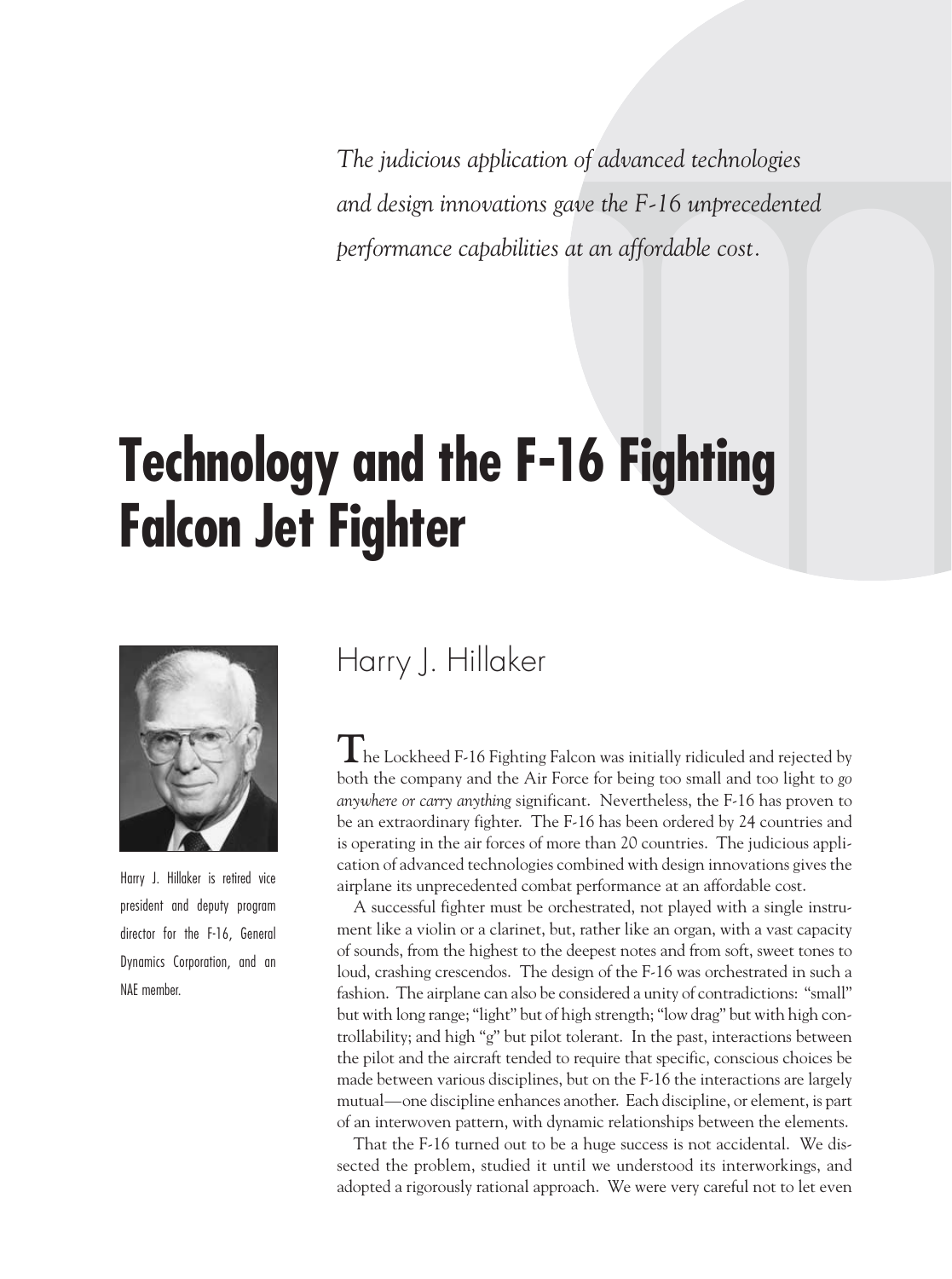a hint of emotion or bias influence our actions, fully recognizing that a decision based on either would not necessarily be rational. We accepted only facts—facts based on experimental data.

We did not use technology "for technology's sake." We did not consider a technology or a feature unless it reduced weight or increased operational capability with no overall weight penalty. If we added something involving an incremental weight increase, it had to lower the overall weight.

To realize our size objective, we sized the airplane at the start of combat, the condition at which it was to perform its primary mission, instead of at its takeoff gross weight, the point at which its wing loading and thrust loading are defined. The wing loading (wing area), thrust loading, and structural criteria were defined at this point rather than at the takeoff point.

We knew that, with rare exceptions, external fuel tanks are added to fighters after the airplane is defined. Therefore, we decided to include external fuel tanks as part of our configuration definition. The external tanks would be used for takeoff, ascent, and outboard cruising to the start of combat. Under battle conditions, they would be jettisoned, and combat would start with full internal fuel tanks.

By sizing the airplane at the start of combat with full internal fuel tanks—combat, return cruise, and reserve fuel—and using external fuel tanks for the outbound leg of the mission, the empty weight was reduced by 1,470 pounds, and gross weight was reduced by 3,300 pounds. The weight and drag saving produced a generous 30-percent improvement in acceleration time and increased the sustained turn rate by 5 percent. At \$289.70 per pound of weight empty this represented about a 10 percent saving in unit flyaway cost.

Achieving our stated design weight objective of less than 20,000 pounds was indeed a challenge, but we were careful not to skimp on anything related to the operational mission objectives. It would have been easy to skimp on structural strength and fuel load—the principal elements that could be varied—but we chose not to. We decided the configuration, or form, would have enough structural strength to match the plane's maneuvering capacity and enough fuel to sustain its combat capability at effective, in fact higher than normal, structural criteria.

The F-16 may be light and small, but it can "bench press" with the best. It is not generally appreciated that the aircraft's "light weight" was not achieved by resorting to high strength-to-weight materials, like titanium or composites, or other exotic materials. Nor was structural integrity sacrificed for the sake of lighter weight. The structural criteria were fully compatible with the aerodynamic capacity of the airplane and the pilot's physical tolerance. The structural design load factor was set at 9.0 g's at start of combat with full internal fuel, as contrasted to the normal military specification of 7.33 g's with only 60 percent internal fuel.

Our approach to the structural design ensured that we could demonstrate the maneuvering capability of the airplane. Air Force ground rules dictate (appropriately) that an airplane be limited to 80 percent of its design takeoff weight until a structural static test has been completed. Because a structural test was not possible within our \$37 million contract, we decided to design the two prototypes to 125 percent (a 25-percent margin) of the design loads (80 percent of 125 percent is 100 percent). The weight penalty was small (418 pounds or 3.5 percent). This was an unappreciated decision that contributed indirectly to the success of the prototype program; it was the means by which we were able to demonstrate the sensational, eye-opening maneuverability of the airplane that would otherwise have been restricted by the 80 percent load limit (Figure 1).

FIGURE 1 Contrails for the F-16 (inner curve) and F-4 Phantom (the aircraft it replaced), showing the superior turning performance of the F-16. Reprinted courtesy of Lockheed Martin.

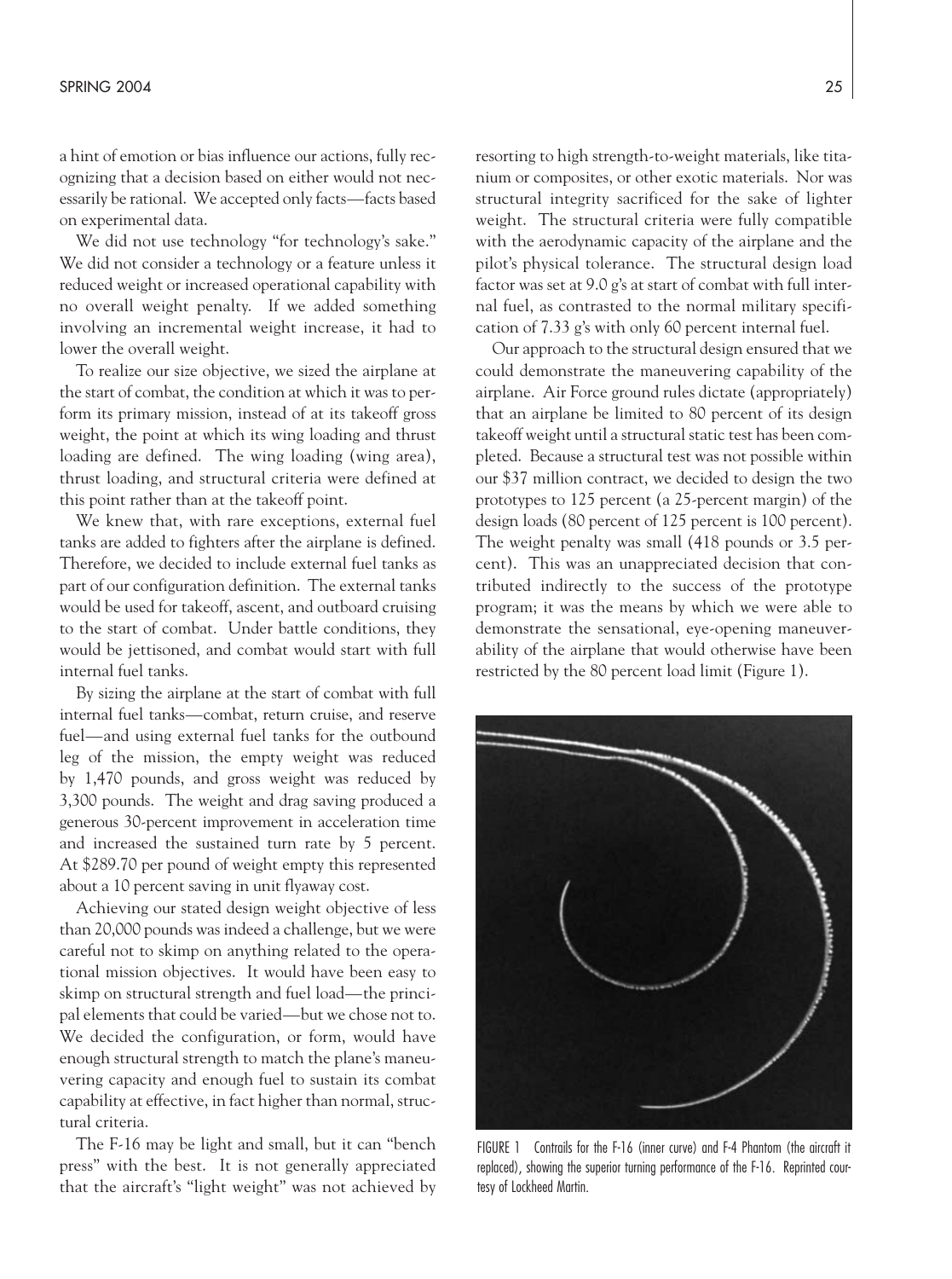We also recognized that U.S. military aircraft have a history of remaining in the active inventory for a very long time. Therefore, we doubled the design service life from 4,000 hours to 8,000 hours. To my knowledge, no other fighter has ever been designed to such stringent requirements.

The most visible of the selected technologies and design innovations was the blended wing-body configuration that maximizes the total vehicle lift with a minimum increase in drag. The wing-body blending and forebody strakes are significant beneficial features of the airplane that represent radical departures from other airplane configurations and give the aircraft its unique look. The F-16 has a smooth fairing, or blending, of the body (fuselage) into the wing, rather than the usual sharp intersection; the fuselage blends into the wing cross-sectionally and longitudinally, or lengthwise. Although more of the wing is covered up, the lift lost in that area is more than regained from body lift at high angles of attack when the lift generated by the wing begins to diminish because of flow separation. The forebody strakes generate a strong vortex flow that improves directional stability, delays flow separation over the wing (thus extending life), and gives a more favorable center of lift (Figure 2).



FIGURE 2 Vortices showing the turbulent air flow above the wing created by the strakes. This turbulence provides extra lift. Reprinted with permission from Andy Wolfe.

One of the distinguishing features of the F-16 is the configuration of the engine air inlet, a considerable departure from more conventional configurations. We concluded early on that it would take radical departures from the norm to achieve our lightweight fabrication goals. Thus, the engine air induction system (inlet and air duct) was given major consideration in the definition and integration of the overall airplane configuration (Figure 3).



FIGURE 3 Front view of the engine air inlet. Reprinted courtesy of Lockheed Martin.

A nose inlet similar to the F-86 Sabre, the F-100 Super Sabre, and Vought's F-8 Crusader or A-7 Corsair II, in which the air is undisturbed, would seem to be a logical choice for high angle-of-attack maneuvering. However, there were some drawbacks; the air duct from the inlet to the face of the engine is quite long, extending roughly one-half the length of the fuselage. Long ducts can be beneficial in straightening, or diffusing, flow or pressure distortions that result from high angle-of-attack flight. However, there are also penalties. The high internal duct pressure that occurs during supersonic flight adds considerable weight, and excessive duct length means more friction losses that result in lower pressure recovery. In addition, unless the air duct goes around the cockpit, as it does in the F-100 Super Sabre, instead of under the cockpit, as it does on the Vought F-8 Crusader and A-7 Corsair II, the added side area would have a destabilizing effect on directional stability and would require a bigger vertical tail, which would increase drag and weight (400 pounds). With our emphasis on low weight and maximum thrust, that nose inlet configuration was not acceptable. Besides, the requirement that advanced search-track radars be mounted in the nose precluded the use of such an inlet.

We concluded that we needed an innovative approach to locating the inlet that would be better suited to the desired maneuvering characteristics of the airplane. We finally settled on a position on the lower surface of the forward fuselage, set back some distance from the nose of the airplane—far enough forward to allow a gradual bend in the air duct up to the engine face to minimize flow losses and far enough aft so it wouldn't weigh too much or be too draggy or destabilizing.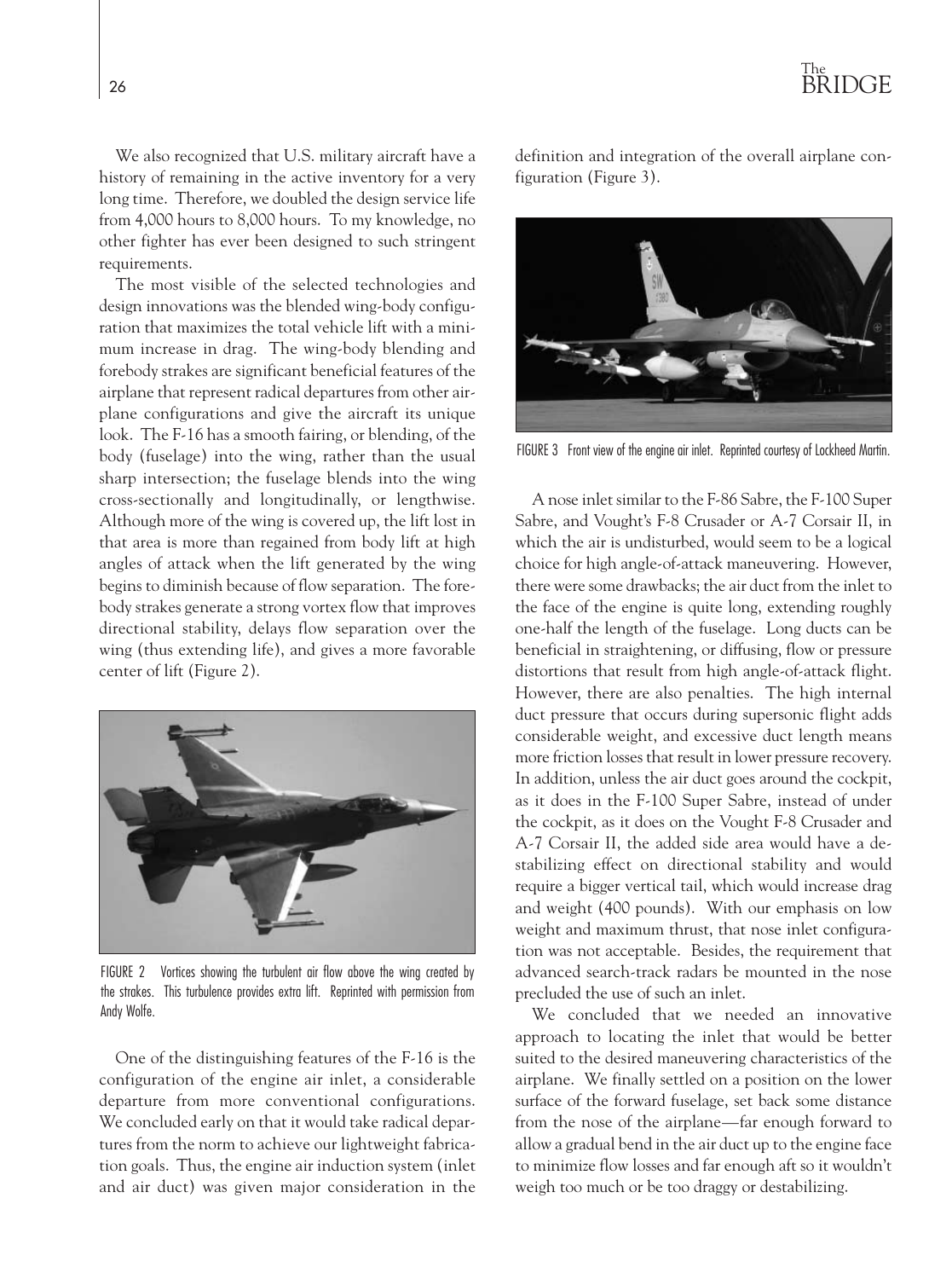We incorporated automatic leading-edge flaps on the wing that increase lift by as much as 18 percent and reduce drag by as much as 22 percent when performing a sustained turn at M = 0.9 at 30,000 feet and reduce the drag at maximum lift by nearly 70 percent. During an instantaneous turn, the energy loss is only a fraction of the loss you get with a fixed camber wing.

One of the revolutionary features of the F-16 is its flight control system, a notable product of advanced technology. The heart of the airplane that gives it life the brain that determines how it performs and the muscle to make it work—the flight control system is the link that integrates the pilot and the airframe into a highly responsive and effective combat fighter. This advanced system is a radical departure from previous systems. "Fly-by-wire" is a totally electronic system that uses computer-generated electrical impulses, or signals, to transmit the pilot's commands to the flight control surfaces instead of a combination of the push rods, bell cranks, linkages, and cables used with more conventional hydromechanical systems. Without question "flyby-wire" was the star technology of the F-16. It's the only way to go! Any modern airplane, whether military or commercial, that doesn't incorporate fly-by-wire is archaic, and any company that fails to see its benefits must have its head in the sand.

"Fly-by-wire" is not really an adequate descriptor. After all, early airplanes were flown by stranded wire cables through a series of pulleys that ran from the control stick directly to the control surfaces. The control surfaces did only what the pilot could force them to do, and the pilot got direct feedback from the control surfaces' actions. The pilot literally controlled the airplane; he provided the sensing, the signals, and the power—the muscle. With a fly-by-wire system, the pilot commands roll, pitch, or yaw rate—not surface deflection, as in a conventional system. When the pilot makes a roll input, for instance, he commands a roll rate that varies with the force of his input. If he releases his input, the airplane maintains the resultant bank angle until he makes another control input; he doesn't have to center the "control stick" to maintain the bank angle as he does with a conventional system.

Beyond the necessary control of flight, the pilot has precise response control. The reduced lags and overshoots afforded by the better kinematics of the electronic circuitry results in greatly improved and expanded flying qualities, which, in turn, significantly improve the response and tracking accuracy of the pilot-airframe system. A much higher level of precise, nonvarying control response is possible throughout the flight envelope with the fly-by-wire system than with conventional flight control systems.

The resulting system is a quad-redundant (failoperative, fail-operative, fail-safe), high-authority, command-and-stability augmentation system. The system consists of a series of sensors (accelerometers, rate gyros, air data converter), computers, selectors, transducers, and inverters that collectively generate the pitch, roll, and yaw rates that are transmitted as electronic signals to the five triplex electrohydraulic, servoactuators that control the flaperons (roll and flaps), elevons (pitch and roll), and rudder.

The weight saving resulting from the absence of cables, linkages, bell cranks, and the ratio changer was translated into redundancy. The redundancy level and the freedom of routing afforded by wire harnesses improved the reliability and increased the operational survivability of the airplane and contributed to its compactness and small size. With a conventional flight control system, we would have had to route the cables externally, as on the old Ford Tri-motor, to maintain the size or else make the airplane bigger.

## *The "smarts" should be vested in the pilot, not in the airplane.*

Because of the fly-by-wire, all-electronic, computerbased flight control system, some have called the F-16 the "electric jet" or "an airplane wrapped around a computer." I don't feel comfortable with that; I want the "smarts" to remain in the cockpit, to be vested in the pilot. The pilot uses his natural, inherent intellect to govern the airplane; he (or she) makes the airplane "obedient." It responds with minimum commands to the pilot's needs.

In conjunction with the fly-by-wire flight control system, we changed the dynamics of the airplane, which dramatically enhanced its capabilities. We adopted what we called *relaxed static stability*, which meant that, with the center of lift forward of the center of gravity instead of aft of it, the airplane would be statically unstable. No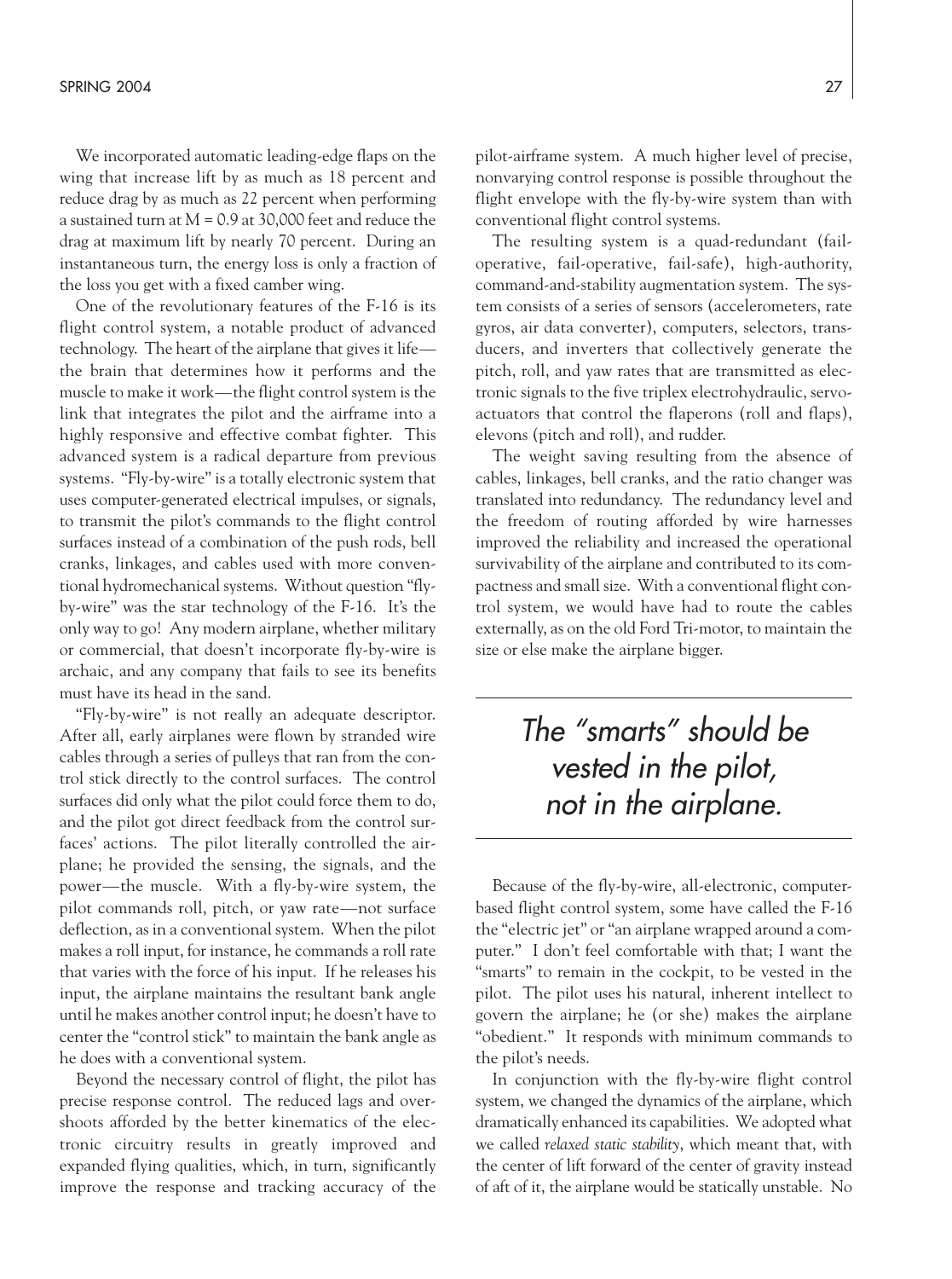matter, though. With artificial stability, the airplane would be much more dynamic—as much as two and onehalf times as dynamic as the F-4C Phantom. Relaxed static stability allowed the airplane to achieve an initial pitch rate of 5 g's per second with "deadbeat" damping no overshoot. Maneuvers could be instantaneously initiated and precisely controlled—a very important factor.

Another key feature that greatly enhanced the airplane's combat effectiveness was the cockpit, the pilot's office. I know of no other fighter as attentive to the pilot's needs. The canopy, which is one piece—no separate windshield—provides unsurpassed visibility. Some pilots say it makes them feel as though they are riding on the airplane rather than in it. The seat is tilted back 30 degrees, instead of the normal 17 degrees, which increases the pilot's tolerance to high g maneuvers. The control stick is located on the pilot's righthandside console and has no movement—the force exerted on the stick, or controller, provides signal inputs to the control surfaces.

Speaking metaphorically, the F-16 initially had a torturous mountain to climb, a vast turbulent ocean to cross, a vicious dragon to slay on its way to reality, and it has proved to be one of the premier fighters in the world. Nothing can detract from that. The F-16 shows that the application of advanced, and unproven, technologies need not result in an expensive aircraft. When applied properly, it can do just the opposite. It should be noted that 30 years after its first flight the F-16 is still being procured.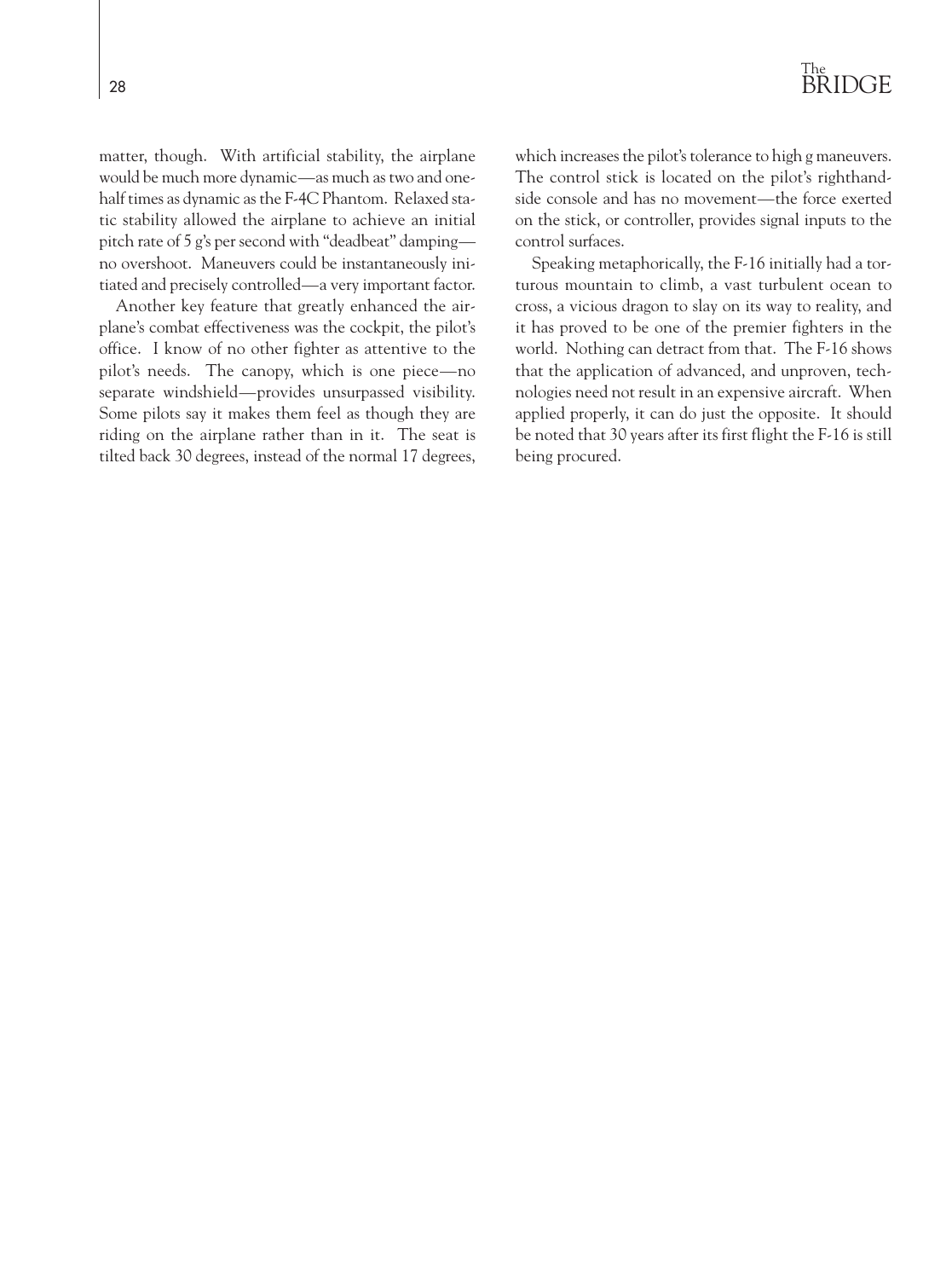*In the twenty-first century, we will see the dawn of the space fleet.*

## **The Evolution of Military Aviation**



Michael A. Clarke is director of the Air Force Science and Technology Board of the National Research Council, a retired Air Force colonel, and a former fighter pilot, test pilot, and acquisition officer.

## Michael A. Clarke

**I**n the 100th year of powered manned flight, it is appropriate that we step back and review the evolution of military aviation and look ahead to the future. How did the United States achieve its current dominance in the air? I believe many factors have played a role—innovations by aerospace engineers from many nations, the visionary ideas of a few individuals, and the means (and willingness) to spend significant portions of our wealth on military equipment. America was founded by people seeking to distance themselves from relatively static societies, people attracted to building a new land and developing a new society. The spirit of these individuals, as embodied in America's engineers, is largely responsible for our success as a nation and particularly for our success as aviation innovators.

Throughout the nineteenth century and the continuing Industrial Revolution, great strides were made in engineering, medicine, physics, chemistry, and other scientific fields. Man's horizons were expanded again and again, but one of the greatest challenges of all—the ability to fly—remained a challenge. In the twentieth century, no greater progress was achieved than in aviation (with the possible exception of the rise of electronic systems).

Think of it. A little more than 10 years after the first powered flight by the Wright brothers in 1903, there was dogfighting over Europe; 20 years later, commercial aviation began; 30 years later, there were routine passenger flights; 40 years later, jet aircraft; 44 years later, level, supersonic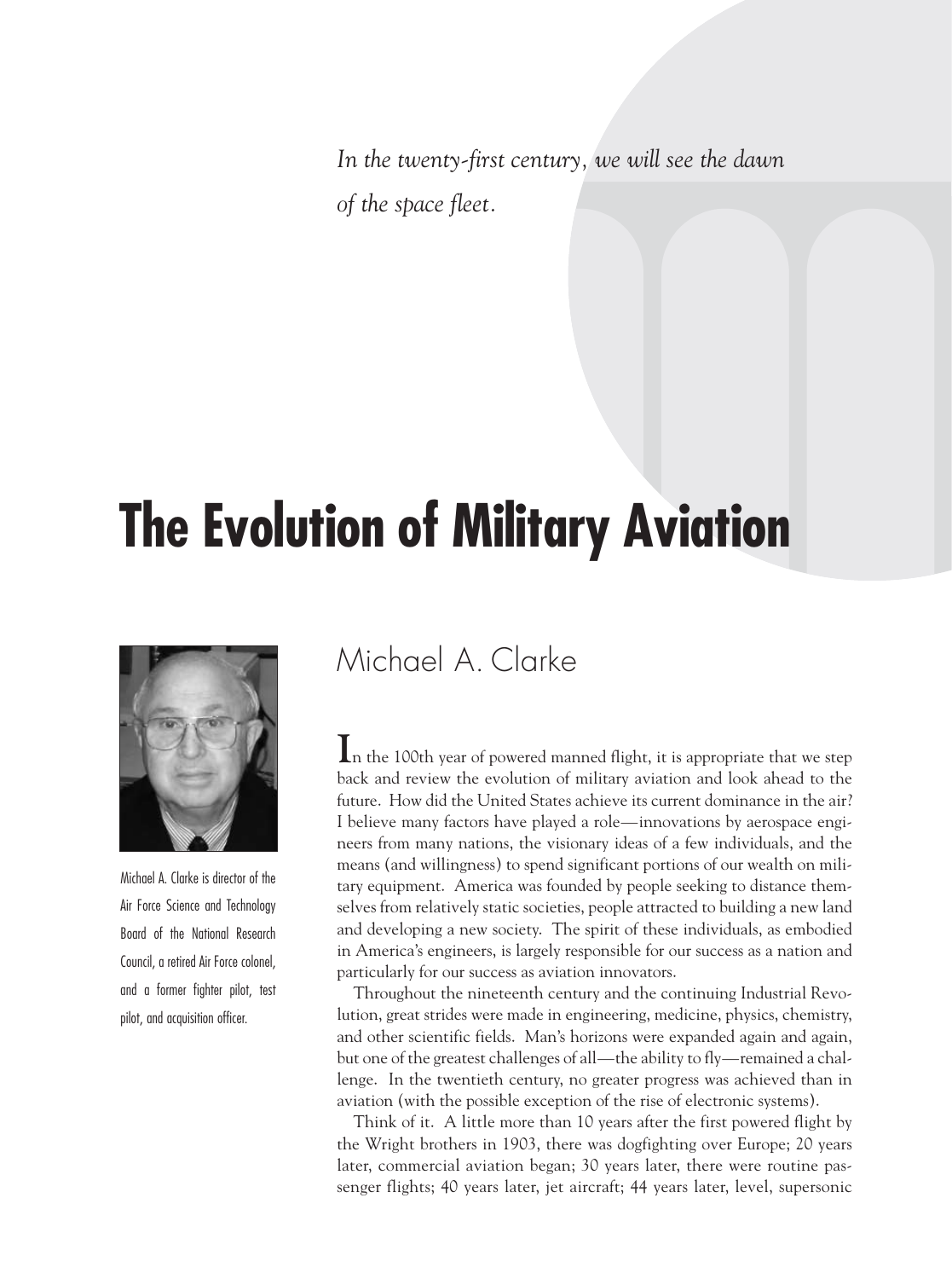flight; 50 years later, the possibility of atomic powered aircraft; 60 years later, Mach 3 planes; and 70 years later, the Concorde.

Behind these achievements stand pioneers of military aviation, such as Orville and Wilbur Wright, Giulio Douhet, Billy Mitchell, Manfred Von Richtoffen, Willy Messerschmidt, Ernst Heinkel, Artem Mikoyen and Mikhail Guerevitch (MiG), Eddie Rickenbacker, James Doolittle, Glenn Curtiss, William Boeing, Leroy Grumman, Igor Sikorsky, Kelly Johnson, Chuck Yeager, Scott Crossfield, Pete Knight, Harry Hillaker, and a multitude of others whose names we do not know. These aviators and engineers of the past have provided the basis for where aviation is today and where it can go in the future. Each nation can determine its own aviation destiny. In the case of the United States, we have reached a fundamental decision point on the vector for future military aviation, and moving forward will require all of the engineering skills we have developed over the past century.

### **The War Years**

By World War I, aviation enthusiasts here and abroad had become convinced that the refinement of airplanes would lead to greatly advanced military capabilities. At first, airplanes merely provided a vertical battlefield perspective, replacing the balloons that had been used for this purpose since the American Civil War. When the enemy began to counter this advantage, aircraft were armed, air battles ensued, and dogfighting tactics were developed. The regular Army was not impressed, however, maintaining that aviation was peripheral to the serious business of ground warfare.

In the 1920s, General Billy Mitchell demonstrated the vulnerability of the naval fleet to attack from the air and was rewarded with a court martial and an ignominious end to his career. In the 1930s, America and the rest of the world slumbered while Goering, with Hitler's support and approval, built the German air fleet.

World War II was the supreme wakeup call. At the outset of the war, U.S. Army and Navy aircraft were inferior in almost every way to German and Japanese aircraft. But thanks to innovative engineers, by the later stages of the war, our aircraft were significantly superior to those of our adversaries. We also learned to use our admittedly inferior machines to advantage. Billy Mitchell was vindicated by the battle of Midway, which changed the course of the war in the Pacific, when Japan's offensive naval superiority, embodied by aircraft carriers, was destroyed by American naval dive bombers, all technically inferior to the Japanese Zero. British and American bomber fleets also had a significant effect on the progress of the war in Europe. These lumbering aircraft developed new covering formations to protect against Luftwaffe fighters; to fall out of formation was to be fatally exposed.

The concept of close air support of land forces, developed by the Germans and the Russians, greatly increased the capabilities of land forces. Adopted and perfected after the war by many nations, close air support became a mainstay of U.S. fighters by the end of WWII and was used even more successfully in Korea and Vietnam.

In the early 1930s, the jet engine was invented. Credit is usually given to Sir Frank Whittle of Great Britain (first to apply for a patent) and Dr. Hans von Ohain of Germany, whose engine was installed on a Heinkel He-178 and was the first to fly in 1939. During the war, Germany, England, and America continued working on jet engines and the aircraft they would power. Hitler planned to develop a jet-powered bomber but finally had to settle for a fighter—the Messerschmitt Me-262 (Figure 1), which was generally untouchable by allied propeller aircraft because of its speed. However, the Me-262 had a limited range because of excessive fuel consumption and limited targeting capability at high speed. Fortunately, the war ended before it could be perfected.



FIGURE 1 The Messerschmitt Me-262, the German jet-powered fighter, was flown during WWII. Photo courtesy of *www.fighter-planes.com*.

At the same time, the atomic bomb was under development, and it is now well documented that the Germans had almost succeeded in developing one when the war ended. On August 6, 1945, the Enola Gay dropped the first atomic bomb on Hiroshima, deliverable only by an aircraft like the B-29 that could carry heavy munitions. Bockscar, another B-29, struck Nagasaki three days later, arguably hastening the surrender of Japan.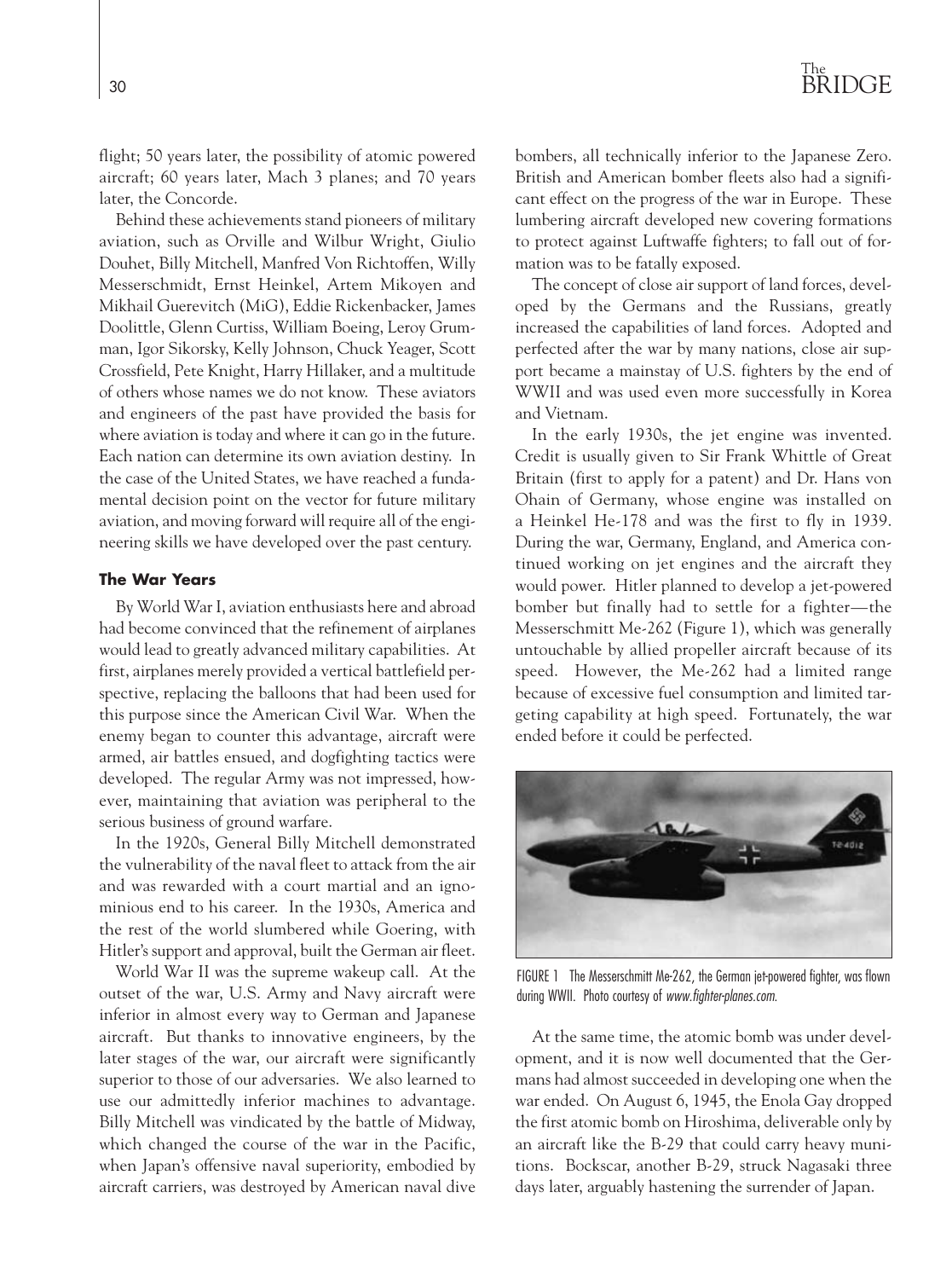### **The 1950s and 1960s and the Cold War**

In the wake of World War II, the future of aviation in America looked extremely bright. No idea or concept seemed too farfetched to consider, and anything seemed possible. The Korean War signaled the end of the propeller-powered fighter and ushered in the era of the jet fighter. The jet fighter tactics used today were developed during dogfights between North American F-86s and MiG 15s over Korea.

The Century series of aircraft for the Air Force, consisting of supersonic fighters (the F-100, F-101, F-102, the F-104, Starfighter [Mach 2 plus], the F-105 and the F-106), new bombers (the B-47 and the B-52, which is still in the inventory), jet airliners, and the XB-70 (Figure 2) (designed to sustain Mach 3 and, for its size, probably the most remarkable aircraft of all) were all in development. The X-15 had extended manned flight all the way to Mach 5. The F-12, which led to the Mach 3 SR-71 high-speed reconnaissance aircraft, was flying. Sixty-five years after Wilbur and Orville's remarkable first powered flight, the golden age of military aviation had arrived.



FIGURE 2 The XB-70 was designed to sustain Mach 3. Photo courtesy of *www.fighter-planes.com*.

America's air fleet was developed with the Cold War in mind. The need for long-range bombers that could carry nuclear weapons led first to the B-47 and then to the B-52. Fighters were designed for both conventional and nuclear wars; aircraft as early as the F-84 and the F-100 were modified to carry nuclear weapons. Almost all subsequent fighter aircraft have retained that capability.

The war in Vietnam was a crucible for the development of new systems, the use of aircraft in unaccustomed roles, and the development of tactics for air attack (many of which have since been perfected in the conflicts in Kosovo, Afghanistan, and Iraq). In Vietnam, the B-52 was modified to carry enormous quantities of conventional bombs, which may well keep the B-52 in the inventory until approximately 2040 in this capacity; for more heavily defended targets, the B-52 can be a missile platform for launching high-speed, long-range cruise missiles. When existing aircraft were unable to destroy a bridge span easily, engineers and visionaries returned to the drawing board to develop precision-guided munitions. They also invented missile systems to strike radars that guided enemy ground-to-air missiles, improved the sensitivity, sorting, and tracking capabilities of aircraft radar, and created heads-up displays and many other innovative features.

Efforts to supplement conventional aircraft with vertical-takeoff systems were also under way. The British developed the Kestrel, which became the Harrier aircraft used by the U.S. Marine Corps. Vertical-takeoff aircraft are not restricted to airfields and can be dispersed to tactical advantage. The latest technology is in the propeller-powered V-22 and the vertical/short takeoff and landing (V/STOL) version of the F-35 Joint Strike Fighter now in development.

### **Today's Fighters**

With the lessons of Vietnam still fresh in the minds of developers and the need to cope with Soviet aircraft in a larger war still pressing, a new generation of military aircraft was beginning to emerge. It was clear to military planners that an air war with the Soviet Union would be difficult for American and allied air forces to win. Intelligence indicated that not only was a new generation of Soviet aircraft under development, but also that the numbers of Soviet aircraft were staggering. To prevail in the European battle scenario, the United States and its allies would have to destroy at least four Soviet aircraft for every one of ours. This "exchange ratio" of four to one meant that our aircraft and systems had to be superior, in fact, vastly superior. This necessity gave rise to the next major evolution of military jet aircraft—the F-15 (Figure 3). Designed primarily for air-to-air combat, the F-15 was a remarkable engineering feat.

In the meantime, the Russians were far from idle. Based on experience with the MiG 15 and MiG 17, the Soviets developed aircraft comparable to the best aircraft in the U.S fleet. The Sukhoi Su-27 (Figure 4) was designed specifically to offset the F-15; the MiG 29 is in the same category. Both aircraft have unusual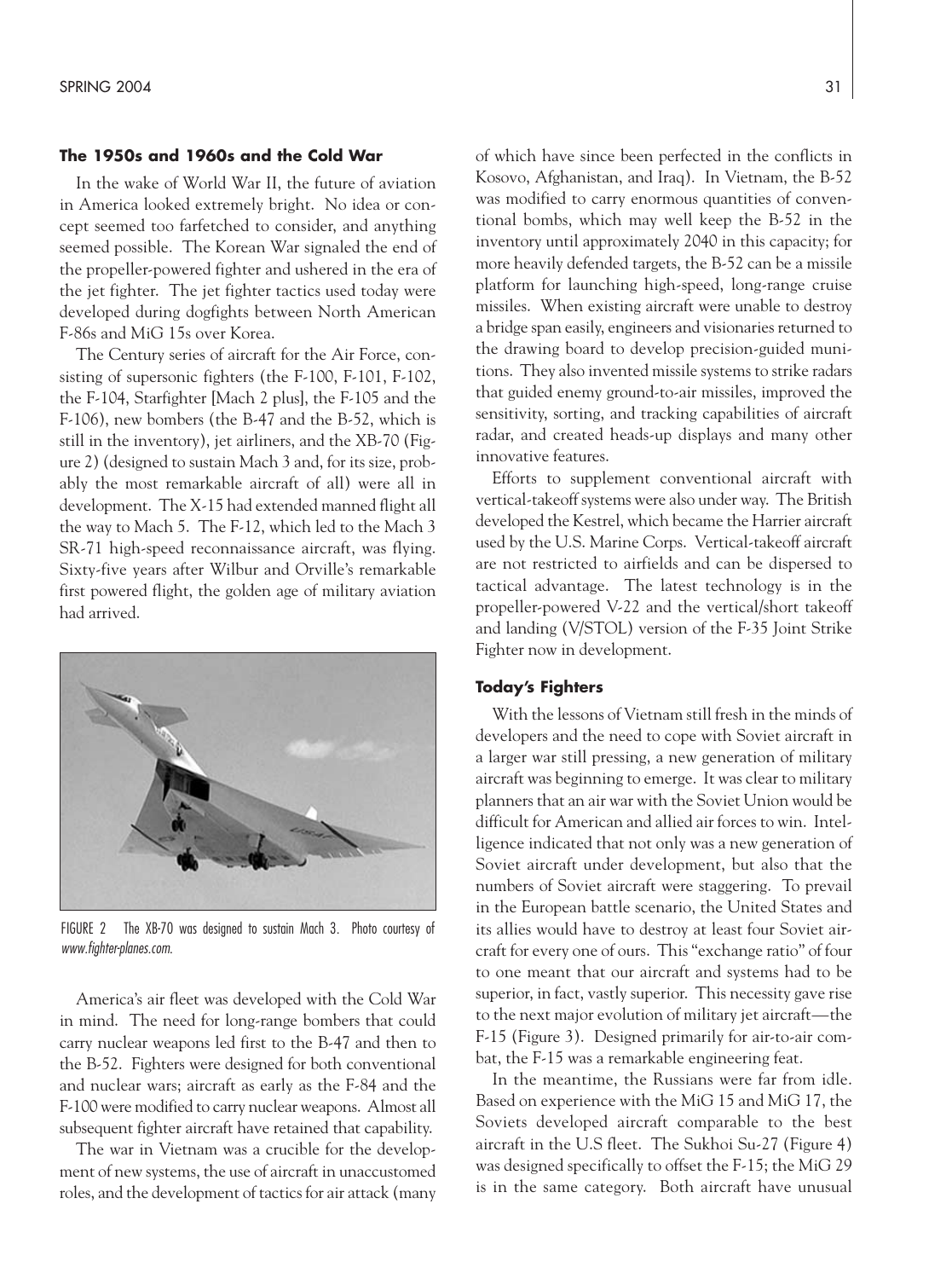

FIGURE 3 The F-15 is designed primarily for air-to-air combat. Photo courtesy of *www.fighter-planes.com*.



FIGURE 4 The Sukhoi SU-27 was designed to affect the F-15. Photo courtesy of *www.fighter-planes.com*.

handling characteristics at high angles of attack that our systems cannot emulate.

Shortly after the debut of the F-15, there was a campaign to produce a less costly, lightweight fighter. Two lightweight prototypes were procured, the General Dynamic (now Lockheed Martin) F-16 and the Northrop F-17; a fly-off competition was won by the F-16 (Figure 5). The F-16 was the first "fly-by-wire" production aircraft. The fly-by-wire capacity eliminated the need for backup mechanical control systems, which had added considerable weight to the aircraft. The lighter weight also contributed to the F-16's extraordinary maneuverability. These aircraft represent the culmination of the fighter jet; in fact, additional maneuvering capabilities would only exceed the pilot's physical ability to withstand the forces generated. Thus, the F-16 is limited by its onboard computer to "g" loads pilots can accommodate (usually 9 g's).



FIGURE 5 The F-16 is lighter weight and more maneuverable than the F-15. Photo courtesy of Lockheed Martin.

Later, a naval version of the F-17 (now in the hands of McDonnell Douglas) was purchased by the Navy and designated the F-18. McDonnell later merged with Boeing, which is now the prime contractor for the F-18 and its variants, as well as the F-15. These three aircraft, the F-15, the F-16, and the F-18, with their variants, still comprise the heart of the U.S. fighter fleet. They will not be surpassed until the F/A-22 enters the inventory (around 2005). The F-16 is now also flown by Belgium, the Netherlands, Norway, Denmark, and a host of other nations. Japan has built its own version of both the F-15 and the F-16; Israel also operates both. Australia and Canada have opted for the F-18.

At the same time, new aircraft were appearing. In the late 1970s, stealth aircraft were invented. Based on the musings of Russian scientists, "stealth" methods reduce radar cross section so that stealth aircraft are nearly invisible to enemy radars. The technology involves the application of materials that absorb radar energy and aircraft shape management (e.g., the F-117 [Figure 6] and the B-2). Stealth techniques have increased the probability of survival of attacks into hostile airspace.



FIGURE 6 The F-117 has "stealth" characteristics to survive attacks into hostile airspace. Photo courtesy of *www.fighter-planes.com*.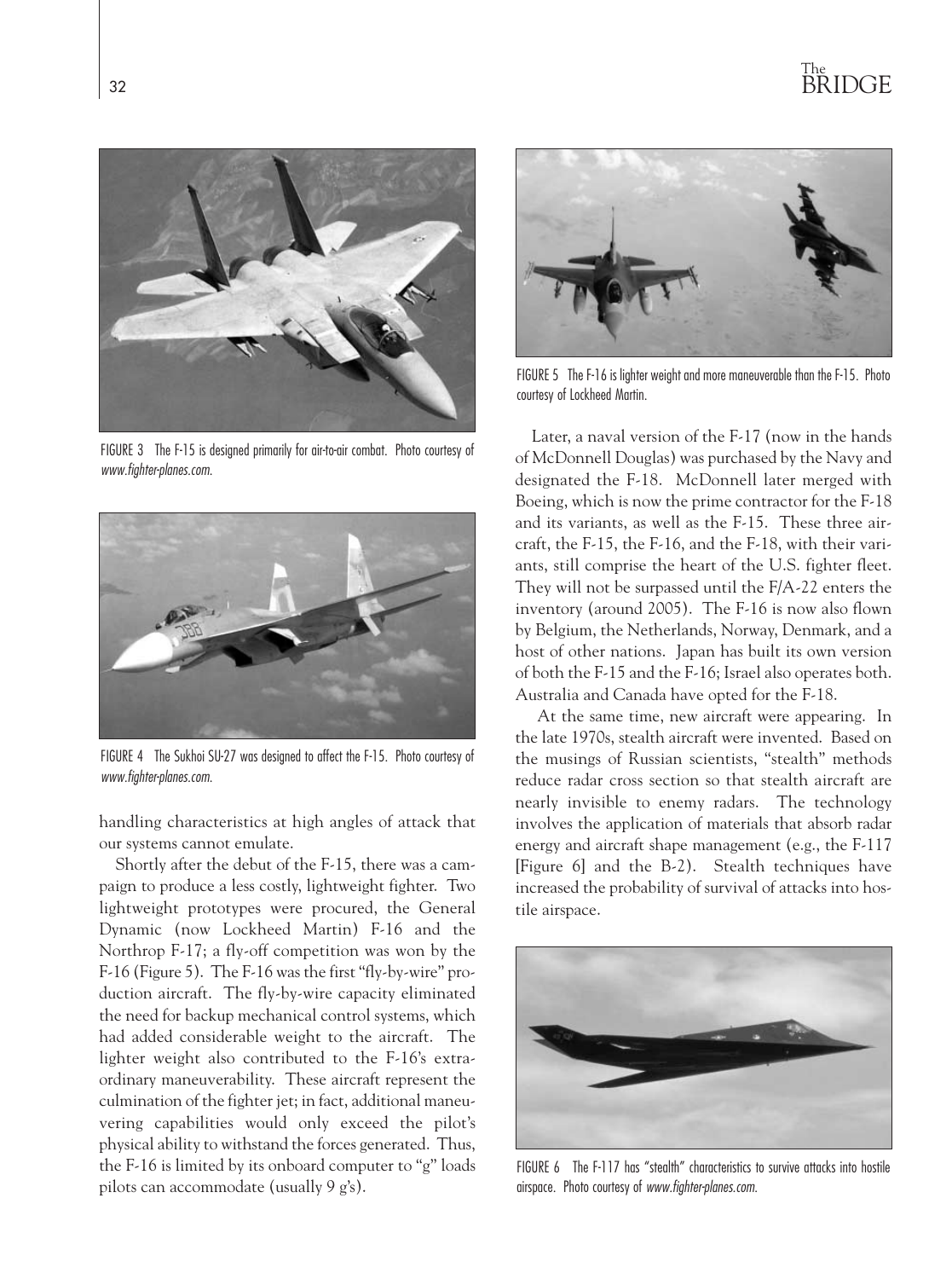Around 1980, the concept of the advanced tactical fighter, now known as the F/A-22, emerged (Figure 7). Designed to meet the demands of the Cold War, this remarkable aircraft was developed to fly safely on the "red" side of the battle area; it not only has stealth capabilities, but also has the ability to supercruise (i.e., to fly at supersonic speeds without the use of an afterburner), thereby reducing fuel flow, extending range, and limiting the time of exposure to enemy antiaircraft systems.



Figure 7 The F/A-22 will be the most capable fighter ever built. Photo courtesy of *www.fighter-planes.com*.

To understand the "birthing" difficulties of the F/A-22, one has to understand some of the basics of modern aircraft procurement. All military aircraft must be justified within the authority of the President's budget, and the services develop prospective budgets for each new system based on several planning factors: the total number of aircraft needed to meet force requirements; nonrecurring development costs; unit cost estimates based on assumptions about production rate; predictions by vendors of production learning curve effects; and other factors.

Initially, the F/A-22 was expected to be operational by the early 1990s; that date has been extended to at least 2005. The total number of aircraft and the anticipated production rate have both been reduced to well below the initial pricing parameters. When you add the costs associated with the F/A-22's incredibly complex avionics systems, which has been reinvented over and over again, you begin to understand the extreme increase in cost of the aircraft. Nevertheless, the F/A-22 will almost certainly be the most capable fighter aircraft ever built.

#### **Thoughts for the Future**

Since WWII, no one has even tried to challenge American airpower or that of our European allies. The Russians are mired in the aftereffects of the Cold War and a collapsed economy. Once-prominent aircraft manufacturers have been reduced to selling their inventories of fighter aircraft to foreign buyers, but there are few takers, and new systems are beyond their financial reach. The Japanese have been content to operate modified American systems. The Chinese, whom some believe will be the greatest threat in the future, do not seem intent on demonstrating advanced aircraft systems. The Europeans are cooperatively building fighter aircraft systems with capabilities that will rival, but not exceed, the capabilities of the F-15 and F-16, not to mention the F/A-22. The newest fighter, the F-35 Joint Strike Fighter, is only marginally superior to the F-16, although it does have significant flexibilities, efficiencies, and some new capabilities, and it is being produced with advanced manufacturing techniques.

It is said that no American serviceman has been killed in battle by enemy air attack in the past 50 years. The Army now designs new systems based on the assumption that protection from above will almost always be provided by friendly air forces. Will our military aircraft fleet ever be challenged? If not, how do potential adversaries approach conflict with the United States? There are several possible scenarios.

The first scenario requires little analysis. In this scenario, there will be no technologically adept opponent of nearly equal capabilities for the foreseeable future. The grossly asymmetrical forces arrayed against us will not require improvement to our air forces. These dispersed, clandestine, and supranational enemies present few targets from the air, and the usefulness of airpower against these adversaries will continue to be marginal. Thus, our current force seems more than adequate.

In the second scenario, we assume that a technologically adept military competitor appears. In this case, we should be forewarned by intelligence agencies so that we can take the necessary steps to improve our systems. The current force, as modified, with the addition of the F/A-22 and the F-35 should be sufficient for at least the next 20 years. This scenario currently prevails among military planners.

A more worrisome scenario would be the nullification of U.S. military airpower by an unexpected technological advancement or breakthrough that cannot be countered quickly. Examples might include systems that negate stealth advantages coupled with weapons we cannot counteract or space-based systems that are out of our reach that could destroy our assets quickly. One can only hope that engineers somewhere are working on countering these eventualities.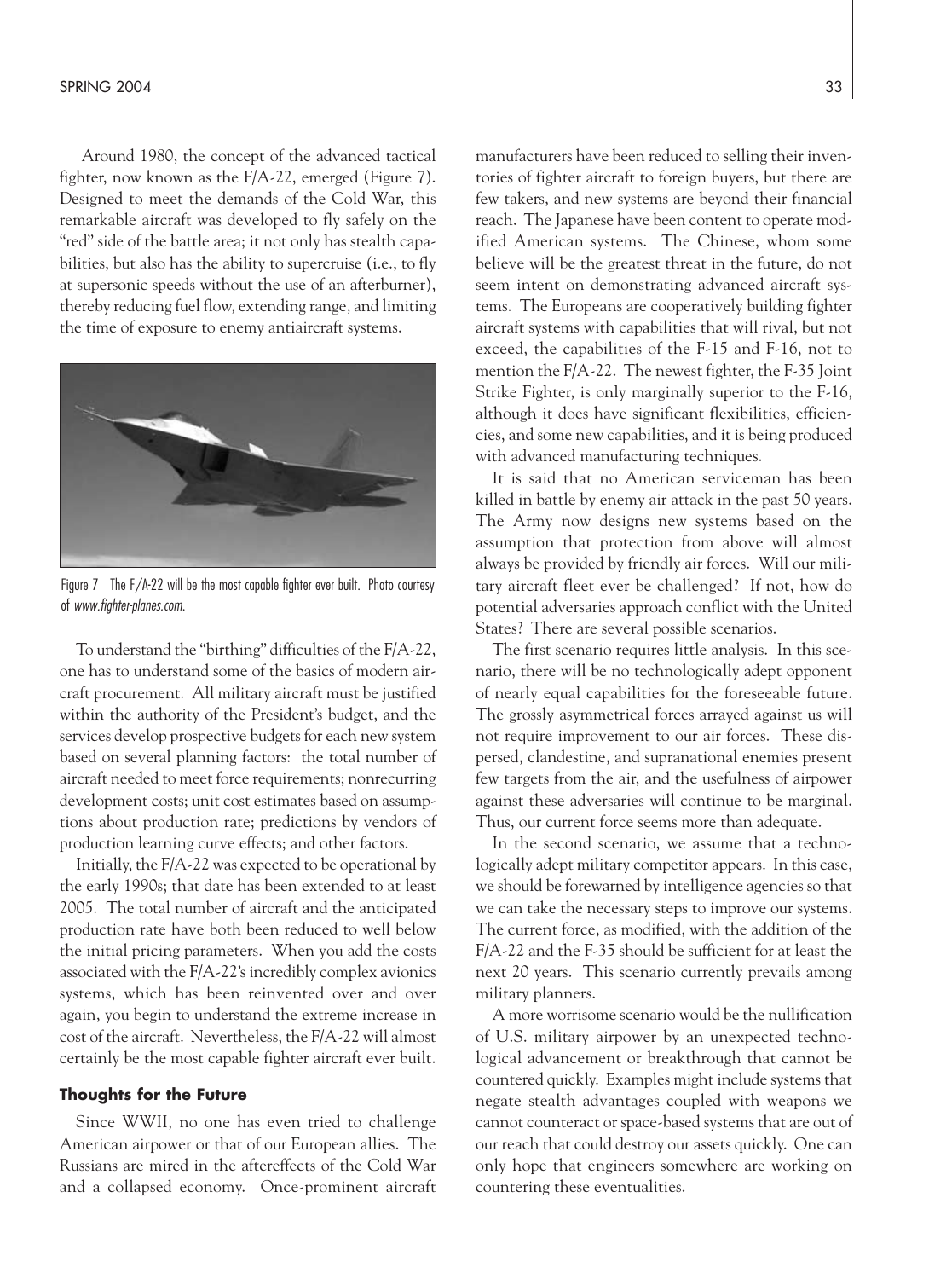With the advent of new unmanned aircraft systems, the risk to human beings may be greatly reduced. These systems are still in their infancy, probably comparable to aircraft in the 1950s, but the possibilities for their future application are endless, and new tactics are being developed every day. But I do not believe the age of the fighter pilot is over, although the future will be very different. Unmanned machines under the control of fighter pilots flying in proximity may well represent the air power of the future—unmanned machines that can accomplish feats beyond the physical abilities of any man or woman, without the human risk.

*Unmanned systems are still in their infancy, probably comparable to aircraft in the 1950s.*

Finally, we must consider space as a future battlefield, as well as systems that will allow its exploitation and will have some synergistic effects on the capabilities of airbreathing systems. In the 1960s, partial-orbit or fully orbital military systems were under consideration but were not implemented. Although the use of space for military power could be dreamed of, the underlying enabling knowledge and technologies did not yet exist. Everyone acknowledged that the first country to "own" space would "own" the planet, but the military did not have the technologies, budget, or the inclination to lead the nation to space. Even the National Aeronautics and Space Administration (NASA), after visiting the moon, was content to fly the shuttle in low Earth orbit and develop unmanned systems to explore other planets. This attitude persists to the present day.

In the late 1970s, the concept of an "aerospace plane" for space access emerged, but after the expenditure of more than a billion dollars, the project was shelved as technologically unachievable. The dream of flying to orbit in a hybrid, air-breathing/rocket system had to be abandoned. Later attempts were equally unsuccessful.

In various laboratories, experimentation is under way to develop ramjet and scramjet engines as the only way to achieve and sustain air-breathing flight above Mach 3 in the atmosphere. But after 50 years of effort, no production systems have emerged. In fact, it has only recently been verified that scramjet engines can actually fly and produce positive thrust; and this was accomplished in Australia.

In short, despite our ingenuity and engineering skill, we have not realized the benefits of greatly increased speed for commercial and military aircraft systems. Once Boeing dropped out of the supersonic airliner business, the Concorde was the only supersonic (Mach 2) commercial production aircraft to be operated successfully (but not economically).

In 1963, President Kennedy challenged Americans to land a man on the moon by the end of that decade and return him safely to Earth. Although in hindsight, this challenge seems foolhardy, it was met in 1969. Many now argue that the effort wore us out without delivering anything useful. I strongly disagree. Although many aspects of the project were premature, no one can dispute that the Herculean effort exemplified the best that our engineering talent could deliver. Grand plans need grand strategies, strategies that include a road map for what comes after the immediate challenge has been met. And there was no post-Apollo plan supported by the American public. This was not the fault of the engineering community but a failure of national leadership.

Three decades after Apollo, we still have no comparable vision for man in space. A plethora of unmanned systems have contributed collectively to our current standard of living and our nation's military capabilities. Communications satellites provide nearly instantaneous television pictures from halfway around the planet. Weather satellites warn of impending disasters. Reconnaissance satellites keep the military informed of the activities of potential adversaries. Low, medium, and geosynchronous stationary orbits are filled with vehicles and systems, and new microsatellite arrays will soon be launched. The success of the global positioning system (GPS) satellite array has been phenomenal. But, with the exception of the space shuttle and temporarily manned orbiting systems, our space capability does not involve the presence of human beings and does little to satisfy our thirst for exploration. One can hope that the recently enunciated space vision of President Bush will lead to the development of a strategy for the moon and beyond that can be fully supported by the American people.

The challenges in materials science, thermal management, and many other technical areas to operate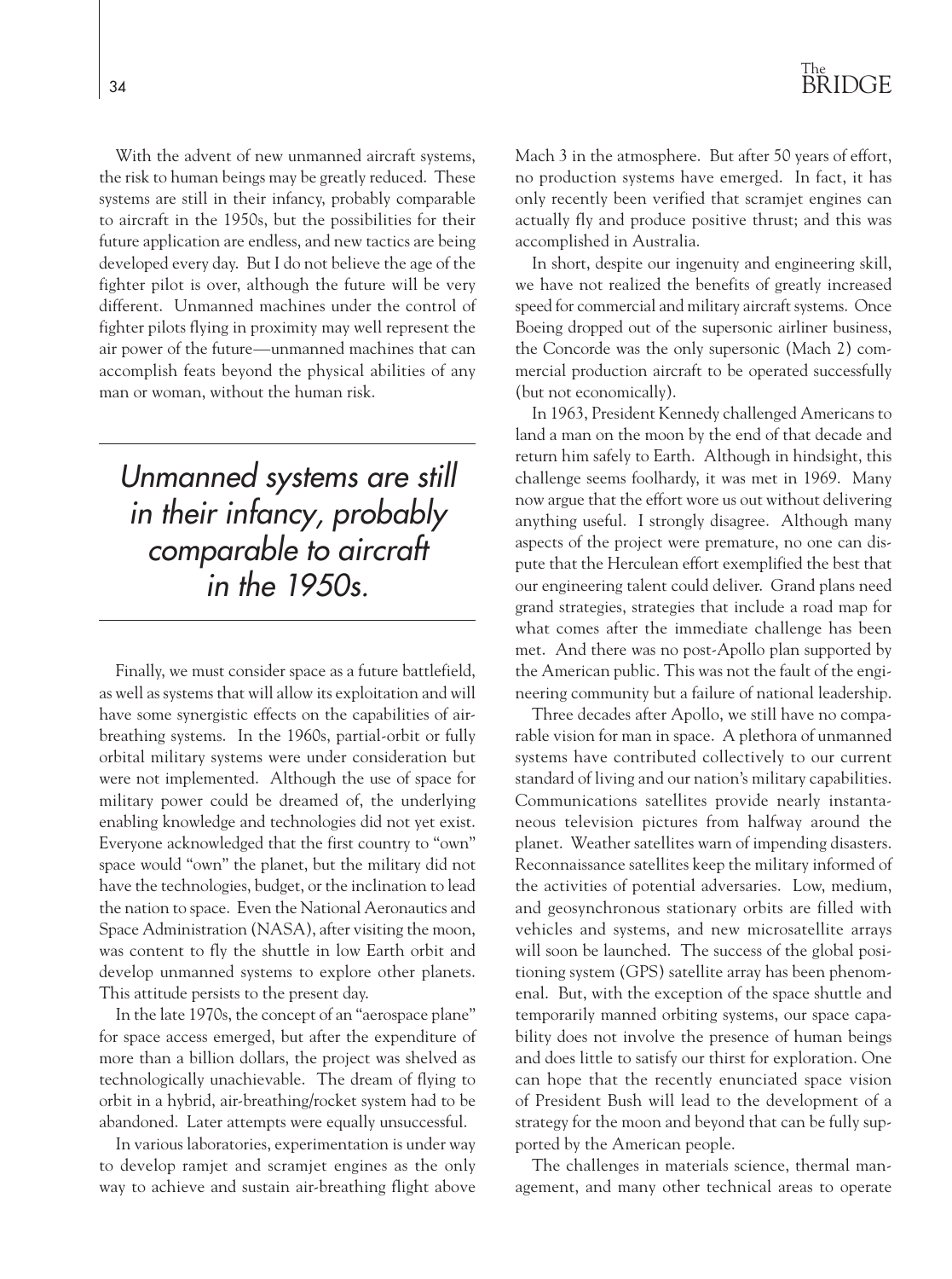within the atmosphere at speeds above Mach 5 are too great, I believe, for an economical manned system (missile systems may be possible). Hybrid horizontal takeoff and landing systems, using both rocket and airbreathing propulsion for access to space, seem more likely. These systems could be useful for both military and commercial purposes and could avoid some of the extreme challenges of very high speed operations within the atmosphere. Military aircraft of the future will almost certainly operate in both air and space.

In the twenty-first century, we will see the dawn of the space fleet. The U.S. Department of Defense (DOD) is currently championing the National Aerospace Initiative (NAI), a communications and coordination device to bring together NASA, DOD, and service executives to discuss the development of hypersonic and space-access systems and space technologies. NAI offers the prospect of eliminating redundancies, encouraging cooperative ventures, and taking advantage of opportunities for economies and efficiencies that might otherwise be missed. A multilevel organization for cooperation has been established to accomplish NAI goals. If NAI is endorsed by the President, it could ensure U.S. advancement to space. Great challenges lie ahead, but I believe we can overcome them—as we carry on in the spirit of innovation that characterized the evolution of military and commercial aircraft in the twentieth century.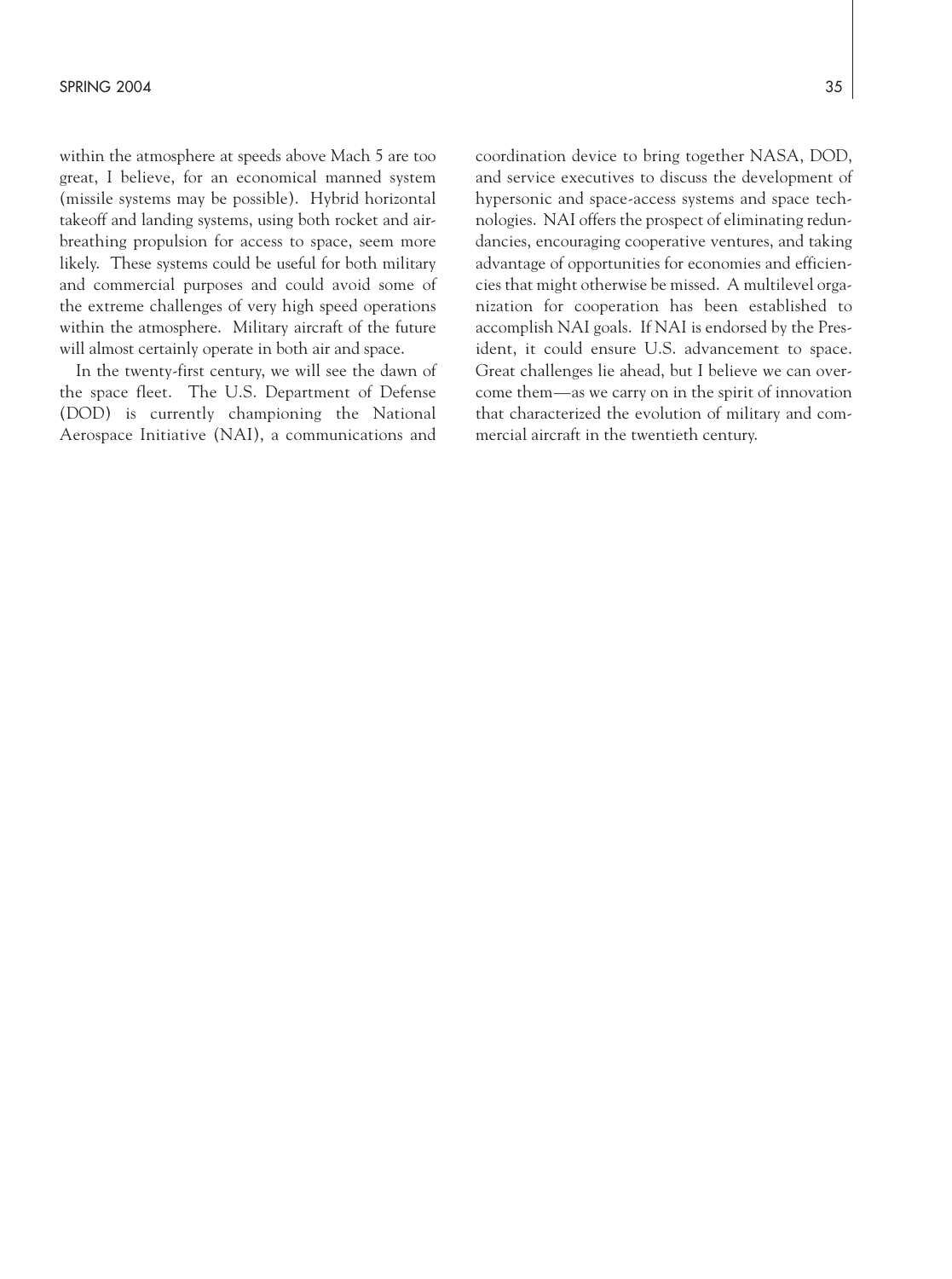## NAE News and Notes

### **NAE Newsmakers**

**Robert Langer**, Kenneth J. Germeshausen Professor of Chemical and Biomedical Engineering, Massachusetts Institute of Technology, was awarded the **Heinz Award** at a private ceremony in Pittsburgh, Pennsylvania. In her presentation of the award, Teresa Heinz, chairman of the Heinz Family Foundation, remarked, "Dr. Robert Langer is a medical pioneer in the guise of an engineer. He has created new science, revolutionizing the delivery of drugs and the engineering of human tissue, two new areas of discovery that offer the promise of recovery to those afflicted with a variety of conditions. A peerless and perseverant trailblazer, he has made contributions that touch ours and future generations. Dr. Langer is a truly worthy recipient of the Heinz Award for Technology, the Economy and Employment." Recipients receive \$250,000 and a medallion inscribed with the image of Senator Heinz.

The Institute of Electrical and Electronics Engineers (IEEE) has named **Tadahiro Sekimoto**, chairman of the Institute for International Socio-Economic Studies in Tokyo, recipient of the 2004 **IEEE Medal of Honor**. Dr. Sekimoto was honored for "pioneering contributions to digital satellite communications, promotion of information technology R&D, and corporate leadership in computers and communications." A foreign associate of NAE, Dr. Sekimoto has also been awarded the Purple and Blue Ribbon Medals from the Emperor of Japan, Order National de la Legion d'Honneur (Commandeur and Officier), Honorary Knight Commander of the Most Excellent Order of the British Empire, and Commander First Class of the Royal Order of the Polar Star from the King of Sweden.

**Burton J. Smith**, chief scientist, Cray Inc., was awarded the **Seymour Cray Award** given by the IEEE Computer Society Board of Governors for "innovative contributions to highperformance computing that best exemplify the creative spirit demonstrated by the late Seymour Cray." The award includes a crystal model, a certificate, and an honorarium of \$10,000. Dr. Smith accepted the award at SC2003, the annual highperformance computing conference, held this year in Phoenix, Arizona.

**Robert H. Wagoner**, George R. Smith Chair, Department of Materials Science and Engineering, Ohio State University, received the **2004 Distinguished Service Award** from the Minerals, Metals and Materials Society (TMS) in recognition of his outstanding contributions to TMS. Dr. Wagoner received the award during the 133rd Annual Meeting of TMS in Charlotte, North Carolina.

**Jack Wolf**, Stephen O. Rice Professor, University of California, San Diego, has been selected by the IEEE to receive the 2004 **Richard W. Hamming Medal**. Dr. Wolf was honored for "fundamental contributions to the theory and practice of information transmission and storage." The award, sponsored by AT&T Labs, which has been given annually since 1986 for exceptional contributions to information sciences, systems and technology, is named in honor of **Richard W. Hamming**, who played a central role in the development of computers and computing science.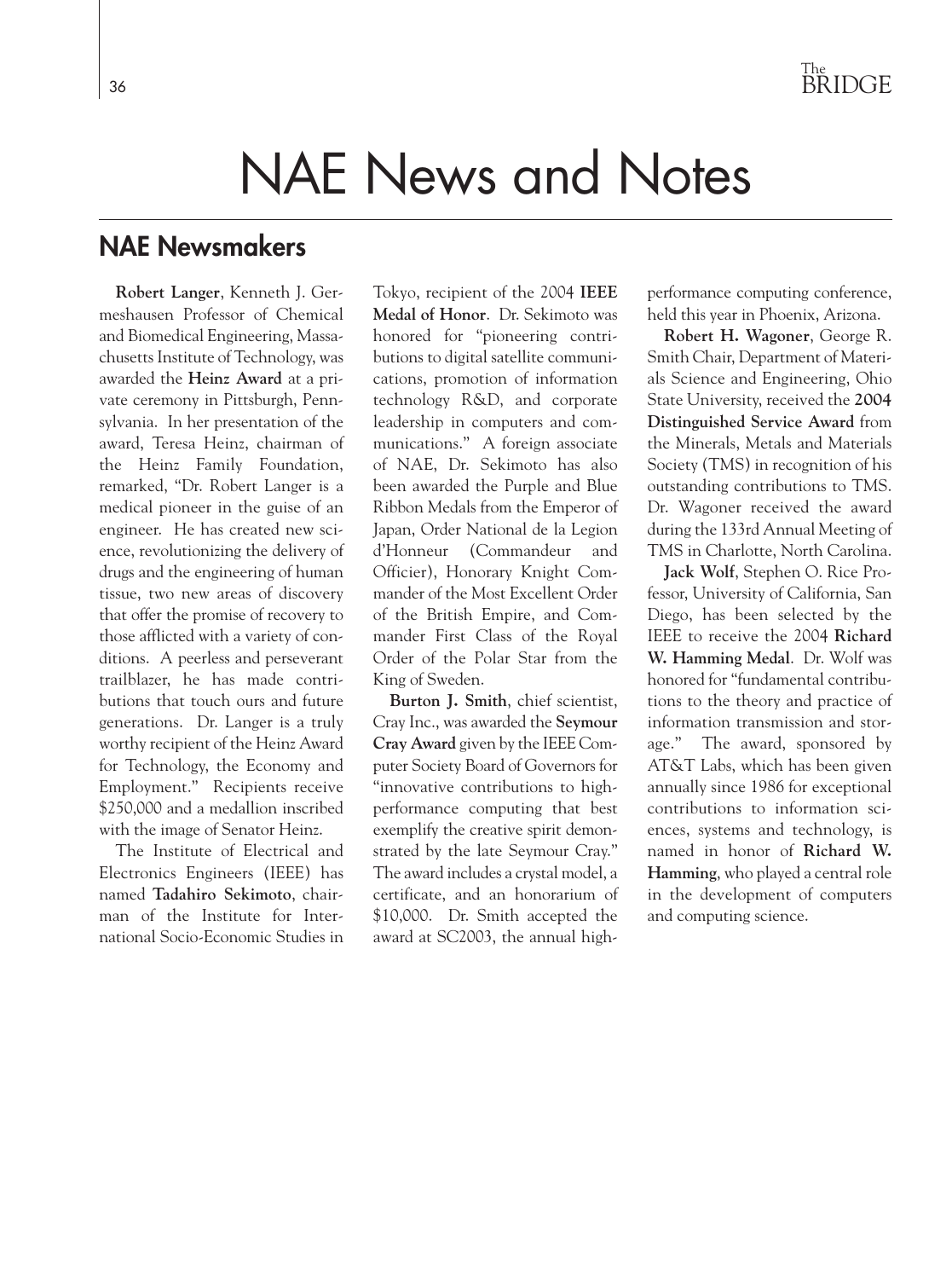### **Class of 2004 Elected**

In February, the National Academy of Engineering (NAE) elected 76 new members and 11 foreign associates, bringing the total U.S. membership to 2,174 and the number of foreign associates to 172. Election to the National Academy of Engineering is among the highest professional distinctions that can be accorded to an engineer. Academy membership honors those who have made "important contributions to engineering theory and practice, including significant contributions to the literature of engineering theory and practice" and those who have demonstrated accomplishment in "pioneering . . . new fields of engineering, making major advancements in traditional fields of engineering, or developing/implementing innovative approaches to engineering education."

A list of the newly elected members and foreign associates follows, with their primary affiliations at the time of election and a brief statement of their principal engineering accomplishments.

### **New Members**

**Jamal J. Azar**, Professor Emeritus of Petroleum Engineering, University of Tulsa, Tulsa, Oklahoma. For the development of improved methods of removing drill cuttings from highly deviated oil and gas wells.

**Siva S. Banda**, senior scientist and leader, Control Science Center of Excellence, Air Force Research Laboratory, Wright-Patterson Air Force Base, Ohio. For leadership in the development of multivariable control theory and its applications to military vehicles.

**George H. Born**, professor, Department of Aerospace Engineering Sciences, University of Colorado, Boulder. For contributions to satellite orbit determination and for applications of satellites to geophysics and oceanography.

**David E. Borth**, corporate vice president and director, Communications Research Laboratories, Motorola Corporation, Schaumburg, Illinois. For contributions to the development of digital wireless communication systems through improved design and technical management.

**Rodney A. Brooks**, director, Computer Science and Artificial Intelligence Laboratory, and Fujitsu Professor of Computer Science, Massachusetts Institute of Technology, Cambridge. For contributions to the foundations and applications of robotics, including the establishment of consumer and hazardous-environment robotics industries.

**Brian J. Cantwell**, Edward C. Wells Professor and Chair of Aeronautics and Astronautics, Stanford University, Stanford, California. For studies of the space-time structure of turbulent flows and for the development of fast-burning fuels for hybrid propulsion.

**Arup K. Chakraborty**, Warren and Katherine Schlinger Distinguished Professor and Chair, Department of Chemical Engineering, University of California, Berkeley. For the application of theoretical chemistry to practical problems, including immune system recognition, polymer interfaces, sensor technology, and catalysis.

**Vernon L. Chartier**, Power System EMC Consultant, Beaverton, Oregon. For contributions to the understanding and characterization of electromagnetic fields associated with high-voltage AC and DC transmission lines.

**Young-Kai Chen**, director, High-Speed Electronics Research, Bell Laboratories, Lucent Technologies, Murray Hill, New Jersey. For contributions to the development of highspeed compound semiconductor electronics and optoelectronics for telecommunications.

**Sunlin Chou**, senior vice president and general manager, Technology and Manufacturing Group, Intel Corporation, Hillsboro, Oregon. For pioneering work on silicon processes resulting in 35 years of improvements in accordance with Moore's law.

**Larry A. Coldren**, director, Optoelectronic Technology Center, Defense Advanced Research Projects Agency, and Fred Kavli Professor of Optoelectronics and Sensors, University of California, Santa Barbara. For major contributions to diode lasers, especially vertical-cavity and widely tunable distributed Bragg reflector (DBR) lasers.

**Stephen C. Cowin**, CUNY Distinguished Professor of Mechanical and Biomedical Engineering, City College of the City University of New York, New York City. For contributions to orthopaedic biomechanics, the mechanics of granular materials, and the mechanics of anisotropic elasticity.

**Charles R. Cushing**, president, C.R. Cushing & Co. Inc., New York City. For pioneering contributions to worldwide containerized shipping.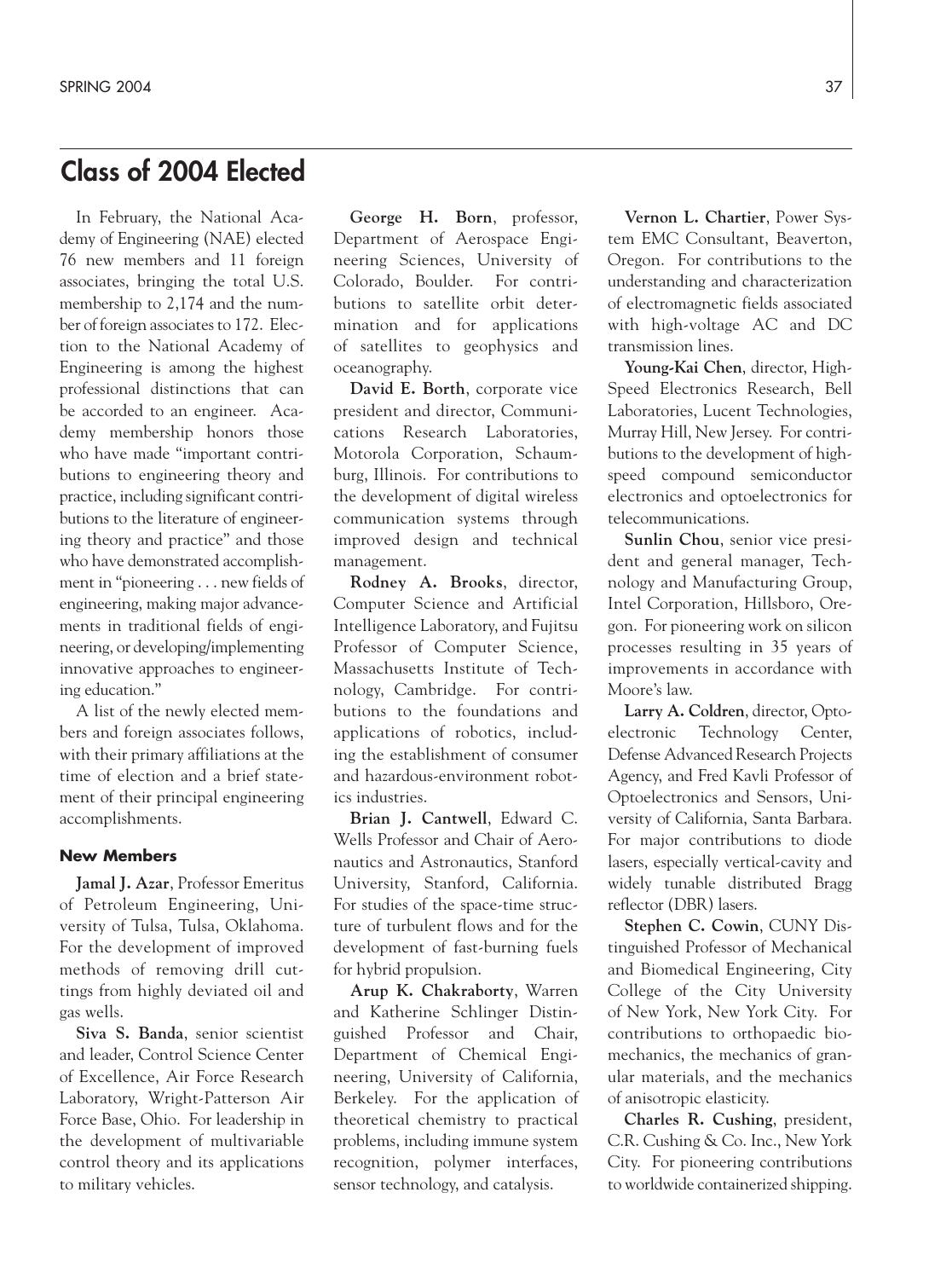

**Paul D. Dapkus**, William M. Keck Chair in Engineering, Department of Electrical Engineering and Electrophysics, University of Southern California, Los Angeles. For contributions and leadership in the development of materials and technologies for photonic devices.

**Delbert E. Day**, Curator's Professor Emeritus of Ceramic Engineering, Department of Civil and Environmental Engineering, and senior investigator, Graduate Center for Materials Research, University of Missouri-Rolla. For the development of radiotherapeutic glass micro-spheres and their transfer to medical applications.

**Ricardo Dobry**, professor of civil engineering, Rensselaer Polytechnic Institute, Troy, New York. For fundamental contributions to multiple aspects of geotechnical earthquake engineering.

**Elizabeth B. Dussan V.**, scientific adviser, Schlumberger-Doll Research, Ridgefield, Connecticut. For innovative contributions to the wetting of solids and complex flows in porous media.

**Michael L. Eskew**, chairman and chief executive officer, United Parcel Service of America, Atlanta, Georgia. For contributions to the development of technology to automate and integrate business processes for efficient on-time worldwide shipping of packages.

**Eli Fromm**, LeRoy A. Brothers Professor, Education Research and Development, Drexel University, Philadelphia. For innovation and leadership in the development of a holistic curriculum for engineering education.

**Zvi Galil**, dean, Fu Foundation School of Engineering and Applied Science, Columbia University, New York City. For contributions to the

design and analysis of algorithms and for leadership in computer science and engineering.

**Gerald E. Galloway**, vice president, Enterprise Engineering Group, Enterprise Services and Solutions Sector, Titan Corporation, Fairfax, Virginia. For distinguished leadership in the management of sustainable water resources and in education in environmental engineering.

**Richard Gambino**, professor, Magnetic-Optics Group, Department of Materials Science and Engineering, State University of New York at Stony Brook. For the discovery of magnetic anisotropy, the enabling technology of magnetooptical recording.

**Nicholas J. Garber**, professor and chairman, Civil Engineering Department, University of Virginia, Charlottesville. For significant contributions to national and international engineering education and research in traffic operations and safety.

**Preston A. Henne**, senior vice president, Programs, Engineering, and Test, General Dynamics Gulfstream Aerospace Corporation, Savannah, Georgia. For new concepts in aerodynamic design and their application to awardwinning aircraft.

**Charles O. Holliday Jr.**, chairman and chief executive officer, E.I. duPont de Nemours & Co., Wilmington, Delaware. For leadership in DuPont's tranformation to sustainable growth through biotechnology, high-performance materials, improved safety, and consumer protection.

**Csaba Horvath**, Roberto C. Goizueta Professor of Chemical Engineering, Yale University, New Haven, Connecticut. For pioneering the concept and the reduction to practice of high-pressure liquid chromatography (HPLC) and for leadership in the development of bioanalytical techniques.

**Van Jacobson**, chief scientist, Packet Design LLP, Mountain View, California. For contributions to network protocols, including multicasting and the control of congestion.

**Rakesh K. Jain**, director, Edwin L. Steele Laboratory, Department of Radiation Oncology, Massachusetts General Hospital, Boston. For the integration of bioengineering and tumor biology and imaging gene expression and functions *in vivo* for drug delivery in tumors.

**Biing-Hwang (Fred) Juang**, Motorola Foundation Chair Professor and GRA Eminent Scholar, School of Electrical and Computer Engineering, Georgia Institute of Technology, Atlanta. For contributions to speech coding and speech recognition.

**Pradman P. Kaul**, chairman and chief executive officer, Hughes Network Systems Inc., Germantown, Maryland. For leadership in the development of satellite communication networks.

**Jeong H. Kim**, professor of practice, electrical, and computer engineering, University of Maryland, College Park. For contributions to national defense and security through improved battlefield communication.

**Yoram Koren**, Paul G. Goebel Professor of Engineering, University of Michigan, Ann Arbor. For contributions to the science, education, and practice of manufacturing through innovations in reconfigurable manufacturing systems, robotics, and manufacturing system control.

**William A. Kuperman**, director and professor, Marine Physical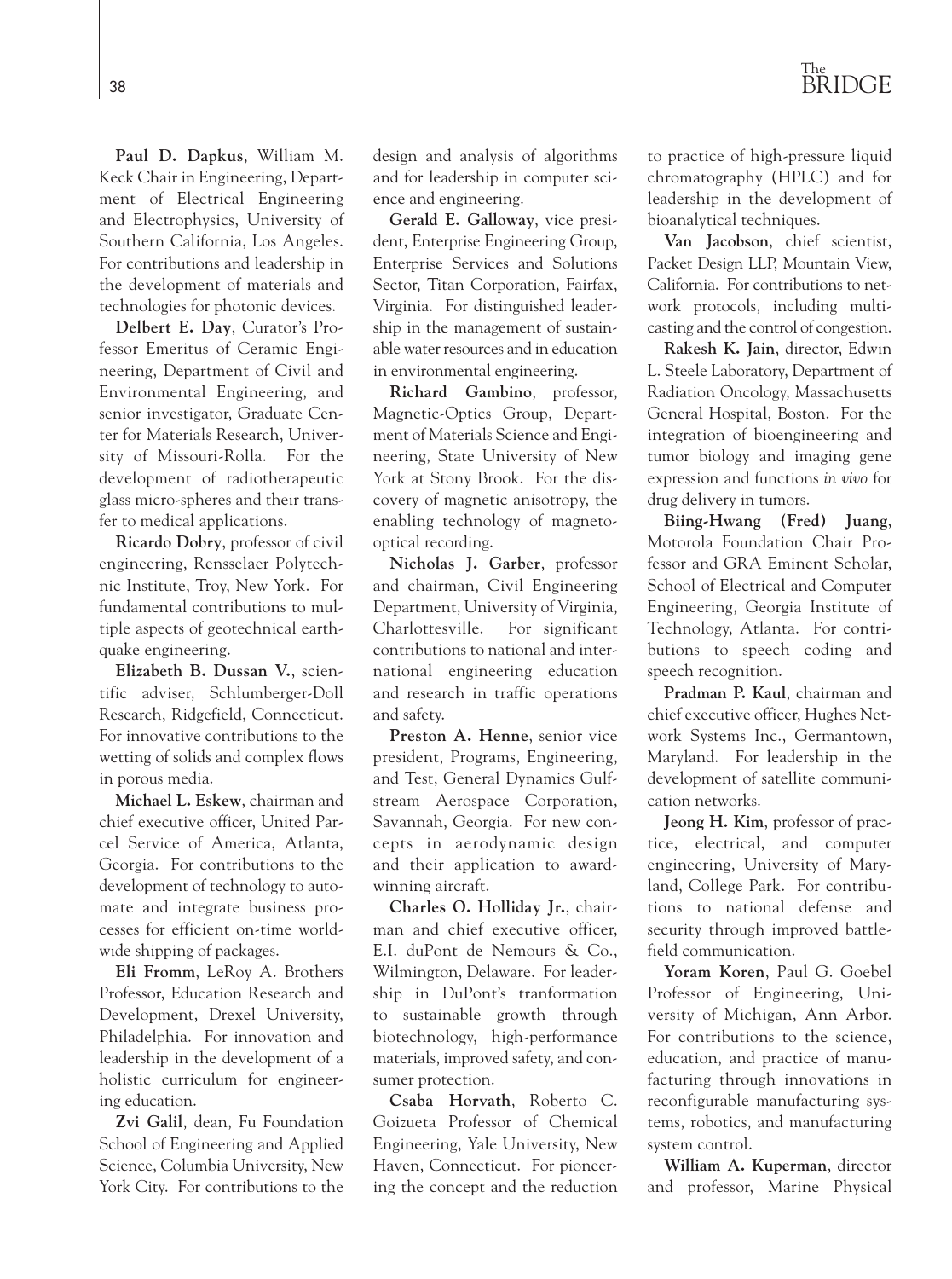Laboratory, Scripps Institution of Oceanography, University of California, San Diego. For international leadership in the development and application of computational methods for ocean acoustics.

**E. Trifon Laskaris**, chief technologist, Imaging Technologies, GE Global Research, Niskayuna, New York. For pioneering contributions to the design and construction of superconducting magnets for magnetic resonance imaging systems.

**Frank T. Leighton**, professor of applied mathematics, Massachusetts Institute of Technology, Cambridge. For contributions to the design of networks and circuits and for technology for Web content delivery.

**Kenneth Levy**, chairman, Board of Directors, KLA-Tencor Corporation, Milpitas, California. For the development and commercialization of automated inspection systems for the semiconductor industry.

**Chain T. Liu**, senior corporate fellow and group leader, Oak Ridge National Laboratory, Oak Ridge, Tennessee. For advancing ordered metallic compounds from the laboratory to practice.

**Andrew J. Lovinger**, director, Polymers Program, Division of Materials Research, National Science Foundation, Arlington, Virginia. For correlating the processing, structure, and properties of important polymeric materials, particularly electronic polymers.

**David M. Maddox**, consultant, and general (retired), U.S. Army, Arlington, Virginia. For furthering the integration of operations research into U.S. Army planning and operations at all levels.

**David A. Markle**, chief technical officer, Ultratech Stepper Inc., San Jose, California. For the

invention and development of advanced photolithography systems used to manufacture semiconductor devices.

**Roger L. McCarthy**, chairman of the board, Exponent Inc., Menlo Park, California. For major contributions to improved vehicle safety and for methods of quantitative assessment of the reliability of complex mechanical systems.

**Kishor C. Mehta**, P.W. Horn Professor of Civil Engineering and director, Wind Engineering Research Center, Texas Tech University, Lubbock. For systematic studies of structural damage caused by windstorms and leadership in the development of structural design standards for wind loads.

**Joan L. Mitchell**, IBM Fellow, International Business Machines Corporation, Boulder, Colorado. For leadership in setting standards for the formation of photographic fax and image compression.

**A. Richard Newton**, dean, College of Engineering, University of California, Berkeley. For innovations and leadership in electronic design automation and for leadership in engineering education.

**K. Osseo-Asare**, professor of metallurgy and geo-environmental engineering, Pennsylvania State University, University Park. For contributions to the fundamental understanding of interfacial phenomena in leaching and solvent extraction.

**Raymond E. Ozzie**, founder, chairman, and chief executive officer, Groove Networks Inc., Beverly, Massachusetts. For the conception and development of online collaboration products, including Lotus Notes.

**Lawrence Page**, president for products, Google, Mountain View,

California. For the creation of the Google search engine.

**Athanassios Z. Panagiotopoulos**, professor, Department of Chemical Engineering, Princeton University, Princeton, New Jersey. For the invention of the Gibbs ensemble method of molecular simulation of phase equilibrium and the development of computational techniques for studying complex fluids.

**Denny S. Parker**, senior vice president, Brown and Caldwell Inc., Walnut Creek, California. For significant advances in the scientific understanding, engineering development, and process design of chemical, physical, and biological processes for the treatment of wastewater.

**John H. Perepezko**, professor, Department of Materials Science and Engineering Physics, University of Wisconsin-Madison. For innovations in solidification processing to obtain useful microstructured, nanostructured, and amorphous materials.

**Linda R. Petzold**, director, Computational Science and Engineering Programs, and professor, mechanical and environmental engineering and computational science, University of California, Santa Barbara. For advances in the numerical solution of differential/algebraic equations and their incorporation into widely distributed software.

**Julia M. Phillips**, director, physical and chemical sciences, Sandia National Laboratories, Albuquerque, New Mexico. For leadership and distinguished research in the epitaxy of dissimilar materials.

**Rajagopal S. Raghavan**, senior staff associate (retired), Phillips Petroleum Company, Tulsa, Oklahoma. For pioneering contributions to the interpretation of pressure data in wells to improve the definition,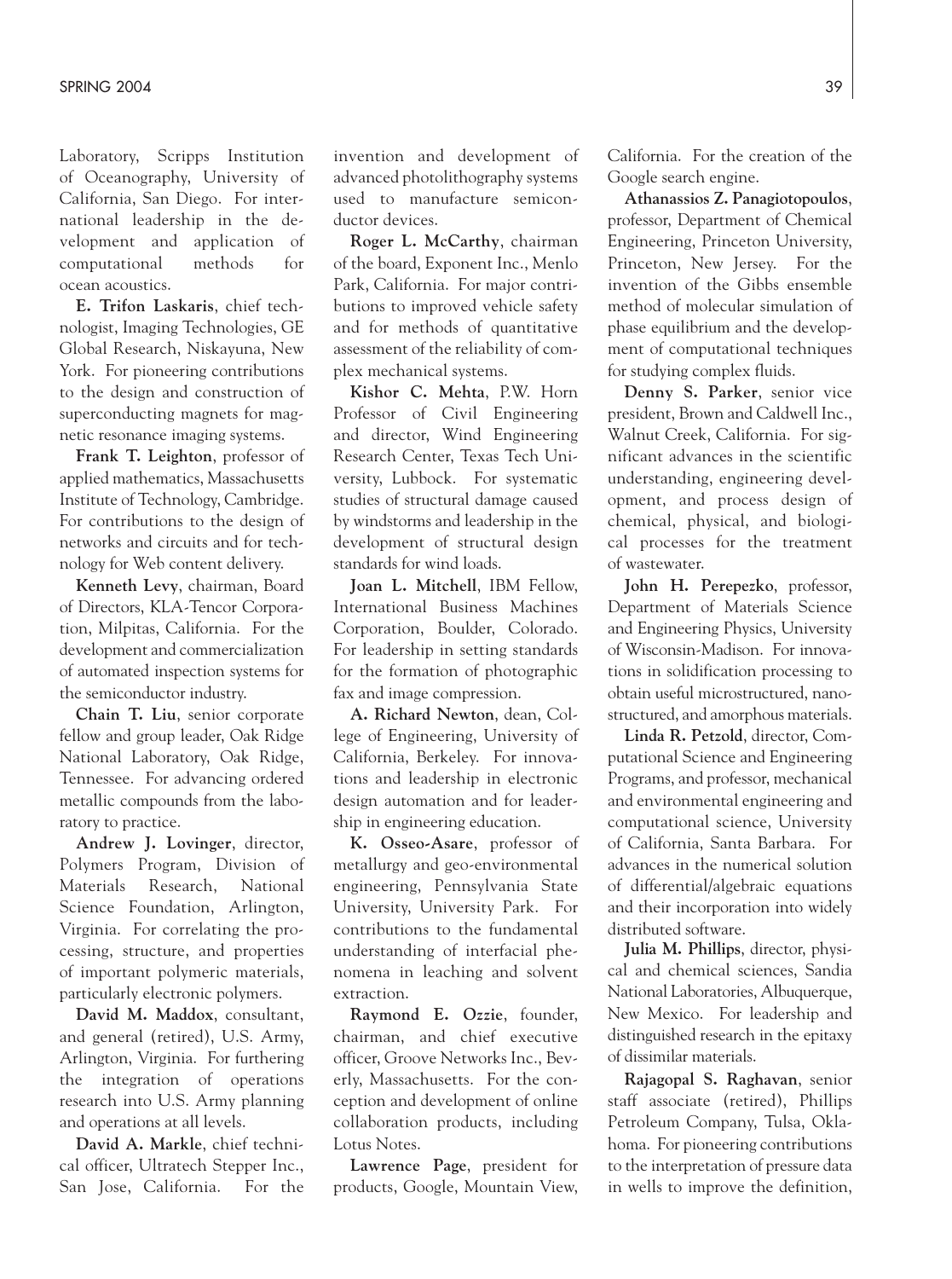engineering, and production of complex oil and gas reservoirs.

**Kenneth L. Reifsnider**, Pratt and Whitney Chair Professor in Design and Reliability, University of Connecticut, Storrs. For the development of strength-life relationships in composite materials and structures.

**Bruce E. Rittmann**, John Evans Professor of Civil Engineering, Northwestern University, Evanston, Illinois. For pioneering the development of biofilm fundamentals and contributing to their widespread use in the cleanup of contaminated waters, soils, and ecosystems.

**Jonathan M. Rothberg**, president and chief executive officer, Cura-Gen Corporation, Branford, Connecticut. For the application of engineering principles to the mining of genomic information for the discovery and development of new drugs.

**Andrew P. Sage**, University Professor and First American Bank Professor, George Mason University, Fairfax, Virginia. For contributions to the theory and practice of systems engineering and systems management.

**Shivaji Sircar**, professor of practice, Chemical Engineering Department, Lehigh University, Bethlehem, Pennsylvania. For contributions to the fundamental science and technology of adsorption separations and their applications in process industries.

**Alfred Z. Spector**, vice president, services and software, IBM Research Division, IBM Corporation, Hawthorne, New York. For the design, implementation, and commercialization of reliable, scalable architectures for distributed file systems, transaction systems, and other applications.

**Gary K. Starkweather**, architect, Microsoft Corporation, Redmond, Washington. For the innovative application of optical technologies to computing, including the invention of the laser printer.

**Anne L. Stevens**, group vice president, Canada, Mexico, and South America, Ford Motor Company, Dearborn, Michigan. For leadership in the development and application of creative manufacturing processes resulting in major improvements in efficiency and product quality and cost savings.

**G.W. (Pete) Stewart**, professor, Computer Science Department, University of Maryland, College Park. For the development of numerical algorithms and software widely used in engineering computation.

**Robert L. Street**, William Alden and Martha Campbell Professor, School of Engineering, Stanford University, Stanford, California. For contributions in groundwater transport, computational and turbulence closure schemes for environmental fluid dynamics, and river restoration.

**Bjarne Stroustrup**, College of Engineering Professor of Computer Science, Texas A&M University, College Station. For the creation of the C++ programming language.

**Stanley C. Suboleski**, commissioner, Federal Mine Safety and Health Review Commissioner, Washington, D.C. For increasing the productivity and improving the safety of coal mines through innovative engineering, operating, and educational practices.

**Ronald D. Sugar**, chief executive officer and president, Northrop Grumman Corporation, Los Angeles, California. For major contributions to advanced space communication

systems and leadership in innovative aerospace programs.

**Esther S. Takeuchi**, vice president of research and development, Wilson Greatbatch Technologies Inc., Clarence, New York. For the development of silver/vanadium oxide batteries for implantable cardiac defibrillators and lithium/ carbon monofluoride cells to power implantable pacemakers.

**George Tchobanoglous**, Professor Emeritus, Department of Civil and Environmental Engineering, University of California, Davis. For contributions to engineering education, engineering practice, and public service in the field of environmental engineering.

**Richard L. Tomasetti**, cochair, Thornton-Tomasetti Group Inc., New York City. For innovative structural engineering in the design of high-rise buildings and longspan structures.

**Daniel C. Tsui**, Arthur Legrand Doty Professor of Electrical Engineering, Princeton University, Princeton, New Jersey. For contributions to the understanding of quantum physics of two-dimensional electron systems at semiconductor interfaces.

**Vijay Vittal**, Harpole Professor, Department of Electrical and Computer Engineering, Iowa State University, Ames. For improvements in real-time control and dynamic security assessment for electric power systems.

**Darsh T. Wasan**, vice president and Motorola Chair, Department of International Affairs, Illinois Institute of Technology, Chicago. For pioneering research, inspirational teaching, and the development of novel technology in colloidal processing and interfacial rheology.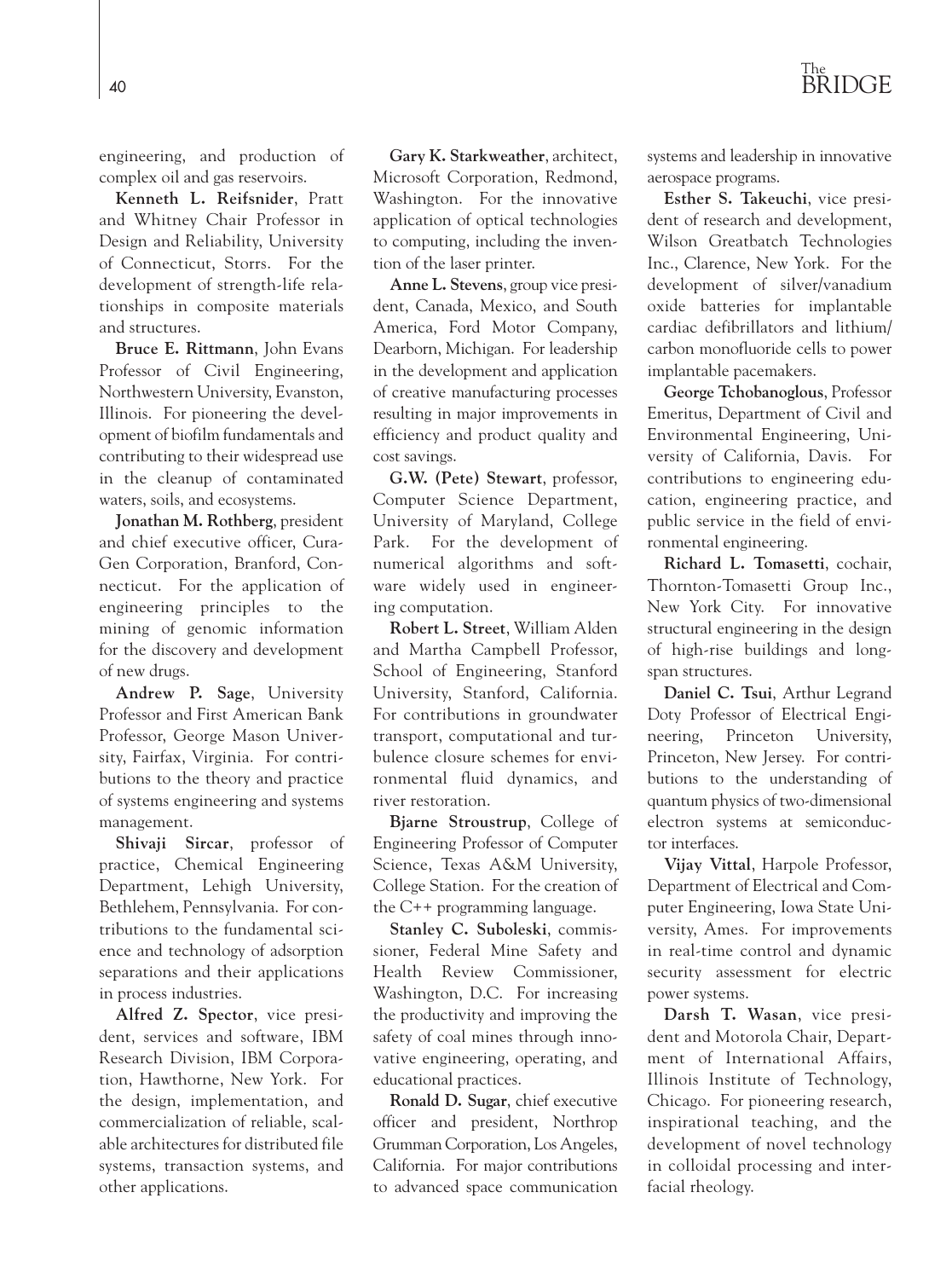**Kaspar J. Willam**, professor of civil engineering, University of Colorado, Boulder. For contributions to constitutive modeling and computational failure analysis of concrete and quasi-brittle materials and structures.

**David C. Wisler**, manager, University Programs and Aerotechnology Laboratories, GE Aircraft Engines, Cincinnati, Ohio. For advancing the understanding of multistage compressor flows and improving product blading designs.

**Chien-Fu Jeff Wu**, Coca Cola Chair in Engineering Statistics, School of Industrial and Systems Engineering, Georgia Institute of Technology, Atlanta. For conceiving and building modern systems of experimental design based on contemporary methods of estimating parameters to improve quality.

**Victor W. Zue**, professor, Computer Science and Artificial Intelligence Laboratory, Massachusetts Institute of Technology, Cambridge. For advances in the understanding of acoustic phonetics and systems for understanding spoken language.

### **New Foreign Associates**

**Robin J. Batterham**, chief technologist, Rio Tinto Limited, Melbourne, Australia. For the modeling of iron ore systems and team

leadership in the development of innovative industrial metallurgical processes.

**Manuel Elices**, dean of materials science and engineering, Escuela de Ingenieros de Caminos–UPM, Madrid, Spain. For contributions to fracture mechanics of concrete at cryogenic temperatures and stress corrosion cracking of prestressed steel and for inspirational leadership.

**Herbert Gleiter**, director, Institute of Nanotechnology, Research Center Karlsruhe, Karlsruhe, Germany. For contributions to the theoretical and practical uses of nanostructured materials.

**James A. Gosling**, fellow and vice president, Sun Microsystems Inc., Menlo Park, California. For the conception and development of the architecture for the Java programming language and for contributions to window systems.

**Tatsuo Izawa**, president and chief executive officer, NTT Electronics Corporation, Tokyo, Japan. For the invention and perfection of the vapor axial-deposition method for the production of optical fibers.

**Ludwik Leibler**, professor of soft matter and chemistry, and director of research (1st Class) at CNRS, Ecole Superieure de Physique et Chimie Industrielles, Paris, France. For fundamental

theoretical insights into the structure, self-assembly, and properties of polymer-based formulations.

**Lennart Ljung**, professor, Department of Electrical Engineering, Linkoping University, Linkoping, Sweden. For contributions to the understanding and practical uses of system identification theory and techniques.

**Herbert A. Mang**, professor, Institute for Strength of Materials, Vienna University of Technology, Vienna, Austria. For contributions to computational mechanics of concrete and finite element analysis of reinforced concrete structures.

**Pierre Perrier**, secretary, French Academy of Technology, Paris. For major contributions to aircraft and computer-aided design.

**Choon Fong Shih**, president and vice chancellor, National University of Singapore, Singapore. For the development of innovative computational methods in nonlinear fracture mechanics and for international leadership in engineering.

**John R. Willis**, professor, Center for Mathematical Sciences, University of Cambridge, Cambridge, United Kingdom. For contributions to the micromechanics of engineering materials and the establishment of rigorous bounds on the properties of nonlinear composites.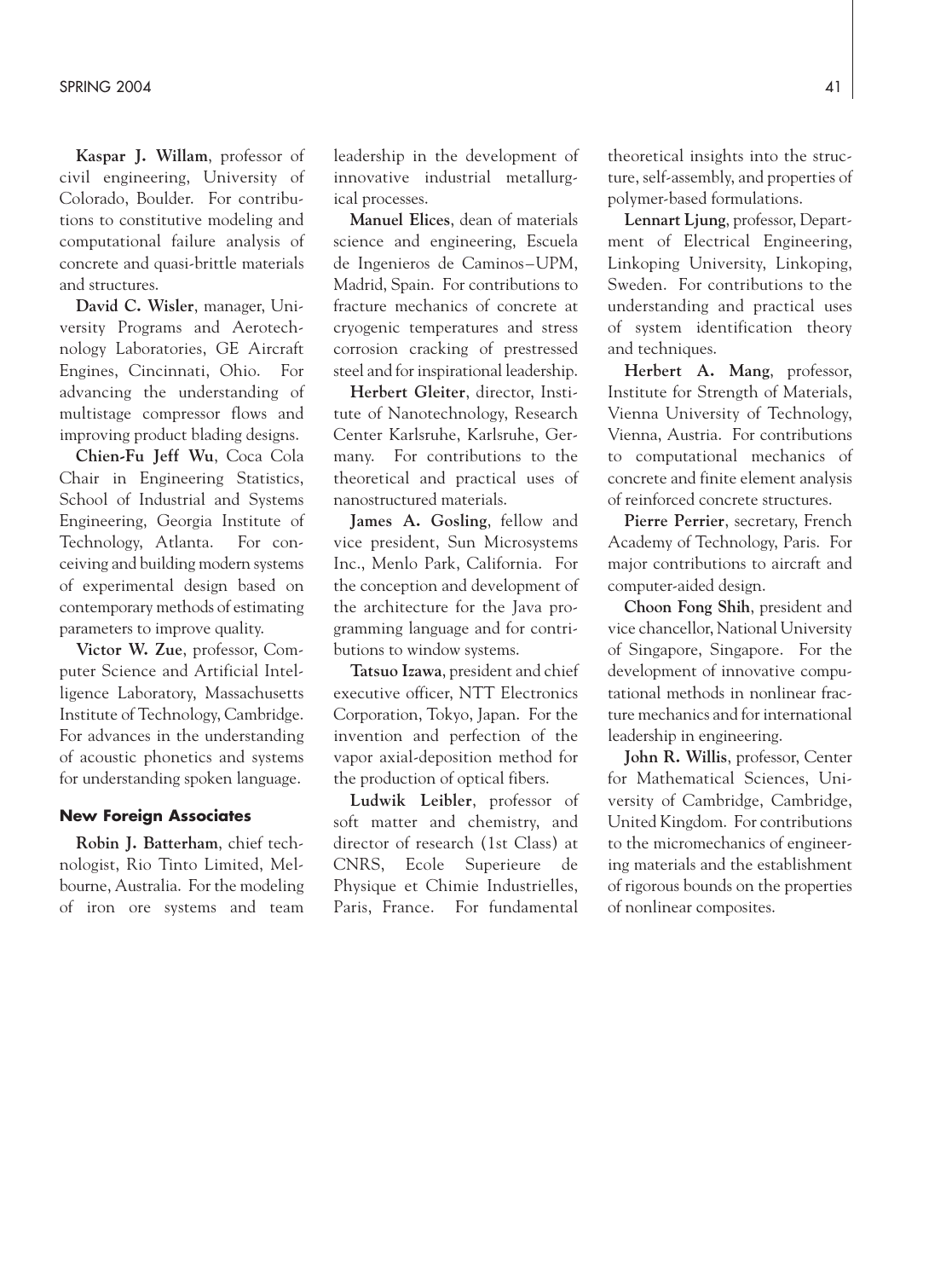### **Message from the Home Secretary**



W. Dale Compton

#### Dear Colleagues,

The Membership Policy Committee (MPC) is in the midst of reviewing the NAE election process, especially the process by which slots for candidates are allocated and the treatment of nominations for interdisciplinary candidates. The MPC will make its recommendations to the NAE Council on February 11.

In addition, the articles of incorporation and bylaws are being updated. The proposed changes will be presented during the business session of the annual meeting on October 4, at which time members who are in attendance will be asked to vote. Members who do not attend will be given an opportunity to vote by mail. Details of the proposed changes will be mailed to all members approximately 30 days before the annual meeting.

As the 2004 membership elections draw to a close, I thought you would be interested in the demographics of the nominations and candidates whose names will appear on the ballot. We had a record number of nominations for the 2004 election—a total of 555 (309 of them new). Two-thirds of the candidates were also new nominations. The average age of nominees was just under 58 (50 for females and 54 for minority nominees). The average age of candidates was 58 (53 for females and 61 for minority nominees). Eighty-five percent of nominees and 77 percent of candidates had PhDs. Thirty-seven percent of nominees and 23 percent of candidates were naturalized citizens. Approximately 75 percent of the academic nominees had been

honored with fellowships in professional societies; 36 percent of nominees in the business sector and 55 percent in other work sectors had fellowships. Fifty percent of academic candidates, 45 percent of business candidates, and 80 percent of other candidates had been honored with fellowships in professional societies. Eighteen percent of academic candidates, 21 percent of business candidates, and 9 percent of other candidates had only three references. The numbers for candidates were lower—10 percent for academics, 15 percent for business, and none for others.

These statistics are only marginally different from those reported last year. Thus, they appear to present a rather good description of the nomination and candidate selection process.

W. Daledon Der

W. Dale Compton Home Secretary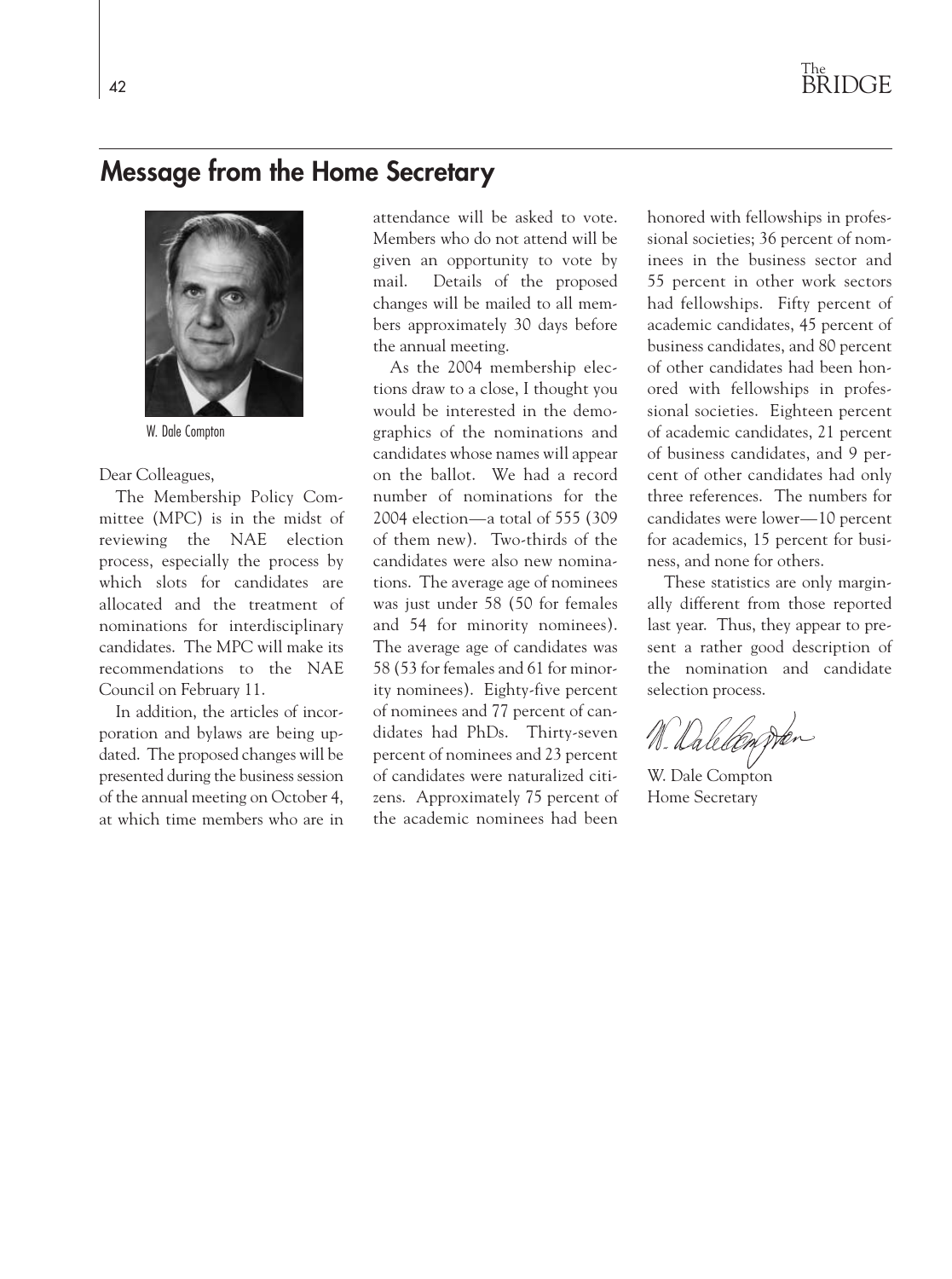### **National Academy of Engineering**

### 2003 Private Contributions

Gifts received between January 1 and December 31, 2003.

### **Golden Bridge Society**

*The Golden Bridge Society recognizes the generosity of current members who have made cumulative contributions of \$20,000 or more, as well as planned gifts of any size.*

William F. Allen Jr. William A. Anders John A. Armstrong Holt Ashley Norman R. Augustine William F. Ballhaus Sr. Thomas D. Barrow Jordan J. Baruch Roy H. Beaton Stephen D. Bechtel Jr. Arnold O. Beckman C. Gordon Bell Elwyn R. Berlekamp Franklin H. Blecher Erich Bloch Harry E. Bovay Jr. Lewis M. Branscomb William Cavanaugh Robert A. Charpie John M. Cioffi W. Dale Compton Stephen H. Crandall Ruth M. Davis W. Kenneth Davis E. Linn Draper Jr. Mildred S. Dresselhaus Robert J. Eaton Daniel J. Fink George M.C. Fisher Robert C. Forney Harold K. Forsen Donald N. Frey William L. Friend Robert W. Galvin Edgar J. Garbarini\* Richard L. Garwin Bernard M. Gordon William E. Gordon Robert W. Gore Paul E. Gray Robert J. Hermann David A. Hodges Edward E. Hood Jr. Edward G. Jefferson Anita K. Jones Thomas V. Jones Trevor O. Jones James N. Krebs Ralph Landau John W. Landis William W. Lang Gerald D. Laubach Frank W. Luerssen William D. Manly\* Kenneth G. McKay Ruben F. Mettler Dane A. Miller Gordon E. Moore Richard M. Morrow Van C. Mow George E. Mueller Dale D. Myers Ronald P. Nordgren Kenneth H. Olsen Simon Ostrach Charles J. Pankow\* Jack S. Parker C. Kumar N. Patel Robert A. Pritzker Allen E. Puckett Michael P. Ramage Simon Ramo George B. Rathmann Eberhardt Rechtin

Charles Eli Reed Walter L. Robb George A. Roberts Henry M. Rowan Brian H. Rowe Warren G. Schlinger Robert C. Seamans Jr. H. Guyford Stever Morris Tanenbaum Peter B. Teets Leo J. Thomas Gary L. Tooker Ivan M. Viest Willis H. Ware Robert H. Wertheim Robert M. White Sheila E. Widnall Edward Woll Wm. A. Wulf Alejandro Zaffaroni

### **Rosette Society**

*The Rosette Society recognizes members and friends who contributed \$5,000 or more to the National Academies in 2003.*

### *NAE Members*

William F. Allen Jr. John A. Armstrong Holt Ashley Norman R. Augustine Paul Baran Thomas D. Barrow Jordan J. Baruch Roy H. Beaton Stephen D. Bechtel Jr. C. Gordon Bell J.R. Beyster Barry W. Boehm Harry E. Bovay Jr. Donald C. Burnham William Cavanaugh Robert A. Charpie Vance D. Coffman Lance A. Davis Ruth M. Davis

Robert J. Eaton George M.C. Fisher William L. Friend Bernard M. Gordon Robert W. Gore Kenneth W. Hamming Hermann A. Haus\* Robert J. Hermann Edward E. Hood Jr. Robert E. Kahn Thomas Kailath Theodore C. Kennedy Kent Kresa Gerald D. Laubach David M. Lederman Yao Tzu Li Frank W. Luerssen Dan Maydan Dane A. Miller Duncan T. Moore Gordon E. Moore Dale D. Myers Ronald P. Nordgren Charles J. Pankow\* Lawrence T. Papay Jack S. Parker Robert A. Pritzker Allen E. Puckett Michael P. Ramage Walter L. Robb Henry M. Rowan Henry Samueli Warren G. Schlinger Arnold F. Stancell Chauncey Starr H. Guyford Stever Morris Tanenbaum Peter B. Teets Gary L. Tooker Willis H. Ware Edward Woll A. Thomas Young

### *Friends*

Thomas H. Grainger Jr. Olga Kirchmayer

<sup>\*</sup> Recently deceased \* Recently deceased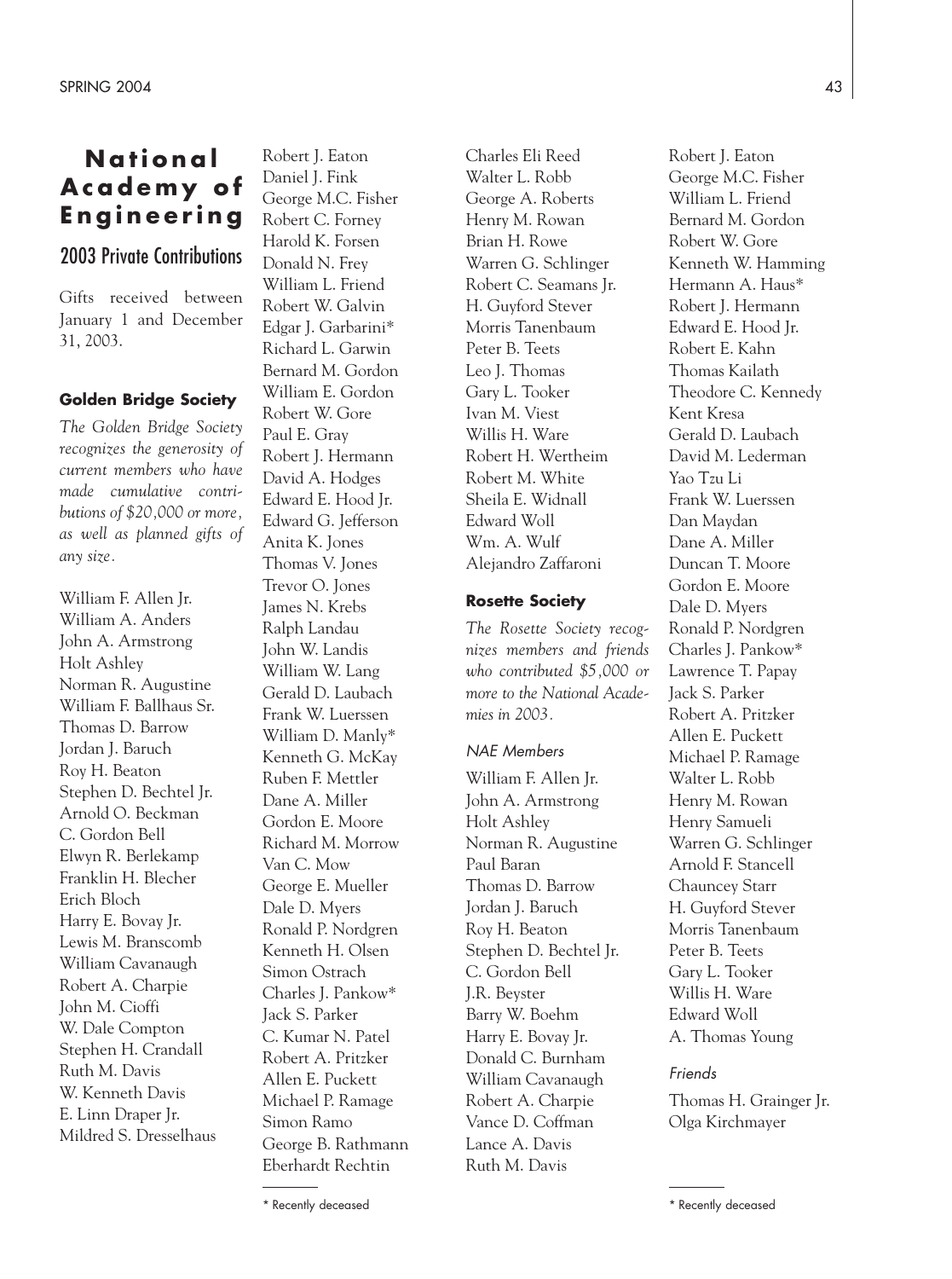## The <sup>44</sup> BRIDGE

### **Charter Society**

*The Charter Society recognizes members and friends who contributed between \$1,000 and \$4,999 to the National Academies in 2003.*

### *NAE Members*

Malcolm J. Abzug Andreas Acrivos Laurence J. Adams Richard E. Adams Paul A. Allaire Clarence R. Allen Lew Allen Jr. John C. Angus Thomas W. Asmus Ruzena K. Bajcsy Clyde N. Baker Jr. Earl E. Bakken William F. Banholzer Craig R. Barrett David K. Barton Oliver C. Boileau Seth Bonder H.K. Bowen Andrew Brown Harold Brown George Bugliarello James R. Burnett Edward J. Campbell Federico Capasso Renso L. Caporali Robert P. Caren Edmund Y.S. Chao Joseph V. Charyk W. Dale Compton Harry M. Conger Esther M. Conwell Stephen H. Crandall Natalie W. Crawford Lawrence B. Curtis Charles R. Cutler Lee L. Davenport Ruth A. David Pablo G. Debenedetti Raymond F. Decker Thomas B. Deen

Nicholas M. Donofrio James J. Duderstadt Thomas J. Engibous Delores M. Etter Thomas V. Falkie Michael Field Daniel J. Fink Samuel C. Florman G. David Forney Jr. Robert C. Forney Harold K. Forsen Yuan-Cheng B. Fung Elsa M. Garmire Arthur M. Geoffrion Louis V. Gerstner Jr. Charles M. Geschke Alexander F. Giacco Paul H. Gilbert Joseph W. Goodman William E. Gordon James N. Gray Paul E. Gray Robert C. Gunness Edward E. Hagenlocker Michel T. Halbouty Delon Hampton George N. Hatsopoulos Kenneth E. Haughton Jeff Hawkins Siegfried S. Hecker Alan J. Heeger Gerald D. Hines William C. Hittinger David A. Hodges Evelyn L. Hu Sheldon E. Isakoff Nikil S. Jayant George W. Jeffs Anita K. Jones Howard S. Jones Jr. John G. Kassakian Leonard Kleinrock U. Fred Kocks Don R. Kozlowski James N. Krebs Henry Kressel Lester C. Krogh Doris Kuhlmann-Wilsdorf Charles C. Ladd Richard T. Lahey Jr. James F. Lardner Ronald G. Larson Ronald K. Leonard Carroll N. Letellier Hans W. Liepmann Frederick F. Ling John G. Linvill Jack E. Little Robert G. Loewy John P. Longwell Alan M. Lovelace J. David Lowell Thomas S. Maddock James F. Mathis Robert D. Maurer Sanford N. McDonnell David Middleton James J. Mikulski James K. Mitchell Benjamin F. Montoya John R. Moore Richard M. Morrow C. Dan Mote Jr. Van C. Mow George E. Mueller Norman A. Nadel John Neerhout Jr. Robert M. Nerem Franklin M. Orr Jr. Neil E. Paton Celestino R. Pennoni Courtland D. Perkins Donald E. Petersen Theodore H.H. Pian Dennis J. Picard William H. Pickering John W. Poduska Sr. Victor L. Poirier William F. Powers Paul E. Queneau Simon Ramo George B. Rathmann Eric H. Reichl Ronald L. Rivest Richard J. Robbins Bernard I. Robertson

Anatol Roshko Brian H. Rowe Vinod K. Sahney Steven B. Sample Linda S. Sanford Maxine L. Savitz Ronald V. Schmidt Roland W. Schmitt Robert C. Seamans Jr. Laurence C. Seifert William H. Silcox Richard P. Simmons Ernest T. Smerdon Robert M. Sneider Robert J. Spinrad Robert F. Sproull Raymond S. Stata Richard J. Stegemeier Z.J. John Stekly Beno Sternlicht Stanley D. Stookey John E. Swearingen John J. Taylor Leo J. Thomas David W. Thompson Matthew V. Tirrell Charles H. Townes John W. Townsend Jr. Hardy W. Trolander Robert C. Turnbull James E. Turner Jr. Andrew J. Viterbi Alan M. Voorhees Robert H. Wagoner Daniel I.C. Wang William L. Wearly Johannes Weertman Julia R. Weertman Paul K. Weimer Willis S. White Jr. Donald C. Winter John J. Wise Richard N. Wright Wm. A. Wulf Abe M. Zarem

### *Friends*

Frances P. Elliott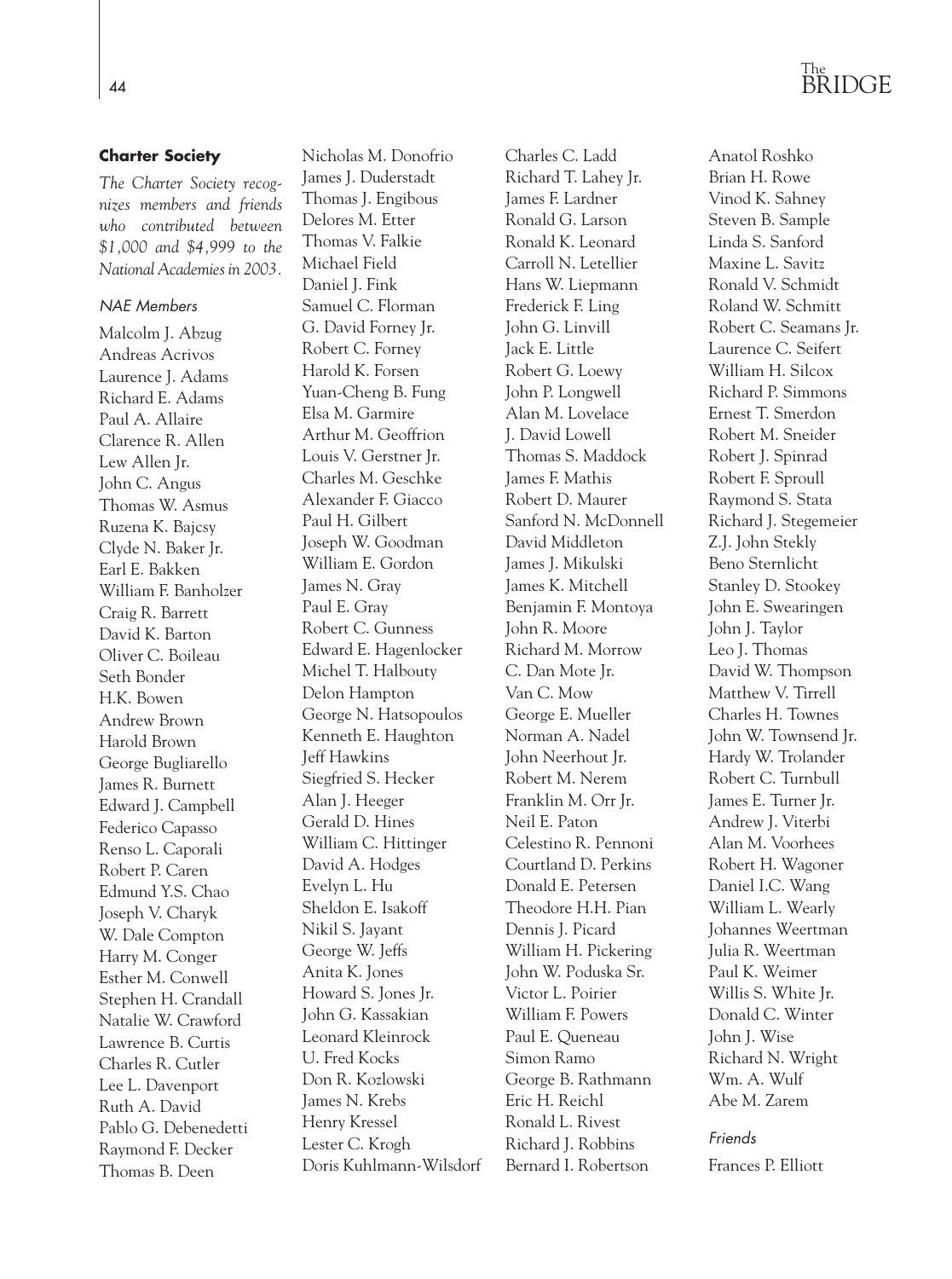### **Other Individual Donors**

*Other individuals contributed up to \$999 to the National Academies in 2003.*

#### *NAE Members*

Hubert I. Aaronson H. Norman Abramson Jan D. Achenbach Allan J. Acosta Mihran S. Agbabian William G. Agnew Hadi A. Akeel William D. Alexander\* Charles A. Amann John E. Anderson John L. Anderson Frank F. Aplan David H. Archer Neil A. Armstrong Frances H. Arnold Wm. H. Arnold James R. Asay Irving L. Ashkenas Rupert L. Atkin David Atlas Ken Austin Robert Avery Khalid Aziz Arthur B. Baggeroer Donald W. Bahr William F. Ballhaus Jr. Rodica A. Baranescu James B. Bassingthwaighte John W. Batchelor Robert F. Bauer Richard T. Baum Robert Ray Beebe Wallace B. Behnke Wilson V. Binger Franklin H. Blecher Donald J. Blickwede Jack L. Blumenthal Carl de Boor Geoffrey Boothroyd Lillian C. Borrone

Rafael L. Bras P. L. Thibaut Brian Peter R. Bridenbaugh Corale L. Brierley James A. Brierley James P. Brill George H. Brimhall Frederick P. Brooks Jr. Harvey Brooks J.H.U. Brown Robert A. Brown Thomas F. Budinger Jack E. Buffington Robert L. Byer L. Gary Byrd James D. Callen John M. Campbell Sr. Corbett Caudill Don B. Chaffin Douglas M. Chapin Nai Y. Chen Andrew R. Chraplyvy Richard M. Christensen Robert P. Clagett John L. Cleasby G. Wayne Clough Ray W. Clough Louis F. Coffin Jr. Seymour B. Cohn Joseph M. Colucci Richard A. Conway George E. Cooper Ross B. Corotis Dale R. Corson Edgar M. Cortright Eugene E. Covert Douglass D. Crombie Glenn T. Daigger James W. Dally David E. Daniel Edward E. David Jr. Don U. Deere Morton M. Denn George E. Dieter Frederick H. Dill Ralph L. Disney John E. Dolan Steven D. Dorfman Albert A. Dorman

Irwin Dorros Earl H. Dowell Elisabeth M. Drake Stephen W. Drew David A. Duke Floyd Dunn Lloyd A. Duscha George J. Dvorak Peter S. Eagleson Dean E. Eastman Lewis S. Edelheit Helen T. Edwards Frederick J. Ellert Bruce R. Ellingwood Gerard W. Elverum Jr. Richard E. Emmert Joel S. Engel Fazil Erdogan Lawrence B. Evans James R. Fair Liang-Shih Fan Robert M. Fano James A. Fay Robert E. Fenton Essex E. Finney Jr. Millard S. Firebaugh Nancy D. Fitzroy Edith M. Flanigen Robert E. Fontana Gordon E. Forward Alan B. Fowler Charles A. Fowler Gerard F. Fox Ivan T. Frisch E. Montford Fucik Jacques S. Gansler Ronald L. Geer Ralph S. Gens Alan N. Gent Ben C. Gerwick Jr. David B. Geselowitz Elmer G. Gilbert James Gillin Norman A. Gjostein George J. Gleghorn Lawrence R. Glosten Earnest F. Gloyna Kenneth Y. Goldberg Arthur L. Goldstein

Richard J. Goldstein Solomon W. Golomb Mary L. Good Thomas E. Graedel George S. Graff Paul E. Green Jr. William A. Griffith William A. Gross Hermann K. Gummel Elias P. Gyftopoulos George I. Haddad Jerrier A. Haddad Robert S. Hahn Carl W. Hall William J. Hall Arthur G. Hansen Stephen E. Harris Wesley L. Harris Howard R. Hart Jr. Julius J. Harwood Henry J. Hatch Adam Heller Martin Hellman John L. Hennessy Arthur H. Heuer Stanley Hiller Jr. James Hillier George J. Hirasaki John P. Hirth David G. Hoag Thom J. Hodgson David C. Hogg Charles H. Holley Edward E. Horton Thomas P. Hughes Izzat M. Idriss Frank P. Incropera Donald G. Iselin Tatsuo Itoh James F. Jackson Robert B. Jansen David Japikse Edward G. Jefferson Paul C. Jennings James O. Jirsa Amos E. Joel Jr. Donald L. Johnson Marshall G. Jones Aravind K. Joshi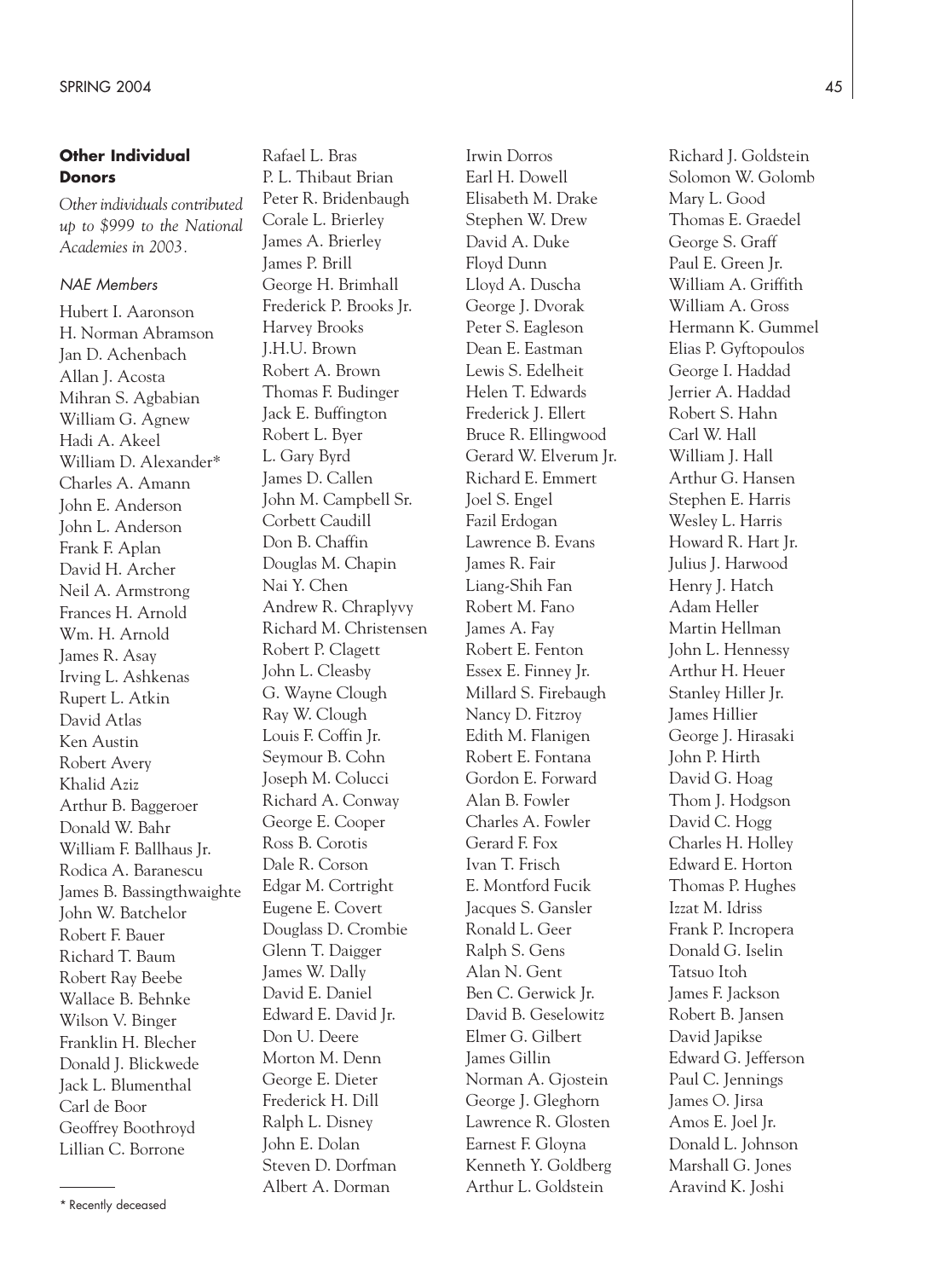Joseph M. Juran Ivan P. Kaminow Paul G. Kaminski Melvin F. Kanninen Stanley Kaplan Kristina B. Katsaros Raphael Katzen James R. Katzer Michael C. Kavanaugh James C. Keck Leon M. Keer Howard H. Kehrl Brian W. Kernighan Michael D. King Albert S. Kobayashi Riki Kobayashi Robert M. Koerner Bernard L. Koff Max A. Kohler James M. Lafferty James L. Lammie Philip E. LaMoreaux Sr. Benson J. Lamp William W. Lang Robert C. Lanphier III Louis J. Lanzerotti Chung K. Law Alan Lawley Edward D. Lazowska James U. Lemke Margaret A. LeMone Frederick J. Leonberger Johanna M. H. Levelt Sengers Mark J. Levin Herbert S. Levinson Paul A. Libby Peter W. Likins Barbara H. Liskov Ralph A. Logan Joseph C. Logue Noel Longuemare John Lowe III Richard G. Luthy Tso-Ping Ma John B. MacChesney J. Ross Macdonald John D. Mackenzie Malcolm MacKinnon III

William J. MacKnight Alfred U. MacRae Christopher L. Magee Frederick J. Mancheski I. Harry Mandil Robert W. Mann William F. Marcuson III Robert C. Marini Hans Mark James J. Markowsky Edward A. Mason Hudson Matlock William C. Maurer William L. Maxwell Walter G. May Walter J. McCarthy Jr. William J. McCroskey Robert J. McEliece Ross E. McKinney Alan L. McWhorter Eugene S. Meieran M. Eugene Merchant Richard A. Meserve Angelo Miele Warren F. Miller Jr. Harold Mirels Sanjit K. Mitra Frederick J. Moody Richard K. Moore John W. Morris A.S. Morse Joel Moses E.P. Muntz Earll M. Murman Cherry A. Murray Haydn H. Murray Peter Murray Thomas M. Murray Gerald Nadler Albert Narath Venkatesh Narayanamurti Marshall I. Nathan Stuart O. Nelson Joseph H. Newman Roberta J. Nichols William D. Nix Charles C. Noble\* Karl H. Norris

Wesley L. Nyborg James G. O'Connor David Okrent Daniel A. Okun Charles R. O'Melia Simon Ostrach James J. Padilla David H. Pai Jacques I. Pankove Frank L. Parker Norman F. Parker Bradford W. Parkinson Donald R. Paul J. Randolph Paulling Harold W. Paxton Alan W. Pense Thomas K. Perkins Emil Pfender Frank E. Pickering Karl S. Pister Robert Plonsey William R. Prindle Ronald F. Probstein Donald E. Procknow Henry H. Rachford Jr. Subbiah Ramalingam Buddy D. Ratner Robert H. Rediker Cordell Reed Elsa Reichmanis Jean-Michel M. Rendu Eli Reshotko Allen F. Rhodes John R. Rice Herbert H. Richardson Jerome G. Rivard Lloyd M. Robeson Theodore Rockwell Warren M. Rohsenow Alton D. Romig Arye Rosen Donald E. Ross Paul E. Rubbert Yoram Rudy William B. Russel B. Don Russell Stanley I. Sandler Peter W. Sauer Thorndike Saville Jr.

William R. Schowalter Frank J. Schuh Jerome S. Schultz Herman P. Schwan Henry G. Schwartz Jr. Lyle H. Schwartz Mischa Schwartz Shirley E. Schwartz Donald R. Scifres Hratch G. Semerjian Stephen D. Senturia Robert J. Serafin F. Stan Settles Maurice E. Shank Herbert J. Shaw Herman E. Sheets Freeman D. Shepherd Michael L. Shuler Daniel P. Siewiorek Arnold H. Silver Marwan Simaan Peter G. Simpkins John W. Simpson Jack M. Sipress William A. Sirignano John B. Slaughter Franklin F. Snyder Soroosh Sorooshian Fred N. Spiess Charles P. Spoelhof Edgar A. Starke Jr. Dale F. Stein Gunter Stein Dean E. Stephan George Stephanopoulos Kenneth H. Stokoe II Henry E. Stone Richard G. Strauch Gerald B. Stringfellow James M. Symons Simon M. Sze Gerald F. Tape Charles E. Taylor Lewis M. Terman James M. Tien Neil E. Todreas Paul E. Torgersen Charles E. Treanor Alvin W. Trivelpiece

<sup>\*</sup> Recently deceased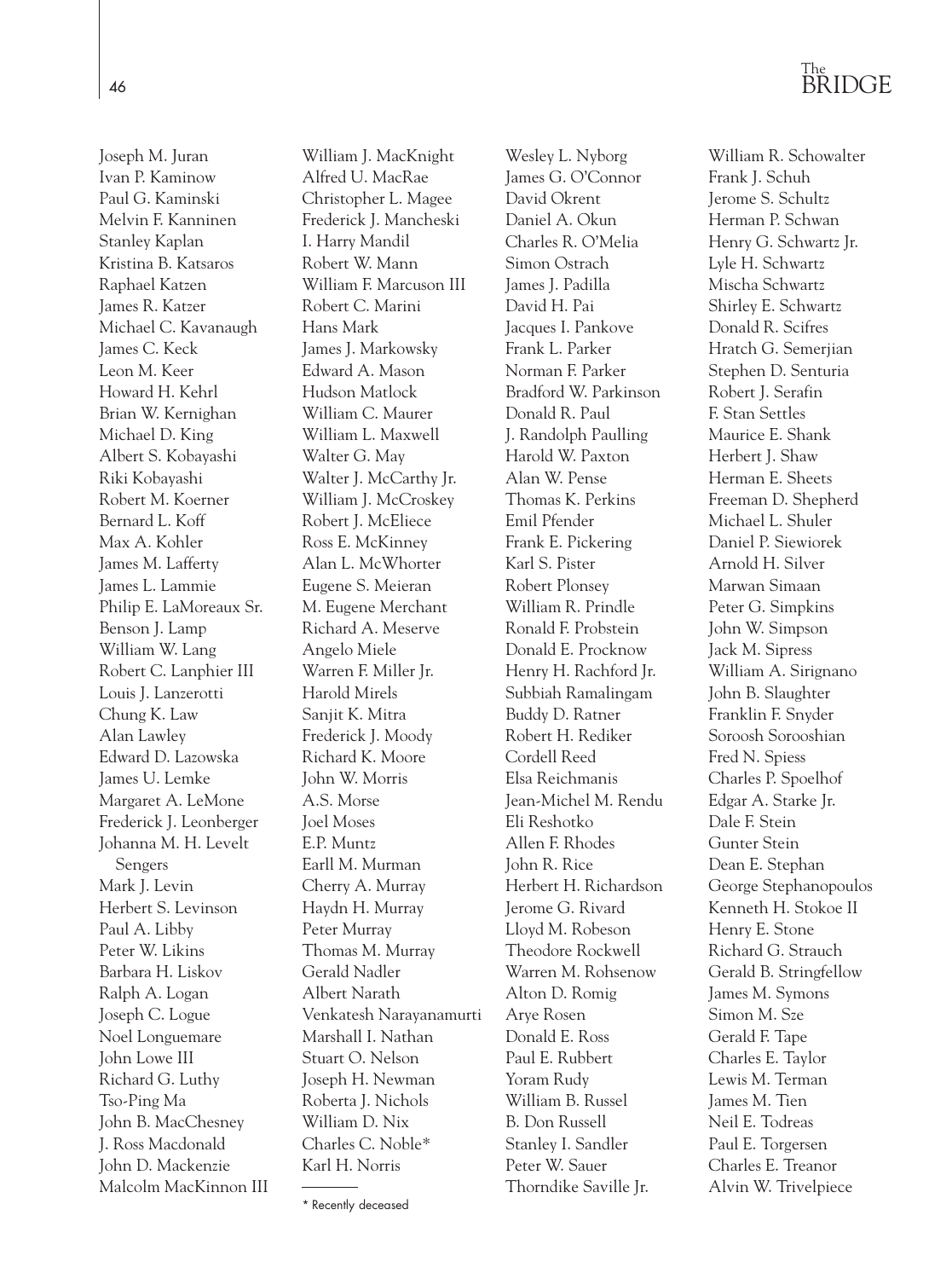Richard H. Truly Howard S. Turner Gregory S. Vassell Anestis S. Veletsos Jan A. Veltrop Charles M. Vest Walter G. Vincenti Harold J. Vinegar Raymond Viskanta John J. Vithayathil Thomas H. Vonder Haar Irving T. Waaland Steven J. Wallach C. Michael Walton Rong-Yu Wan John D. Warner Warren M. Washington John T. Watson Wilford F. Weeks Robert J. Weimer Sheldon Weinbaum Sheldon Weinig Max T. Weiss Irwin Welber Jasper A. Welch Jr. Jack H. Wernick Robert M. White Robert M. White Bernard Widrow Dennis F. Wilkie J.E. Wilkins Jr. Bertram Wolfe

Savio L. Woo Richard D. Woods Edgar S. Woolard Jr. Ben T. Zinn

#### *Friends*

Cristina H. Amon Peter J. Burke Kenneth Y. Goldberg John B. Kendrick Sehoon Kwak Joyce Laudise Michele H. Miller Charles Sanderson James G. Schroth John G. Speer Michael S. Wong David A. Zumbrunnen

### **Corporations, Foundations, and Other Organizations**

Ambac Financial Group  $Inc$ American Electric Power Company Inc. Applied Materials Inc. ATOFINA Chemicals Inc. Elizabeth and Stephen D. Bechtel Jr. Foundation

The Boeing Company Cargill Inc. ChevronTexaco Corporation Community Foundation for Southeastern Michigan Consolidated Edison Company of New York Inc. Cummins Inc. DaimlerChrysler Corporation DaimlerChrysler Corporation Fund The Dow Chemical Company E.I. du Pont de Nemours & Company Eastman Kodak Company ExxonMobil Foundation ExxonMobil Research and Engineering Company GE Foundation General Electric Company The Grainger Foundation John Randolph Haynes and Dora Haynes Foundation Hewlett-Packard Company Intel Corporation

The Robert Wood Johnson Foundation W.M. Keck Foundation Lockheed Martin Corporation Lucent Technologies Inc. Microsoft Corporation Millipore Corporation The David and Lucile Packard Foundation PJM Interconnection L.L.C. Progress Energy Public Entity Risk Institute QUALCOMM Inc. The San Diego Foundation Science Applications International Corporation Southern Nuclear Operating Company Inc. Stratford Foundation The Teagle Foundation Inc. United Way of Greater New Haven Inc. Verizon Foundation Xerox Corporation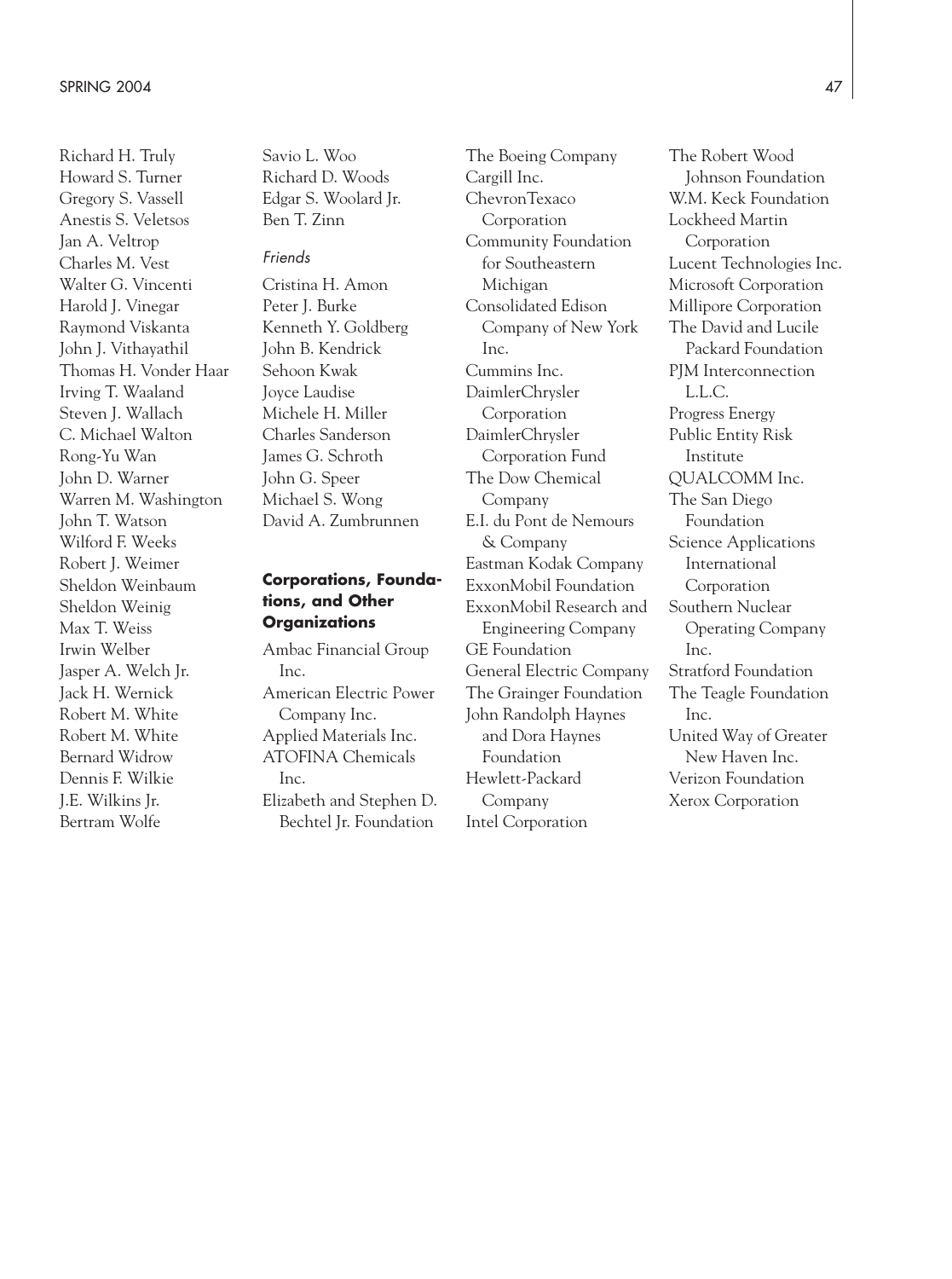### **NAE Senior Scholar-in-Residence**



Donna J. Dean

Donna J. Dean, senior advisor for engineering to the director of the National Institutes of Health (NIH) and former deputy director of the National Institute of Biomedical Imaging and Bioengineering (NIBIB) at NIH, joined the NAE Program Office in January 2004 as senior scholar-in-residence. During her two-year residency, Dr. Dean will work with members and staff of the National Academies and representatives of federal agencies, academic institutions, and the private sector on issues at the interface of engineering and the life and health sciences.

As founding and acting NIBIB director (2000–2002) and deputy director (2002–2003), Dr. Dean played a leading role in planning, directing, and managing programs and resources, overseeing more than 800 funded grants and a budget of more than \$281 million in fiscal year 2003. She was instrumental in filling key managerial and scientific staff positions and in establishing the National Advisory Council for Biomedical Imaging and Engineering. Concurrently, she was appointed NIH liaison to the National Institute of Standards and Technology and the U.S. Department of Health and Human Services (DHHS) regenerative medicine working group.

Dr. Dean was senior scientific advisor to the NIH director from 1998 to 2000. She was NIH/DHHS liaison to the congressionally mandated Commission on the Advancement of Women, Minorities, and Persons with Disabilities in Science, Engineering, and Technology Development, cochaired (with the surgeon general) the DHHS Chronic Fatigue Syndrome Coordinating Committee, was DHHS representative to the Working Group on Science and Technology of the President's Interagency Council on Women, and represented NIH on Gulf War issues. With Dr. Marianne Legato of Columbia

University, she cochaired the Task Force to Update the National Research Agenda for Women's Health for the 21st Century.

Dr. Dean graduated from Berea College (Kentucky) with an undergraduate degree in chemistry and earned her Ph.D. in biochemistry from Duke University. In the following years, she was a visiting research fellow in the Department of Biology, Princeton University, a research chemist in clinical endocrinology at NIH, and a consumer safety officer with the Food and Drug Administration. She then spent 15 years with the NIH Division of Research Grants and its successor organization, the Center for Scientific Review. Dr. Dean is a member of the American Chemical Society, American Society for Investigative Pathology, American Society for Engineering Education, American Society for Cell Biology, Society of Women Engineers, and Society for the Advancement of Chicanos and Native Americans in Science. She is national treasurer of the Association for Women in Science and a fellow of the American Institute for Medical and Biological Engineering.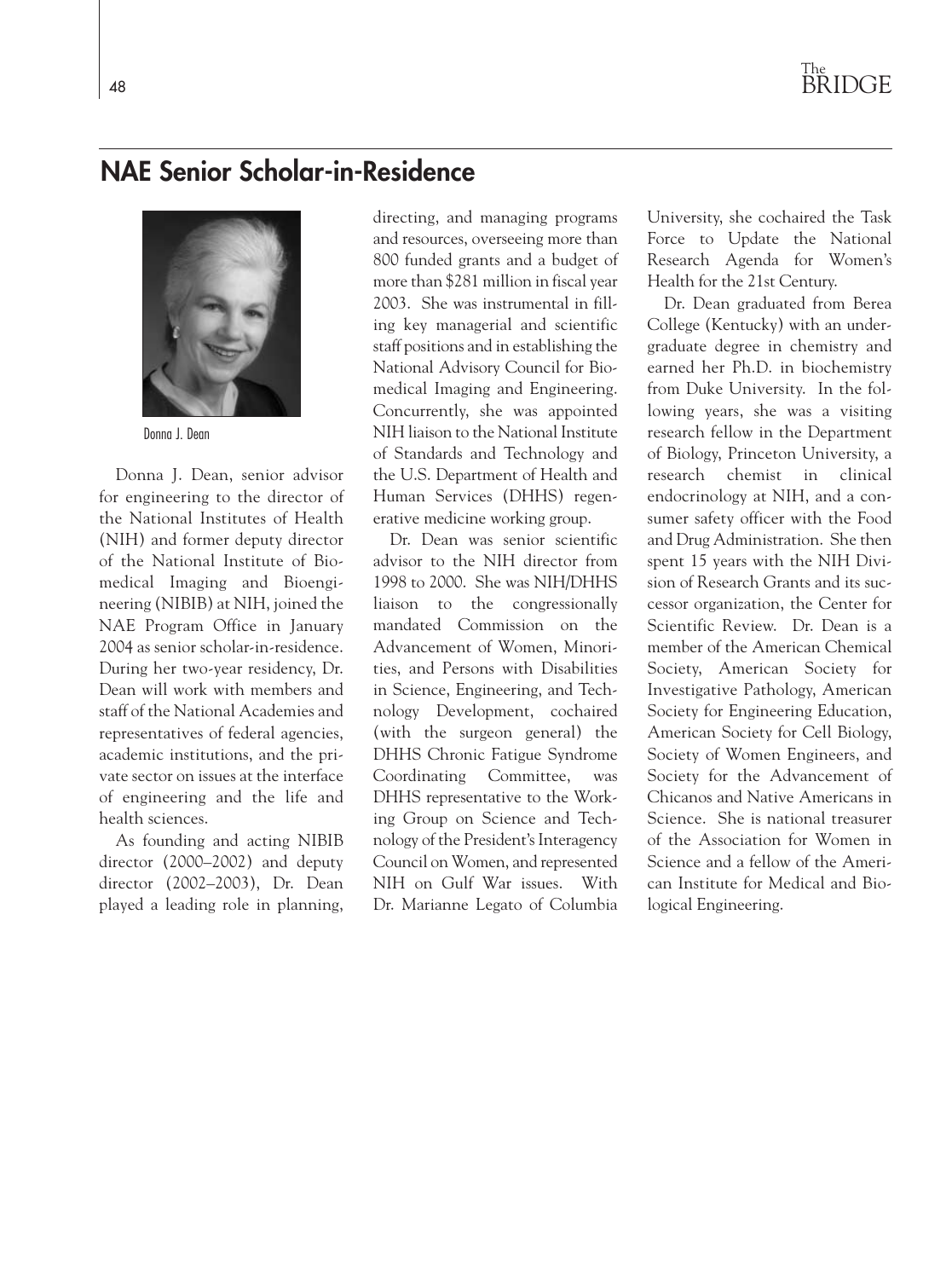### **Japan-America Frontiers of Engineering Symposium**



Michael Todd (University of California, San Diego) gives a presentation on state-of-the-art optical-based sensing. Session co-chairs Steven Glaser (University of California, Berkeley) and Muneo Hori (University of Tokyo) are seated at the table.

On November 20–22, NAE hosted the 2003 Japan-America Frontiers of Engineering (JAFOE) Symposium at the Beckman Center in Irvine, California. This was the third JAFOE symposium but the first one hosted by NAE (the first two were held in Japan). Approximately 60 engineers—30 from each country—participated. Guests from the National Academy of Engineering of Korea and the Chinese Academy of Engineering also attended the meeting with a view to starting similar programs in their countries.

The four topics at the meeting this year were: large-scale civil systems; electrifying the twenty-first century; systems biology and the emerging discipline of biological engineering; and multimedia networking. The presentations (by two Japanese and two Americans on each topic) included: the strategic maintenance of bridges of the

Tokaido Shinkansen; distributed power generation and fuel cells; computer-based models and virtual patients; and large-scale streamingvideo servers.

A high point of the symposium was the dinner speech given by **Robert W. Conn**, managing director of Enterprise Partners Venture Capi-

tal. Dr. Conn first described how his career as an engineer had evolved through positions in academia and industry and then provided an insightful look at the U.S. venture capital industry. Other highlights included poster sessions on the first afternoon that gave participants a chance to describe their technical work or research; a tour of the Jet Propulsion Laboratory and a presentation by Pete Theisinger, project manager of the Mars Exploration Rover; and a dinner hosted by **Thomas E. Everhart** at the Athenaeum at Caltech.

**James G. Fujimoto**, professor, Department of Electrical Engineering and Computer Science, Massachusetts Institute of Technology, and Kazuhiro Sakurada, principal investigator, Department of Frontier Medicine, Kyowa Hakko Kogyo Co., Ltd., cochaired the organizing committee and the symposium. JAFOE meetings are organized in cooperation with the Engineering Academy of Japan and the Japan Science and Technology



Forest White (MIT) and Akiko Futamura (Sumitomo Corp. Biosciences) discuss her poster at the JAFOE meeting.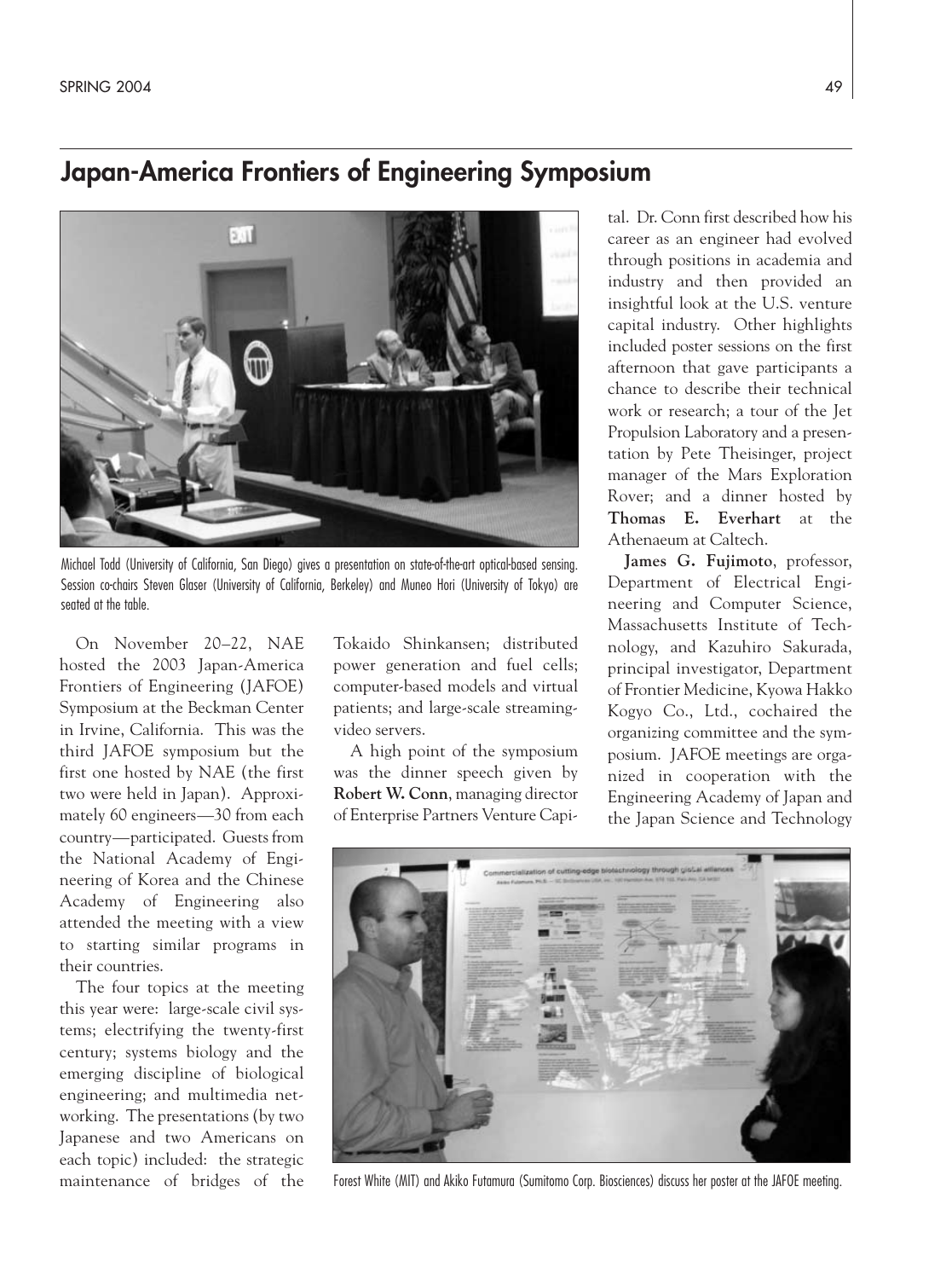

Agency (JST). Funding was provided by JST, the U.S. Air Force, the Office of Naval Research International Field Office, and NAE. Plans are under way for a fourth JAFOE meeting on November 4–6, 2004, in Japan. An organizing committee, again chaired by Dr. Fujimoto and Dr. Sakurada, is planning the program. The topics for the next symposium will be biomedical instrumentation and devices, hydrogen energy, information technology for the elderly, and photonics.

FOE symposia, which bring together outstanding engineers from industry, academia, and government, give young engineers an opportunity to learn about cutting-edge research in many fields, which is increasingly important as engineering becomes more in-terdisciplinary. The meeting

also facilitates the establishment of contacts and encourages collaboration among leaders of the next generation of engineers.

For more information about the symposium series or to nominate an outstanding engineer to participate in a future FOE meeting, contact Janet Hunziker at the NAE Program Office at (202) 334-1571 or by e-mail at *jhunziker@nae.edu*.

### **Calendar of Meetings and Events**

|             | February 11-12 NAE Council Meeting<br>Irvine, California   | March 25 | <b>NAE Regional Meeting</b><br>Houston, Texas                                | April 29-May 1                                                                                                                                                                                    | 7th German-American Frontiers<br>of Engineering Symposium |  |
|-------------|------------------------------------------------------------|----------|------------------------------------------------------------------------------|---------------------------------------------------------------------------------------------------------------------------------------------------------------------------------------------------|-----------------------------------------------------------|--|
| February 12 | <b>NAE National Meeting</b><br>Irvine, California          | April 1  | <b>Community College Pathways</b><br><b>Committee Meeting</b>                | May 7                                                                                                                                                                                             | NAE Congressional Luncheon                                |  |
|             |                                                            |          |                                                                              | May 13-14                                                                                                                                                                                         | <b>NAE Council Meeting</b>                                |  |
| February 24 | NAE Awards Dinner Ceremony<br>and Presentation             | April 8  | <b>NAE Regional Meeting</b><br>Philadelphia, Pennsylvania                    | All meetings are held in the Academies Building,<br>Washington, D.C., unless otherwise noted. For<br>information about regional meetings, please<br>contact Sonja Atkinson at satkinso@nae.edu or |                                                           |  |
| February 25 | <b>NAE Finance and Budget</b><br>Committee Conference Call | April 15 | <b>NAE Regional Meeting</b><br>Columbus, Ohio                                |                                                                                                                                                                                                   |                                                           |  |
| March 2     | <b>Grainger Prize Planning Meeting</b>                     | April 28 | Symposium on Technological<br>Literacy for State Education<br><b>Leaders</b> | (202) 334-3677.                                                                                                                                                                                   |                                                           |  |
| March 5     | NAE Congressional Luncheon                                 |          |                                                                              |                                                                                                                                                                                                   |                                                           |  |
| March 9     | <b>NAE Regional Meeting</b><br>San Jose, California        |          |                                                                              |                                                                                                                                                                                                   |                                                           |  |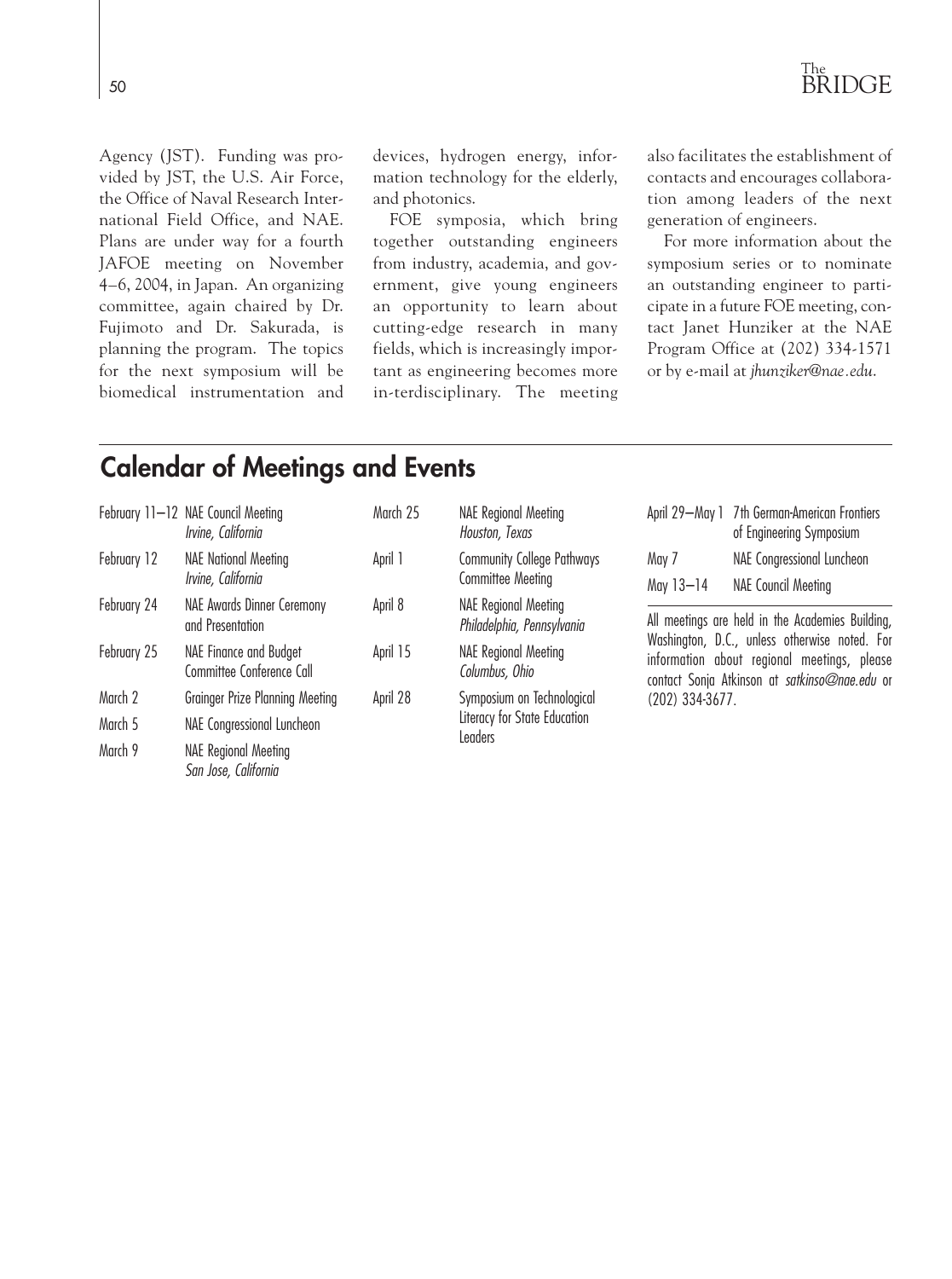### **Marian Koshland Science Museum**



Global warming exhibit.

The Marian Koshland Science Museum of the National Academy of Sciences will open in Washington, D.C., in April 2004. The Koshland Science Museum will be the only museum in the nation's capital dedicated to exploring science and public policy decisions. The mission of the museum is to increase the public understanding and appreciation of the value of science addressed in reports by the National Academies. The museum is intended to appeal to adults and children over the age of 13.

The museum will have three exhibit areas, one of which will be "The Wonders of Science," a permanent exhibit that will be regularly updated to present current, often controversial, scientific issues. State-of-the-art displays, interactive

exhibits, videos, and the latest scientific projections will focus on advancements that impact daily life, giving visitors a basis for making informed decisions about sciencerelated public policy decisions and science-related news stories.

The inaugural exhibits in the other two areas will focus on DNA and global warming, with interactive displays designed to give visitors a sense of the frontiers of current research, an opportunity to learn about the potential effects of global warming, and information about how DNA analysis can be used to catch criminals, stop epidemics, and prevent diseases. The global warming and DNA exhibits will be on view for approximately two years, after which they will travel to other museums across the country.



Probe the Sequence interactive exhibit.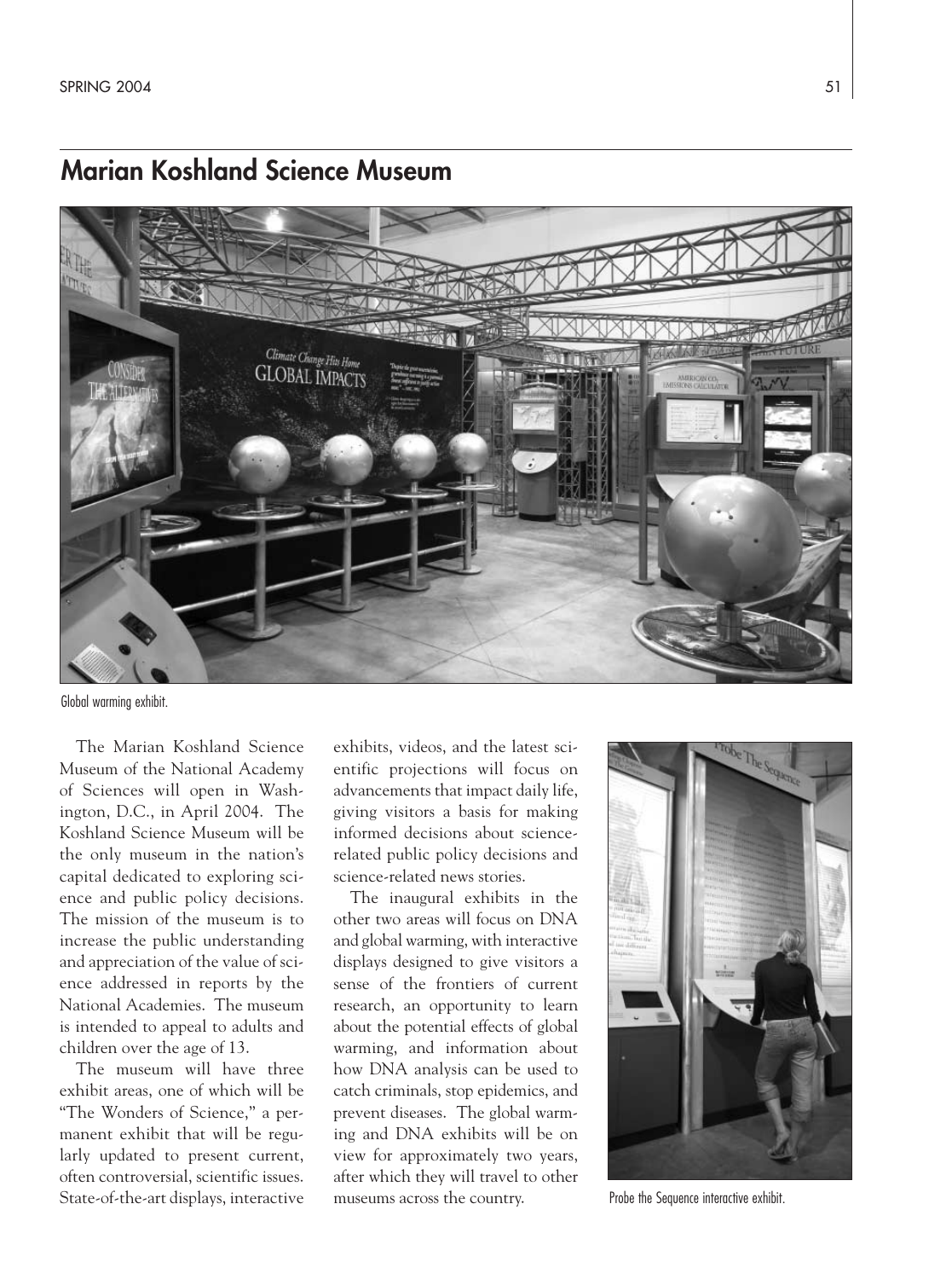### **In Memoriam**

**WILLIAM D. ALEXANDER**, 92, consultant, died on December 9, 2003. Mr. Alexander was elected to NAE in 1978 for his leadership in organizing complex multidisciplinary engineering.

**CHARLES CONCORDIA**, 95, General Electric Company (retired) and private consulting engineer, died on December 25, 2003. Dr. Concordia was elected to NAE in 1978 for contributions to the field of analysis of rotating equipment and power system performance, control, and reliability.

**WILBUR B. DAVENPORT**, 83, professor of communications science and engineering, emeritus, Massachusetts Institute of Technology, died on August 28, 2003. Dr. Davenport was elected to NAE in 1975 for his contributions to communications engineering and education and for his leadership in continuing engineering education.

**DAVID S. LEWIS JR.**, 86, retired chairman and chief executive officer, General Dynamics Corporation, died on December 15, 2003. Mr. Lewis was elected to NAE in 1971 for his contributions to aerospace management in the conception, development, and production of aircraft and spacecraft.

**GEORGE F. MECHLIN**, 80, retired vice president, research and development, Westinghouse Electric Corporation, died on December 12, 2003. Dr. Mechlin was elected to NAE in 1971 for engineering contributions to national, strategic, underwater missile and ocean engineering systems, including Polaris and Poseidon launchers and submarine nuclear reactors.

**BRUCE S. OLD**, 89, president, Bruce S. Old Associates Inc., died on September 3, 2003. Dr. Old was elected to NAE in 1968 for contributions to process improvements in iron and steel, metallurgy of nuclear materials, and cryogenics.

**CHARLES J. PANKOW**, 80, chairman, Charles Pankow Builders, died on January 12, 2004. Dr. Pankow was elected to NAE in 1977 for his contributions to the application of innovations in construction engineering.

**FREDERICK G. POHLAND**, 72, professor and Edward R. Weidlein Chair of Environmental Engineering, University of Pittsburgh, died on January 9, 2004. Dr. Pohland was elected to NAE in 1993 for advancing the theory of anaerobic treatment processes and their applications to solid waste management.

**WILLIAM C. REYNOLDS**, 70, professor of mechanical engineering, emeritus, Department of Mechanical Engineering, Stanford University, died on January 3, 2004. Dr. Reynolds was elected to NAE in 1979 for the development of theoretical bases for convective heat transfer analysis and contributions to fluid mechanics.

**CHESTER P. SIESS**, 87, professor emeritus of civil engineering, University of Illinois, died on January 14, 2004. Dr. Siess was elected to NAE in 1967 for research in reinforced concrete construction.

**THOMAS G. STOCKHAM JR.**, 70, professor emeritus, University of Utah, died on January 6, 2004. Dr. Stockham was elected to NAE in 1988 for his contributions to the field of digital audio recording.

**ARTHUR R. VON HIPPEL**, 105, Institute Professor Emeritus and retired director, Laboratory for Insulation Research, Massachusetts Institute of Technology, died on December 31, 2003. Dr. von Hippel was elected to NAE in 1977 for pioneering research in molecular engineering and for setting a pattern for interdisciplinary materials research.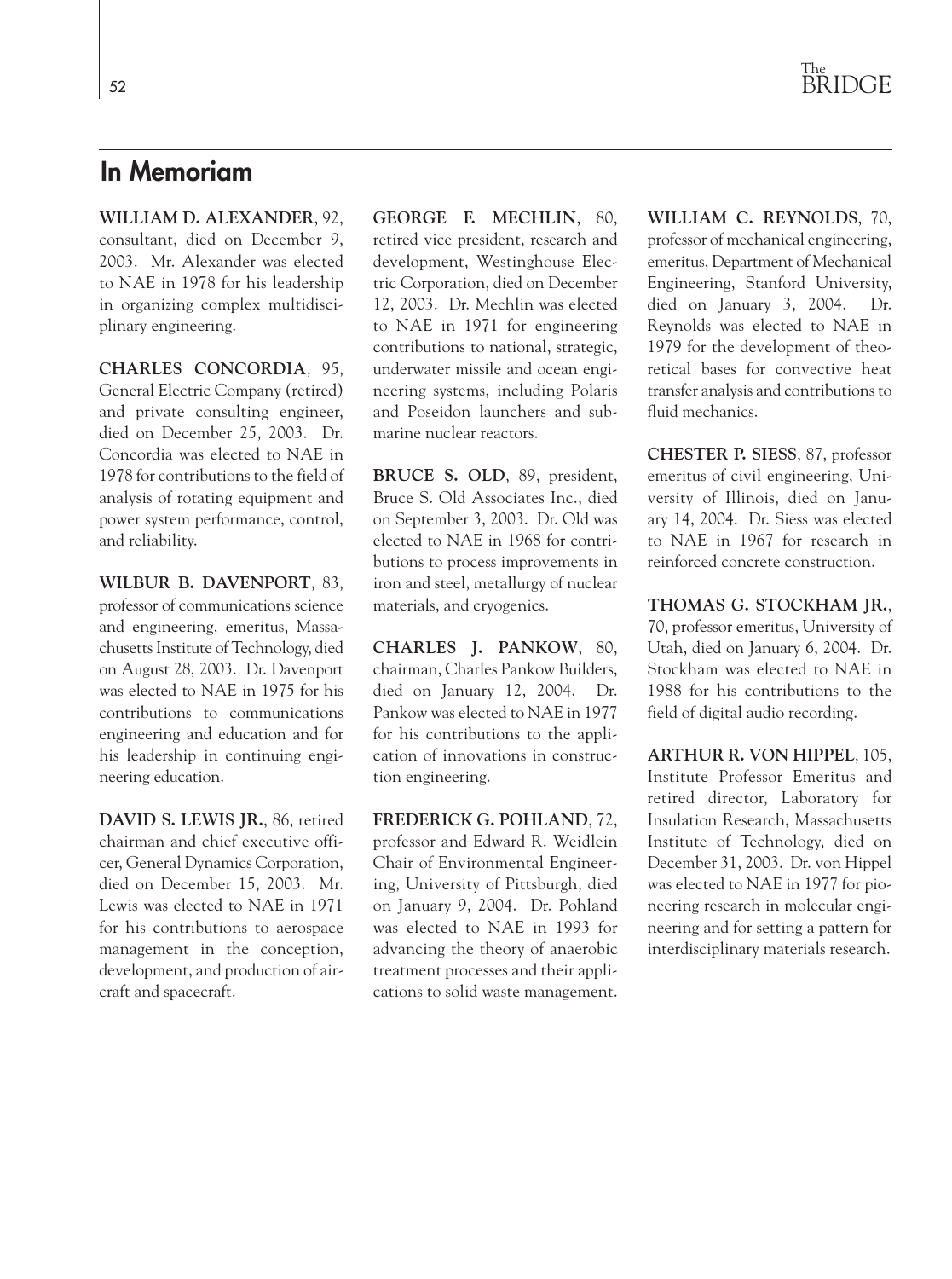## The National Academies Update

### **Program to Improve Roadway Safety and Efficiency**

Adverse weather is associated with more than 1.5 million vehicle accidents each year, resulting in about 800,000 injuries and 7,000 deaths. In addition, drivers endure more than 500 million hours of weatherrelated delays annually. Hurricanes, blizzards, and flash floods also create logistical challenges—for example, choosing evacuation routes or deciding when to close roads—for traffic managers, law enforcement officials, and emergency managers.

A new report from the National Research Council recommends that the federal government establish

a research program led by the Federal Highway Administration (with the National Oceanic and Atmospheric Administration) to coordinate efforts by the weather and surface-transportation research communities. Regional research centers should be established to develop new technologies for monitoring, predicting, and communicating the effects of weather on road conditions, and national demonstration corridors for testing should be established along two U.S. interstate highways. The estimated cost of the program would be about

\$25 million per year for 15 years.

NAE members on the report committee were **Francis B. Francois**, independent consultant and retired executive director, American Association of State Highway and Transportation Officials, and **Margaret A. LeMone**, senior scientist, National Center for Atmospheric Research. Copies of *Where the Weather Meets the Road: A Research Agenda for Improving Road Weather Services* will be available later this year from the National Academies Press, tel. 202-334-3313 or 1-800-624-6242 or online at *http://www.nap.edu*.

### **Improving NSF's Ranking of Proposals and Project Management**

Large research facilities are a vital component of the National Science Foundation's (NSF's) science and technology portfolio. New facilities might include more powerful versions of instruments that have been used for decades, such as telescopes, or new ways of gathering information, such as a project to measure gravity waves generated by cosmic events. In 1995, NSF created the major research equipment and facilities construction (MREFC) account to support the construction of large research facilities. In recent years, plans for such facilities have increased, and approved projects have become increasingly complex and expensive.

A new National Academies report recommends improvements to NSF's processes for identifying, developing,

prioritizing, and managing projects funded through MREFC. Although MREFC projects account for just under 4 percent of NSF's total budget, they are highly visible because they have multimillion dollar budgets, can potentially determine the course of research, and bring economic benefits to the regions where they are located. However, many researchers and federal policy makers have expressed concerns about NSF's current methods of selecting projects for funding.

The proposed strategy includes creating and implementing a road map for selecting facilities that would be used by the National Science Board, which helps oversee NSF, to rank projects proposed for funding. The road map would inform both NSF's annual budget submission to Congress for MREFC funding and its overall budget requests. The report also recommends that the road map be revised periodically to reflect scientific advances and changes in policy.

NAE members serving on the study committee were **David Auston**, president, Kavli Foundation, and **William Friend**, executive vice president (retired), Bechtel Group Inc., and chair, University of California President's Council on National Laboratories. Copies of *Setting Priorities for Large Research Facility Projects Supported by the National Science Foundation* are available from the National Academies Press, tel. 202-334-3313 or 1-800-624-6242 or online at *http://www.nap.edu*.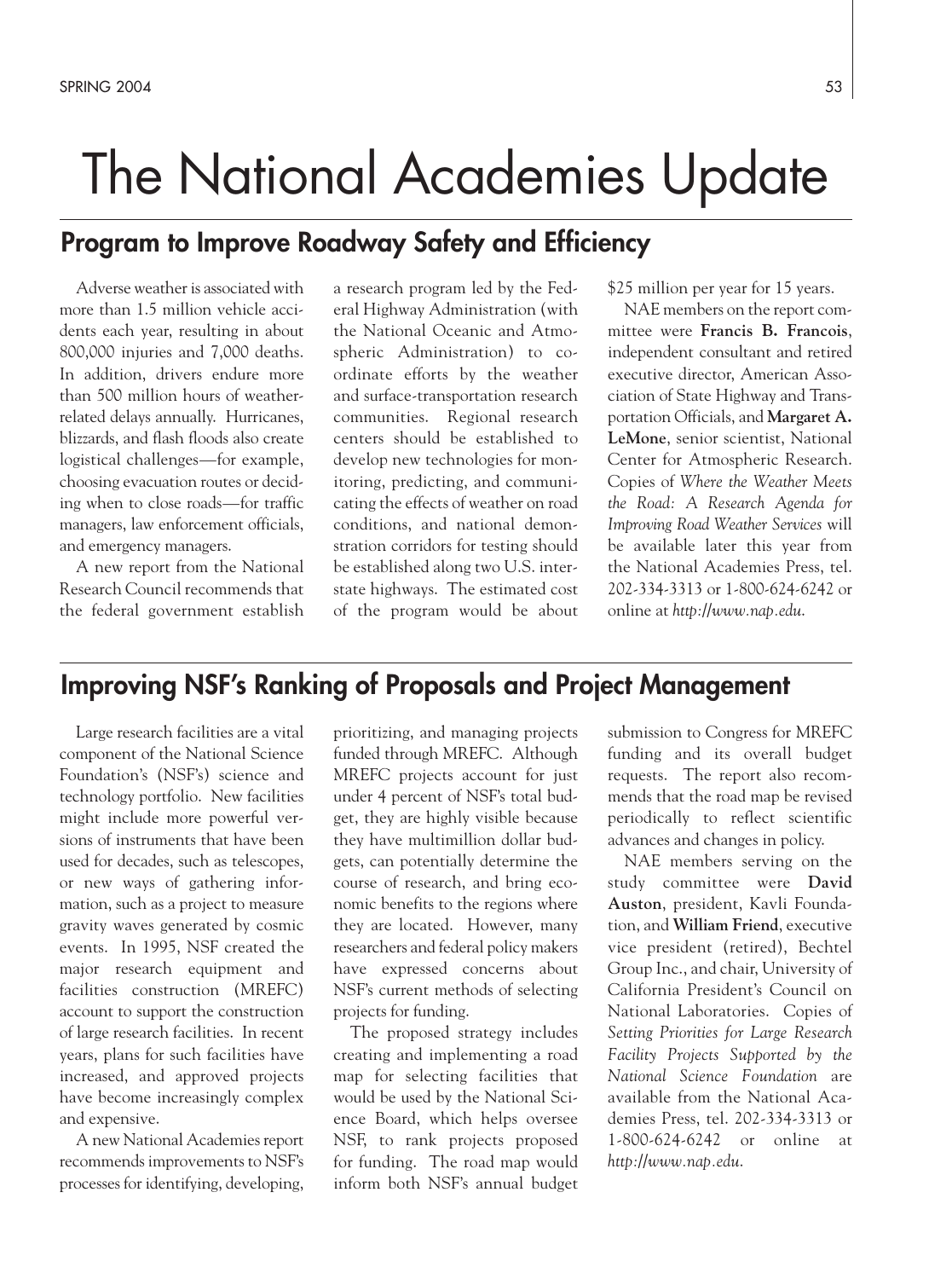## Publications of Interest

The following reports have been published recently by the National Academy of Engineering or the National Research Council. Unless otherwise noted, all publications are for sale (prepaid) from the National Academies Press (NAP), 500 Fifth Street, N.W., Lockbox 285, Washington, DC 20055. For more information or to place an order, contact NAP online at <*http://www.nap.edu*> or by phone at (800) 624-6242. *(Note: Prices quoted by NAP are subject to change without notice. Online orders receive a 10 percent discount. Please add \$4.50 for shipping and handling for the first book and \$0.95 for each additional book. Add applicable sales tax or GST if you live in CA, DC, FL, MD, MO, TX, or Canada.)*

**Effectiveness of Air Force Science and Technology Program Changes.** In recent years, Congress and others have expressed concerns about several aspects of the overall Air Force science and technology (S&T) program. In the FY2002 National Defense Authorization Act (P.L. 107-107), Congress mandated a study by the National Research Council of the effectiveness of changes in that program undertaken by the Air Force in response to those concerns. This review focuses on actions taken by the Air Force to improve management of its science and technology (S&T) programs and assesses whether program changes instituted by the Air Force since 1999 are sufficient to ensure the availability of the technology necessary to maintain U.S. military superiority. Paper, \$18.00.

**Review of NASA's Aerospace Technology Enterprise: An Assessment of NASA's Pioneering Revolutionary Technology Program.** The Aeronautics and Space Engineering Board of the National Research Council is in the midst of a series of studies to review the National Aeronautics and Space Administration (NASA) Aerospace Technology Enterprise for NASA and the Office of Management and Budget. In this report, the second in the series, the study committee addresses a series of questions, posed by NASA, about the structure and quality of its three aeronautics technology programs: vehicle systems, airspace systems, and aviation safety. The report provides recommendations to guide Congress, the administration, and NASA in setting priorities for NASA's aeronautics R&D programs, as well as findings and recommendations for improvements at the program and project levels. Paper, \$31.00.

**Assessment of Directions in Microgravity and Physical Sciences Research at NASA.** For 30 years, the National Aeronautics and Space Administration (NASA) microgravity program has used space as a laboratory for studies of basic phenomena in combustion, fluid dynamics, materials science, and fundamental physics. This report examines the scientific and commercial impact of NASA's past microgravity research, recommends future research in the most promising areas in each field, and proposes guidelines for setting priorities among the recommended areas. Each proposal should be

assessed in terms of its likelihood of success and the magnitude of its potential impact on: (1) scientific knowledge and understanding; (2) terrestrial applications and industry needs; and (3) NASA's technology needs. At NASA's request, the report also includes a review of emerging fields of research, such as nanotechnology and biophysics, and recommendations as to which topics from those fields might be suitable for integration into NASA's microgravity program. Paper, \$28.25.

**Assessing Research-Doctorate Programs: A Methodology Study.** How should information about the quality of research-doctorate programs be assessed and presented? The approach to assessing doctoral programs presented in this report will be useful to administrators, faculty, and others with an interest in improving the education of Ph.D.s in the United States. The report includes a review of the methodology used for the 1995 National Research Council rankings and recommends changes, including the collection of new data about Ph.D. students and additional data about faculty, as well as new techniques for presenting qualitative data on doctoral programs. The report also recommends that the taxonomy of fields used in the 1995 rankings be revised. Paper, \$35.00.

**Building an Electronic Records Archive at the National Archives and Records Administration: Recommendations for Initial Development.** This report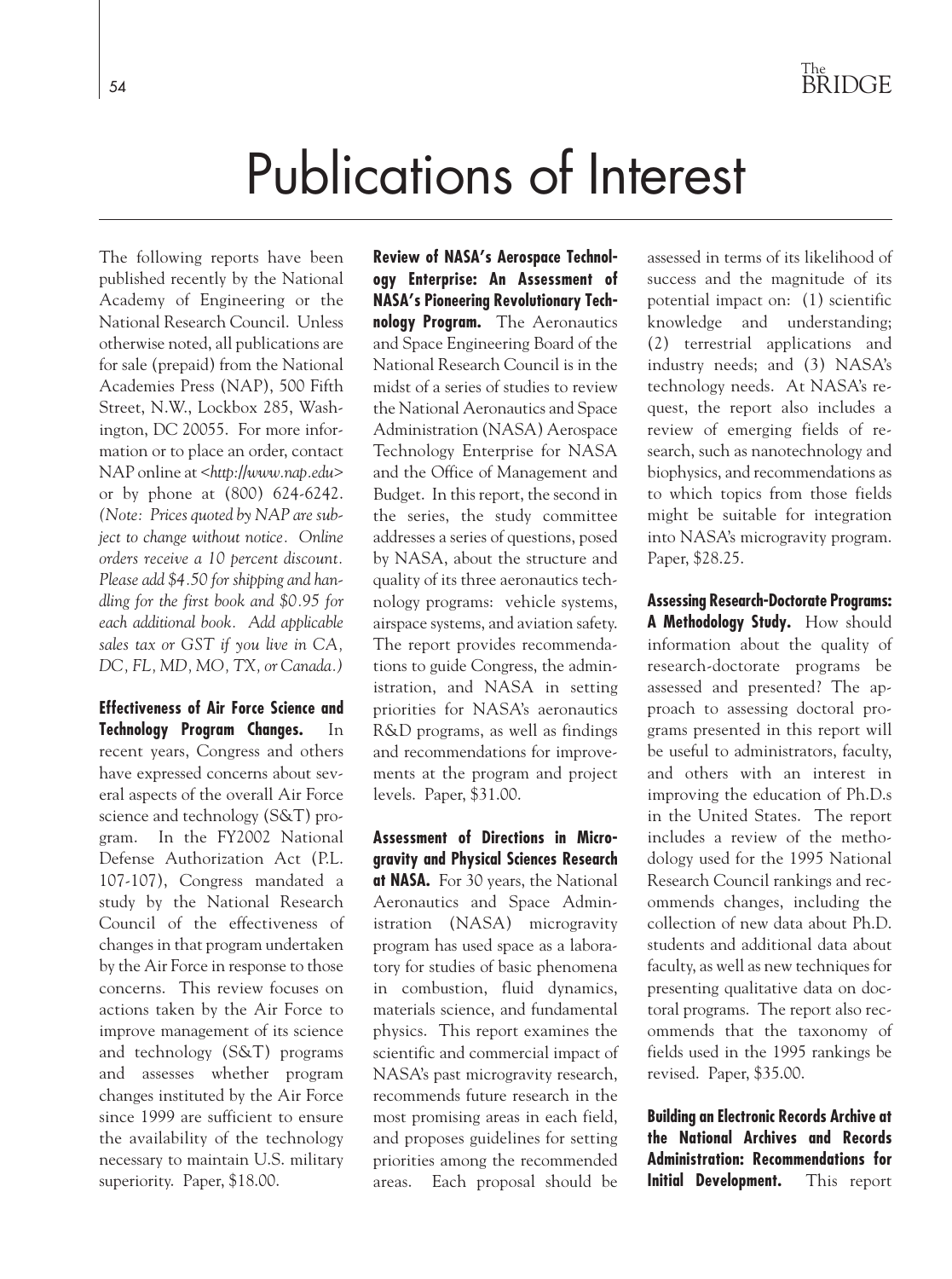examines the role of the National Archives and Records Administration (NARA) in the archiving and preservation of federal records, including digital records, such as e-mails and websites. The report provides both an assessment of NARA's current activities and recommendations for the Electronic Records Archive (ERA) Program. Separate chapters address commonalities between requirements for the ERA and other activities, lessons to be learned from demonstration projects, a strategy for evolution and acquisition, and other topics. Paper, \$18.00.

#### **Critical Issues in Weather Modification**

**Research.** This report provides an authoritative discussion by a committee of experts of the scientific basis for weather modification in the United States. The committee concludes that a coordinated national research program is called for to answer fundamental questions about basic atmospheric processes and to address ways to overcome barriers to progress in weather modification. Paper, \$33.00.

**Cybersecurity of Freight Information Systems: A Scoping Study: Special Report 274.** The U.S. Department of Transportation (DOT) requested that the National Research Council (NRC) of the National Academies form a committee to develop an approach to establishing an inventory of information, computer, and communications applications in freight transportation and assessing the vulnerabilities of information systems to disruptions by criminals and terrorists. NRC formed the Committee on Freight Transportation Information Systems Security under the auspices of the Transportation

Research Board and the Computer Science and Telecommunications Board to conduct the study. In the interim, the federal government moved the Transportation Security Administration to the Department of Homeland Security (DHS), along with many security functions that were formerly performed by DOT. Thus, many of the committee's recommendations and comments are applicable to both DOT and DHS. The report outlines options for a full assessment of the challenges to cybersecurity in freight transportation information systems and the development of a strategy to reduce vulnerabilities to cyberattacks. Available from the Transportation Research Board at *http://trb.org/ trb/bookstore/*, tel. (202) 334-3213. Paper, \$21.00.

**Enabling Ocean Research in the 21st Century: Implementation of a Network of Ocean Observatories.** To understand changes in the ocean and to provide a scientific basis for addressing concerns about climate change, natural hazards, and the health and viability of living and nonliving resources along our coasts and in the open ocean, scientists must move beyond traditional expeditionary modes of investigation to observation systems for studying processes in the ocean basins over varying temporal and spatial scales. This report evaluates the scientific and technical readiness for the establishment of a research-driven network of ocean observatories. The report also highlights outstanding issues: the status of planning and development; factors that affect the timing of construction and installation; the cost of and requirements for maintenance and operations; the need for sensor development and data management; the availability of ships and deepsubmergence facilities; and the role of research-based observatories in operational or planned national and international ocean observing systems. Paper, \$49.00.

**End Points for Spent Nuclear Fuel and High-Level Radioactive Waste in Russia and the United States.** This analysis of the management of spent nuclear fuel and high-level radioactive waste in Russia and the United States includes inventories, approaches, and end-point options for storage and disposal. The committee finds that, despite differences in philosophy about nuclear fuel cycles, Russia and the United States need similar kinds of facilities and face similar challenges, although many of the problems are worse in Russia, and funding is less available there. The report recommends (1) immediate and near-term actions, such as measures for protecting and stabilizing materials that pose security and safety hazards, and (2) longer term measures, such as increasing interim storage capacity and studying the effects of deep injection. The report also points out other areas for collaboration. Paper, \$33.75.

**Environmental Cleanup at Navy Facilities: Adaptive Site Management.** In this report, the concepts of adaptive management are applied to complex, high-risk, hazardous-waste sites typical of contaminated military, Environmental Protection Agency, and other sites. The report suggests ways of moving forward at sites with recalcitrant contamination where cleanup efforts have stalled. The recommendations include more rigorous data collection and analysis, considerations of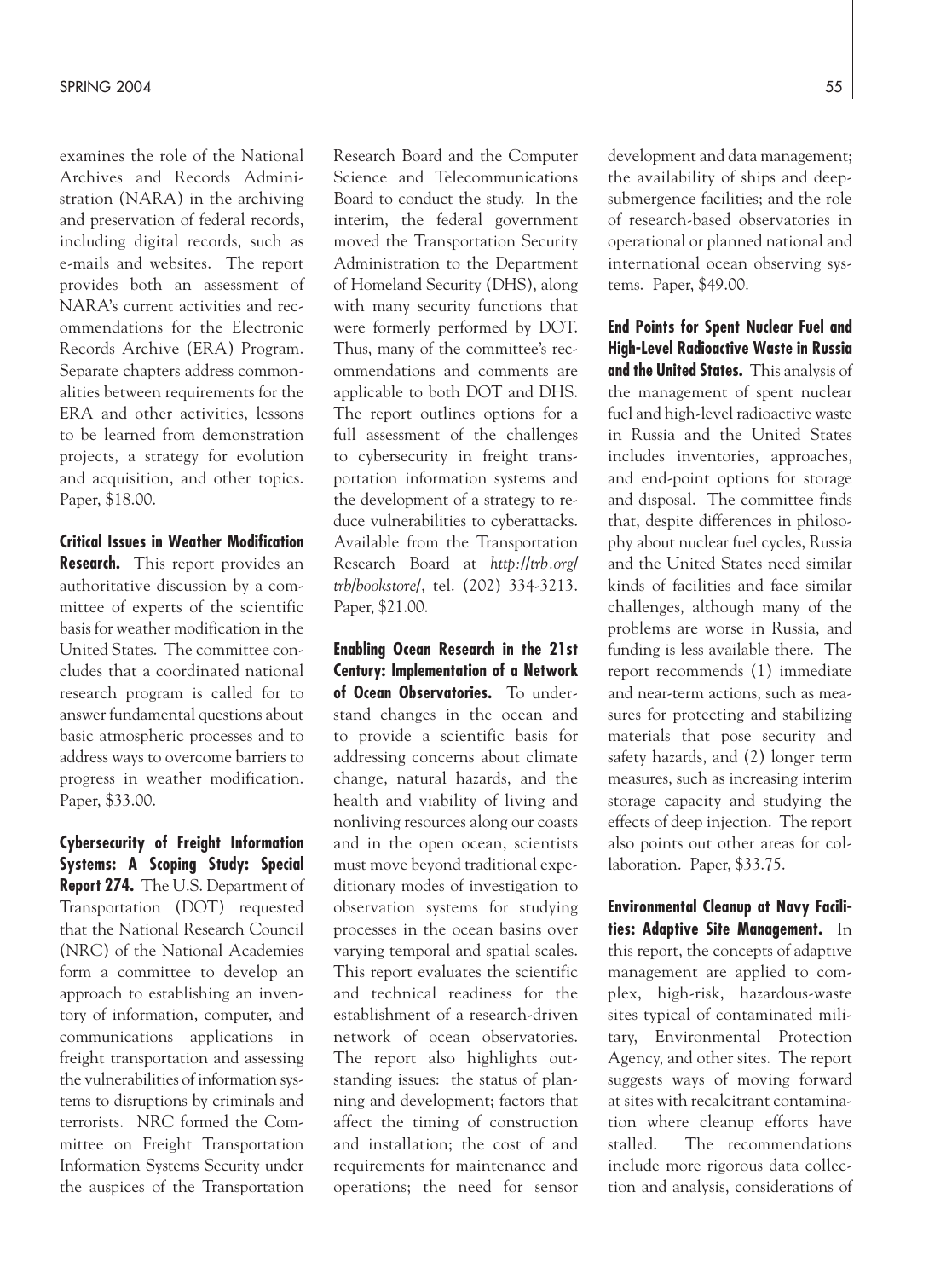alternative treatment technologies, and comprehensive, long-term stewardship of these sites. Paper, \$45.00.

**Improving the Scientific Basis for Managing DOE's Excess Nuclear Materials and Spent Nuclear Fuel.** This study, prepared for the U.S. Department of Energy (DOE) Environmental Management Science Program, points out opportunities for basic research that might lead to new approaches to storing, reusing, or disposing of surplus materials from former DOE production operations. The report addresses plutonium-239, spent fuels, cesium-137, and strontium-90 capsules stored at Hanford, Washington, as well as depleted uranium and higher actinide isotopes. The study recommends that research be focused on ensuring the safe storage of, and finding new uses for, materials that cannot be reproduced in the quantities available in the current inventory. Paper, \$28.75.

**Information and Communications: Challenges for the Chemical Sciences in the** 21st Century. The Workshop on Information and Communications was the third in a series of six workshops that comprise a larger study, Challenges in the Chemical Sciences in the 21st Century. This workshop focused on the mutual growth and interdependence of the chemical sciences and information communities. The chemical enterprise has provided information technology (IT) with device-fabrication processes and new materials and methods. IT, in turn, has provided the chemical sciences with resources for computations, communications, and data management. One finding that arose out of the workshop presentations was that a strong infrastructure at the intersection with IT will be critical to the success of research in chemical sciences and technology. The intersection represents a frontier that has great potential, but substantial technical progress will require additional resources for research, education, and infrastructure. Paper, \$43.00.

**Living on an Active Earth: Perspectives on Earthquake Science.** The destructive force of earthquakes has stimulated human inquiry since ancient times, yet the scientific study of earthquakes is a surprisingly recent endeavor. The first instrumental recordings of earthquakes were made in the second half of the nineteenth century, and the primary mechanism for generating seismic waves was identified in the early twentieth century. Despite its recent beginnings, the science of earthquakes has developed into a vigorous discipline based on a wide range of laboratory, field, and theoretical investigations. At the level of basic science, it provides a comprehensive understanding of earthquake behavior and related phenomena in the Earth and other terrestrial planets. At the level of applied science, it provides a knowledge base of great practical value for a global society whose infrastructure is built on the Earth's active crust. This report describes the growth and origins of earthquake science and identifies research and data collection that will strengthen

The <sup>56</sup> BRIDGE

the scientific and social contributions of this exciting new discipline. Hardback, \$59.95.

**Managing Carbon Monoxide Pollution in Meteorological and Topographical Problem Areas.** The regulation of carbon monoxide has been one of the great success stories in air pollution control. In 1971, more than 90 percent of the locations with carbon monoxide monitors were in violation of regulatory standards. Today only a few monitors show violations, on a small number of days and mainly in areas with unique meteorological and topographical conditions. This report reviews the progress to date and recommends steps for the future. Paper, \$50.00.

**The Measure of STAR: Review of the U.S. Environmental Protection Agency's Science to Achieve Results (STAR) Research Grants Program.** This favorable review of the U.S. Environmental Protection Agency's (EPA's) competitive research grants program finds that the program has yielded significant new information critical to EPA's decision-making processes. Established in 1995, the grants program was designed to enable the nation's best scientists and engineers to explore ways to safeguard the environment and protect public health. The program awards about \$100 million a year in grants and fellowships to independent investigators, multidisciplinary teams, and graduate students at universities and nonprofit institutions. Paper, \$40.00.